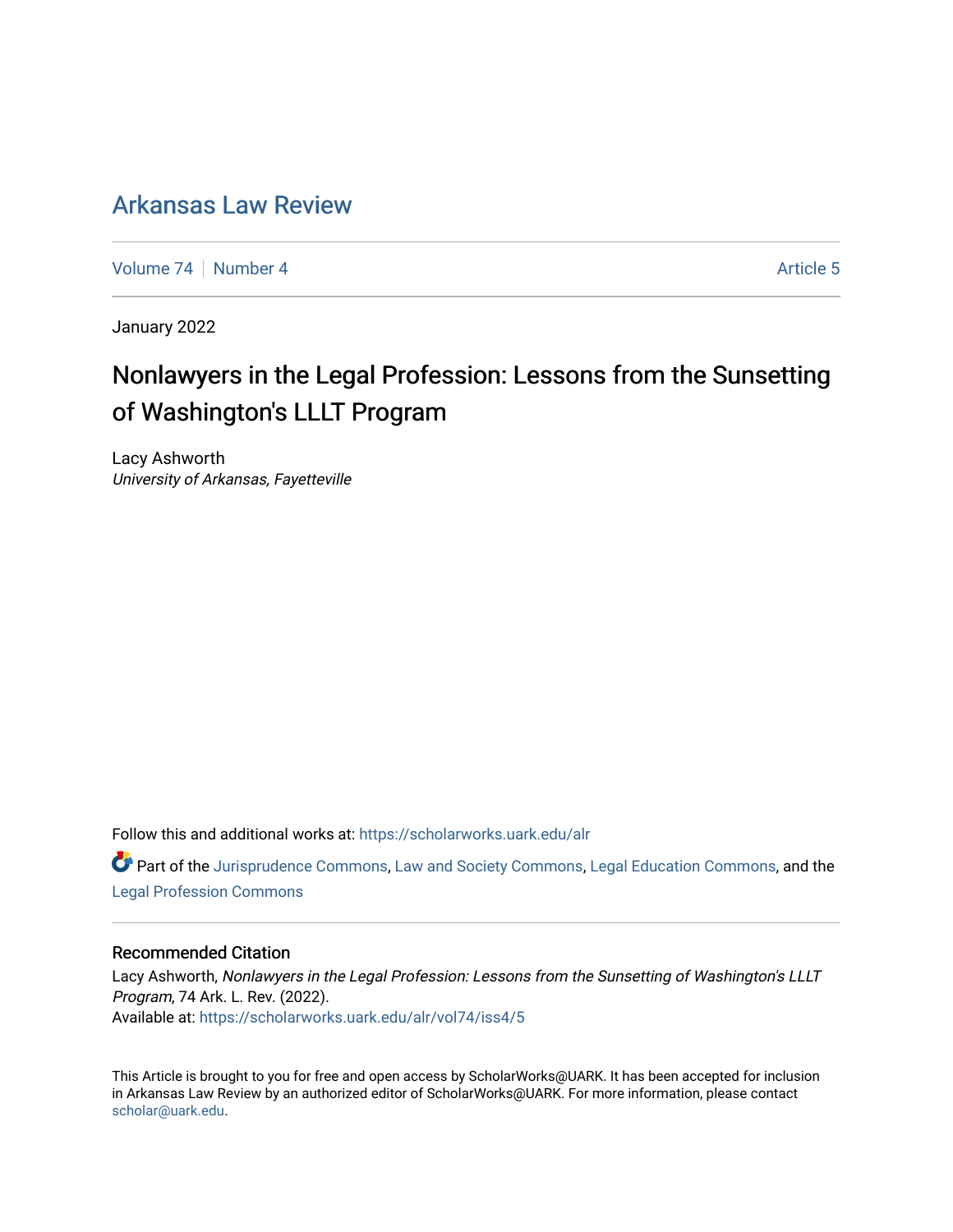# **NONLAWYERS IN THE LEGAL PROFESSION: LESSONS FROM THE SUNSETTING OF WASHINGTON'S LLLT PROGRAM**

# Lacy Ashworth\*

#### **INTRODUCTION**

Today, the number of attorneys in the world fails to serve the number of people in need of legal assistance.<sup>1</sup> Approximately sixty percent of law firm partners are baby boomers, meaning those in their mid-fifties to early seventies, and twenty-five percent of all lawyers are sixty-five or older.2 These individuals will predictably retire. Meanwhile, law school costs more than ever. The average law student graduates \$160,000 in debt only to enter into the legal profession with an average starting salary of \$56,900 in the public sector and \$91,200 in the private sector.<sup>3</sup> It is no surprise law schools have recently experienced lower enrollment numbers.<sup>4</sup> Again, we do not have enough lawyers *today* to meet the legal needs of our citizens. With a significant

\* J.D. Candidate, University of Arkansas School of Law, 2022. Articles Editor for the *Arkansas Law Review*, 2021-2022. The author thanks Professor Jordan Woods, University of Arkansas School of Law, for his invaluable guidance and encouragement throughout the writing process. The author thanks the passionate, diligent, forthcoming, and overwhelmingly kind individuals in Washington that were willing to provide their honest insight into the LLLT program. Without these individuals and all those involved in the LLLT program, this Comment would not have been possible. The author thanks her family and Kyle for always believing in her and providing her love and support throughout law school, and especially her father for selflessly listening to her proofread every sentence of every draft, and for offering advice and encouragement along the way. In all sincerity, it takes a village.

<sup>1</sup>*. See* discussion *infra* Part I.

<sup>2.</sup> Ida O. Abbott, *Your Boomer Retirement Problem Won't Just Fade Away*, ATT'Y AT WORK, [https://perma.cc/P2SM-KUBN] (July 7, 2020).

<sup>3.</sup> Melanie Hanson, *Average Law School Debt*, EDUCATIONDATA.ORG, [https://perma.cc/R2E9-8Q6R] (July 10, 2021).

<sup>4</sup>*. Id.* I want to give credit to Interviewee 2 and Interviewee 5 for calling my attention to the issue of retiring baby boomers. *See* Zoom Interview 2 with Ltd. License Legal Technician Bd. Member/Active Ltd. License Legal Technician 4 (Nov. 23, 2020); Telephone Interview 5 with Ltd. License Legal Technician Bd. Member 1 (Dec. 28, 2020).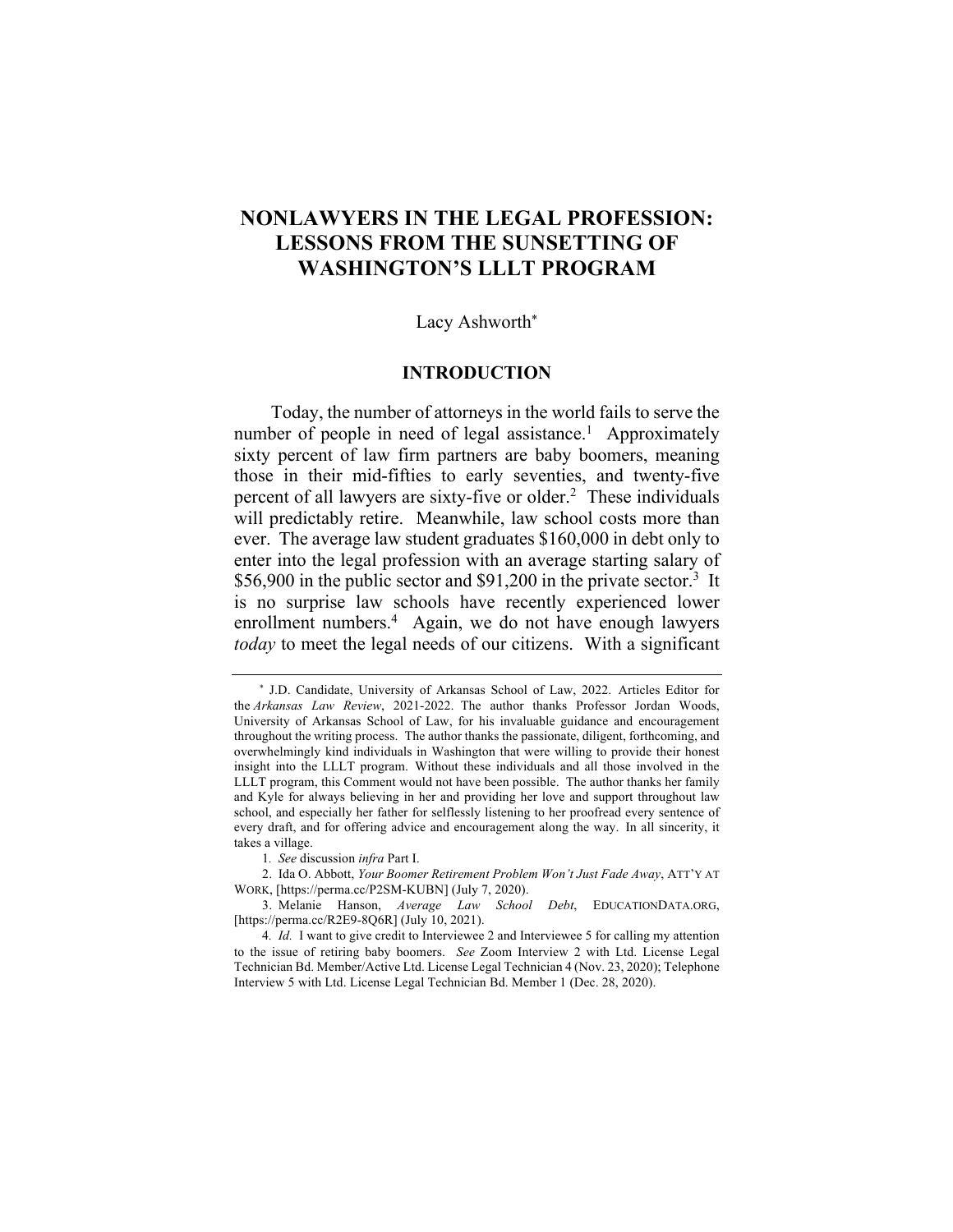percentage of our current lawyers reaching the age of retirement and less individuals choosing to become lawyers, the amount of unmet need will only continue to grow.

Recognizing the legal profession—in its traditional sense has proven unable to fulfill its duty of providing access to justice to all, in 2012, Washington state effected the first-ever nonlawyer license to practice law.<sup>5</sup> An individual who attains the license through education and training is called a Limited License Legal Technician or "Triple-LT" ("LLLT").<sup>6</sup> In developing the license, proponents hoped the LLLT would become the nurse practitioner of the legal field.7 Because this license is the first of its kind, it attracted the interest of several states and even areas beyond the United States.8 Now, Utah and Arizona have implemented their own nonlawyer paraprofessional programs,<sup>9</sup> and other states are considering doing the same. $10$ 

7*. See* Stephen R. Crossland & Paula C. Littlewood, *The Washington State Limited License Legal Technician Program: Enhancing Access to Justice and Ensuring the Integrity of the Legal Profession*, 65 S.C. L. REV. 611, 613-14 (2014); Chief Justice Barbara Madsen & Stephen Crossland, *The Limited License Legal Technician: Making Justice More Accessible*, NWLAWYER, Apr.-May 2013, at 23.

8. Limited License Legal Technician (LLLT) Board Public Meeting with State Supreme Court, TVW 01:16:03-01:16:17 (May 12, 2020, 12:00 PM), [https://perma.cc/SFL8-RSJP] [hereinafter May 12, 2020 Meeting]. Such states include California, Colorado, Connecticut, Washington D.C., Florida, Illinois, Maryland, Minnesota, Montana, New York, and Vermont. *Id.* The outside areas include the Canadian provinces of Alberta, British Columbia, Manitoba, and Saskatchewan, as well as Singapore. *Id.* at 01:16:18-01:16:25.

10*. See* Jason Tashea, *Oregon Bar Considering Paraprofessional Licensing and Bar-Takers Without JDs*, A.B.A. J. (Oct. 7, 2019, 10:49 AM), [https://perma.cc/73YH-M4T9]; *see also* Letter from Stephen R. Crossland, Chair, Ltd. License Legal Technician Bd., to

<sup>5</sup>*. See* Order in the Matter of the Adoption of New APR 28—Limited Practice Rule for Limited License Legal Technicians, No. 25700-A-1005, at 1 (June 15, 2012) [hereinafter 2012 Order for APR 28], [https://perma.cc/V72Q-GCBX**]**; *see also* Lyle Moran, *Washington Supreme Court Sunsets Limited License Program for Nonlawyers*, A.B.A. J. (June 8, 2020, 3:35 PM) [hereinafter Moran, *Article on LLLT Sunsetting*], [https://perma.cc/X7VX-X95R].

<sup>6.</sup> Ralph Schaefer, *Triple LT Rules 'Onerous'*, TULSA WORLD (Sept. 9, 2015), [https://perma.cc/7HH3-5PLE]; Robert Ambrogi, *Washington State Moves Around UPL, Using Legal Technicians to Help Close the Justice Gap*, A.B.A. J. (Jan. 1, 2015, 5:50 AM), [https://perma.cc/R6B5-MBS8].

<sup>9</sup>*. See Licensed Paralegal Practitioner*, UTAH CTS., [https://perma.cc/Q5WX-5A5Y] (Feb. 16, 2021) (referring to Utah's paraprofessionals as "Licensed Paralegal Practitioner[s]"); Lyle Moran, *Arizona Approves Nonlawyer Ownership, Nonlawyer Licensees in Access-to-Justice Reforms*, A.B.A. J. (Aug. 28, 2020, 2:20 PM) [hereinafter Moran, *Article on Arizona Nonlawyer Licensees*], **[**https://perma.cc/LM7U-FA4R] (referring to Arizona's nonlawyer licensees as "Legal Paraprofessionals").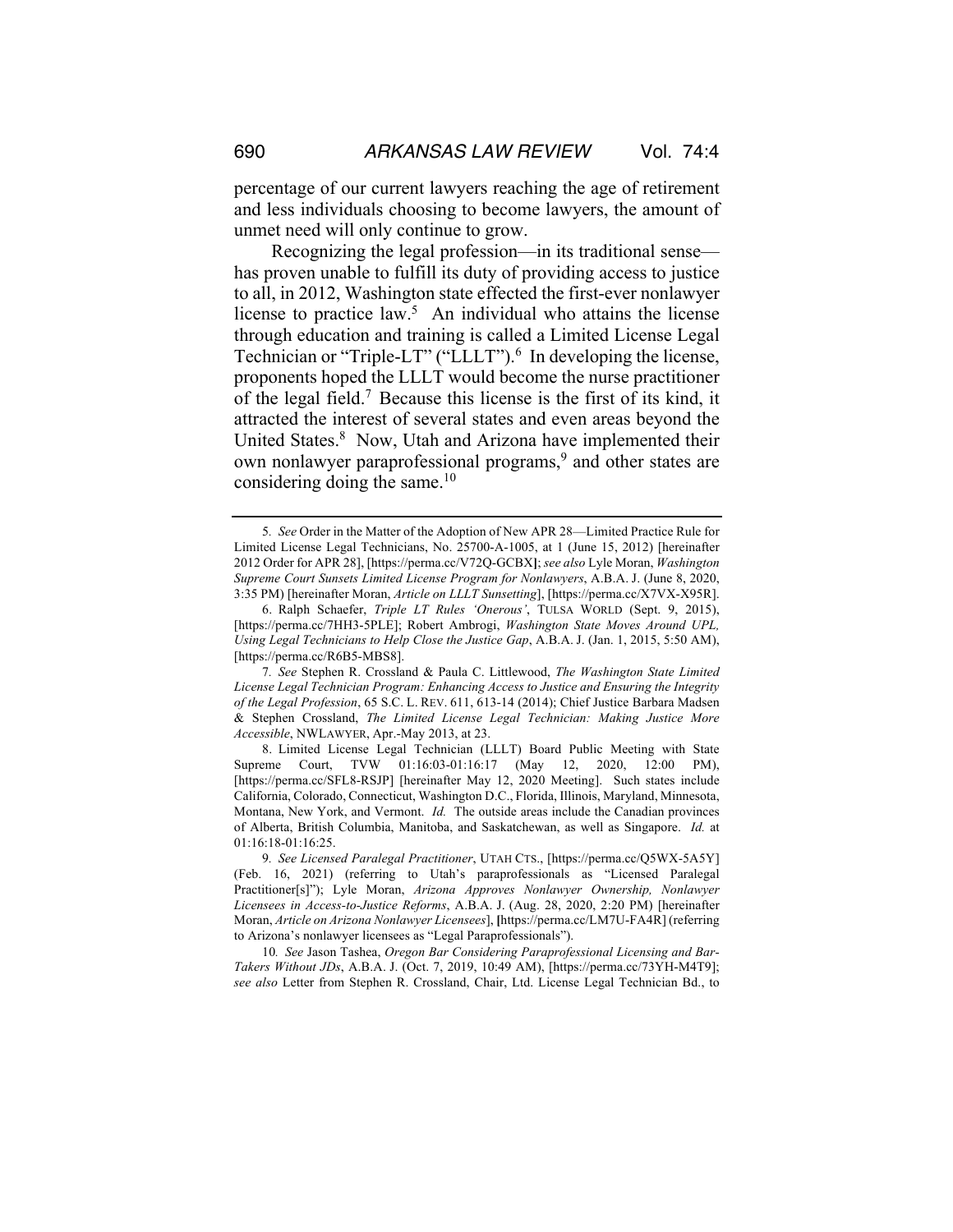Despite such interest, on June 4, 2020, eight years into the program, the Washington State Supreme Court decided to end the program by a seven-two majority vote.<sup>11</sup> The majority determined that while "[t]he program was an innovative attempt to increase access to legal services . . . the overall costs of sustaining the program and the small number of interested individuals" deemed it an ineffective way to meet such needs.<sup>12</sup> At that time, the cost of the program totaled \$1.4 million and there existed only thirty-eight active LLLTs.<sup>13</sup> In "sunset[ting]" the program, the Court allowed existing LLLTs to maintain their licenses but disallowed the licensing of any new LLLTs after July 31, 2022,14 leaving "at least" 275 people in the process of obtaining the necessary requirements either racing toward the finish line or dropping out altogether—losing all invested funds.15 Ironically, only months before the sunsetting, the American Bar

13. Daniel D. Clark, Treasurer, Wash. State Bar Ass'n Bd. of Governors, WSBA Treasurer's Response to the LLLT Program Business Plan, PowerPoint slides 7, 19 (May 12, 2020) [hereinafter Clark PowerPoint] (on file with the Author) (this PowerPoint was presented at the May 12, 2020 meeting between the LLLT Board, the Washington State Supreme Court, and other members of the WSBA). Note that there were forty-four licenses total, but only thirty-eight were active, with four inactive and one suspended. *Id.* at 7.

14*. See* Letter Notification of Sunsetting, *supra* note 11, at 1-2 (imposing the initial deadline of July 31, 2021). Shortly after the sunsetting, the LLLT Board asked the Court to reconsider its decision to sunset the program, or alternatively, to extend the deadline to August 1, 2023 to allow those in the pipeline to complete the requirements and to allow the National Center for State Courts ("NCSC") to complete its planned study of the LLLT program. Letter in Response to LLLT Sunsetting, *supra* note 10, at 6. *See infra* notes 385- 88 and accompanying text for more information on the planned NCSC study. Inevitably, the Court met the LLLT Board in the middle, extending the deadline to July 31, 2022. *Decision to Sunset the LLLT Program*, WASH. STATE BAR ASS'N, [https://perma.cc/VU89-6Z4Y] (Oct. 8, 2021).

Justices of the Washington State Sup. Ct. 2 (June 19, 2020) [hereinafter Letter in Response to LLLT Sunsetting] (on file with the Author) (discussing California, New Mexico, Colorado, Minnesota, Connecticut, Massachusetts, and Ontario).

<sup>11</sup>*. See* Letter from C.J. Debra L. Stephens, Washington State Sup. Ct., to Stephen Crossland, Chair, Ltd. License Legal Technician Bd., Rajeev Majumdar, President, Washington State Bar Ass'n Bd. of Governors, and Terra Nevitt, Interim Exec. Dir., Washington State Bar Ass'n 1 (June 5, 2020) [hereinafter Letter Notification of Sunsetting] (writing on behalf of the Washington State Supreme Court, relaying that the majority voted on June 4, 2020 to sunset the LLLT program); Moran, *Article on LLLT Sunsetting*, *supra* note 5. Throughout this Comment, I also refer to the Washington State Supreme Court as "the Court."

<sup>12.</sup> Letter Notification of Sunsetting, *supra* note 11, at 1.

<sup>15.</sup> Letter in Response to LLLT Sunsetting, *supra* note 10, at 2, 4 (people in the pipeline "can ill-afford to absorb the loss of money and time spent pursuing the LLLT license"); Zoom Interview 2, *supra* note 4, at 7.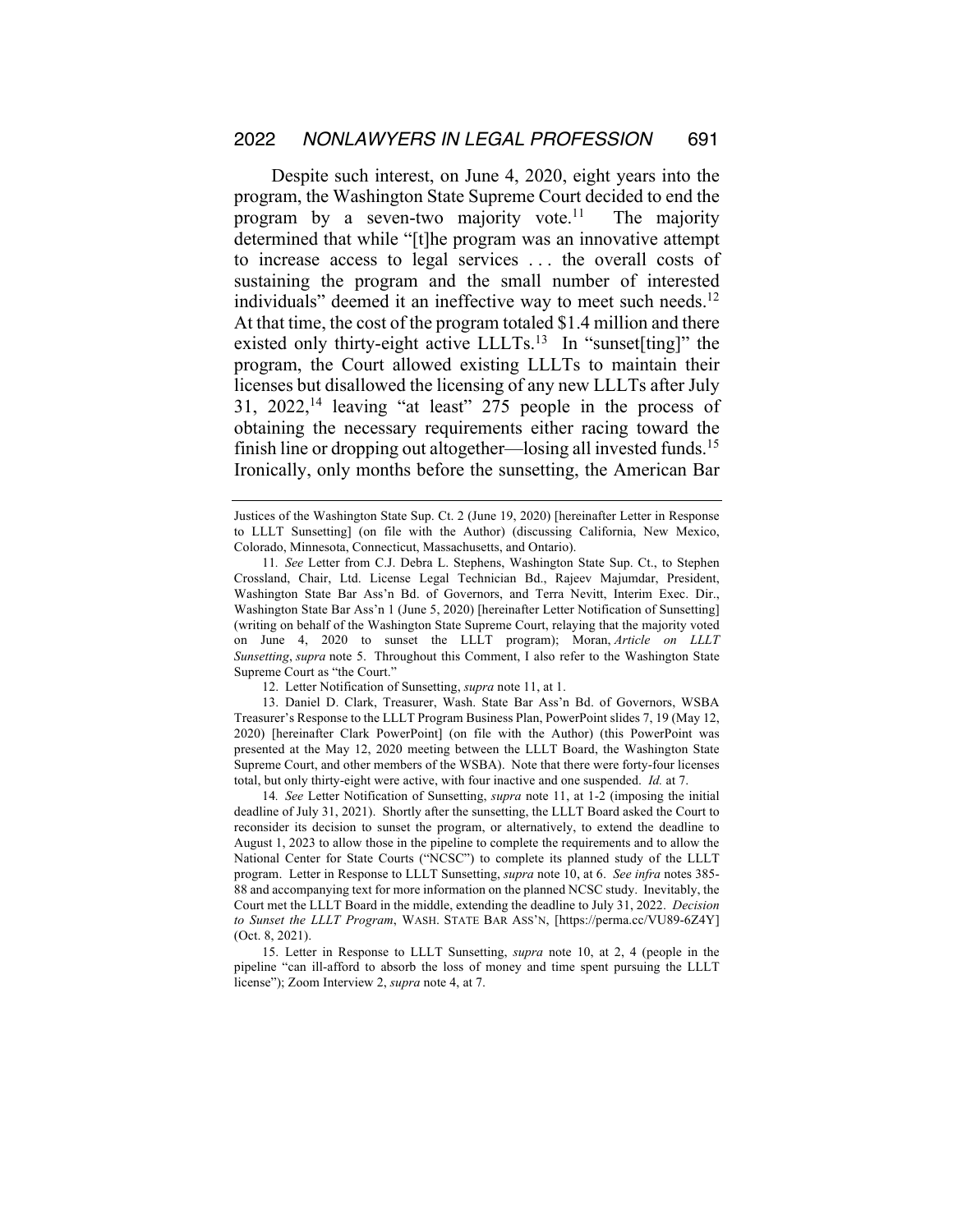Association encouraged all jurisdictions "to consider innovative approaches to the access to justice crisis in order to help the more than eighty percent of people below the poverty line and the many middle-income Americans who lack meaningful access to effective civil legal services."16

As the push for state-level innovation to meet unmet legal needs is more prevalent than ever, it is critical for states to look at Washington's LLLT program, as it produced the first and longeststanding nurse practitioner-type professional to have entered the legal profession.17 Because the Court deemed Washington's program ineffective,<sup>18</sup> states must determine whether, with what changes, and in what ways a nonlawyer paraprofessional program might better achieve viability to carry out the intended purpose of providing affordable legal services. Further, as nontraditional solutions continue to be considered, future and existing attorneys must prepare for change and look inward to see how they may better support and assist in achieving the larger goal that is providing affordable access to legal services to all. To aid in these future considerations, this Comment serves as an analysis of the LLLT program, discussing the lessons that may only be gleaned from being the first and with the benefit of hindsight.19

To better understand the sunsetting of Washington's LLLT program, I conducted interviews with sixteen individuals with

<sup>16.</sup> DON BIVENS, AM. BAR ASS'N, REPORT TO THE HOUSE OF DELEGATES: REVISED RESOLUTION 1 (Feb. 2020); *see also* AM. BAR ASS'N HOUSE OF DELEGATES, RESOLUTION 115 (Feb. 17, 2020) [hereinafter RESOLUTION 115] (adopting Bivens' submitted report); *New ABA Policies Endorse Expanding Access to Justice, Voting*, A.B.A. (Feb. 24, 2020), [https://perma.cc/8YTK-YRL3].

<sup>17</sup>*. See* Madsen & Crossland, *supra* note 7; Letter Notification of Sunsetting, *supra* note 11, at 1.

<sup>18</sup>*. See* Letter Notification of Sunsetting, *supra* note 11, at 1.

<sup>19.</sup> At the time of the writing of this Comment, the June 2020 decision to sunset the LLLT program is somewhat recent. In fact, the decision has only been voiced by the Washington State Supreme Court via a letter to the relevant parties. *See* Letter Notification of Sunsetting, *supra* note 11. The Court has yet to provide a formal order officially documenting the fate of the program, though that order is anticipated. So while those involved have assuredly considered what went wrong with the program and how they might have done better to sustain it, because the current priority is supporting those in the pipeline working toward becoming LLLTs by the Court-imposed deadline, Washington has not yet had the opportunity to conduct its own formal postmortem. Zoom Interview 13 with Wash. State Bar Ass'n Exec. Leadership Team Member 4 (Jan. 8, 2021).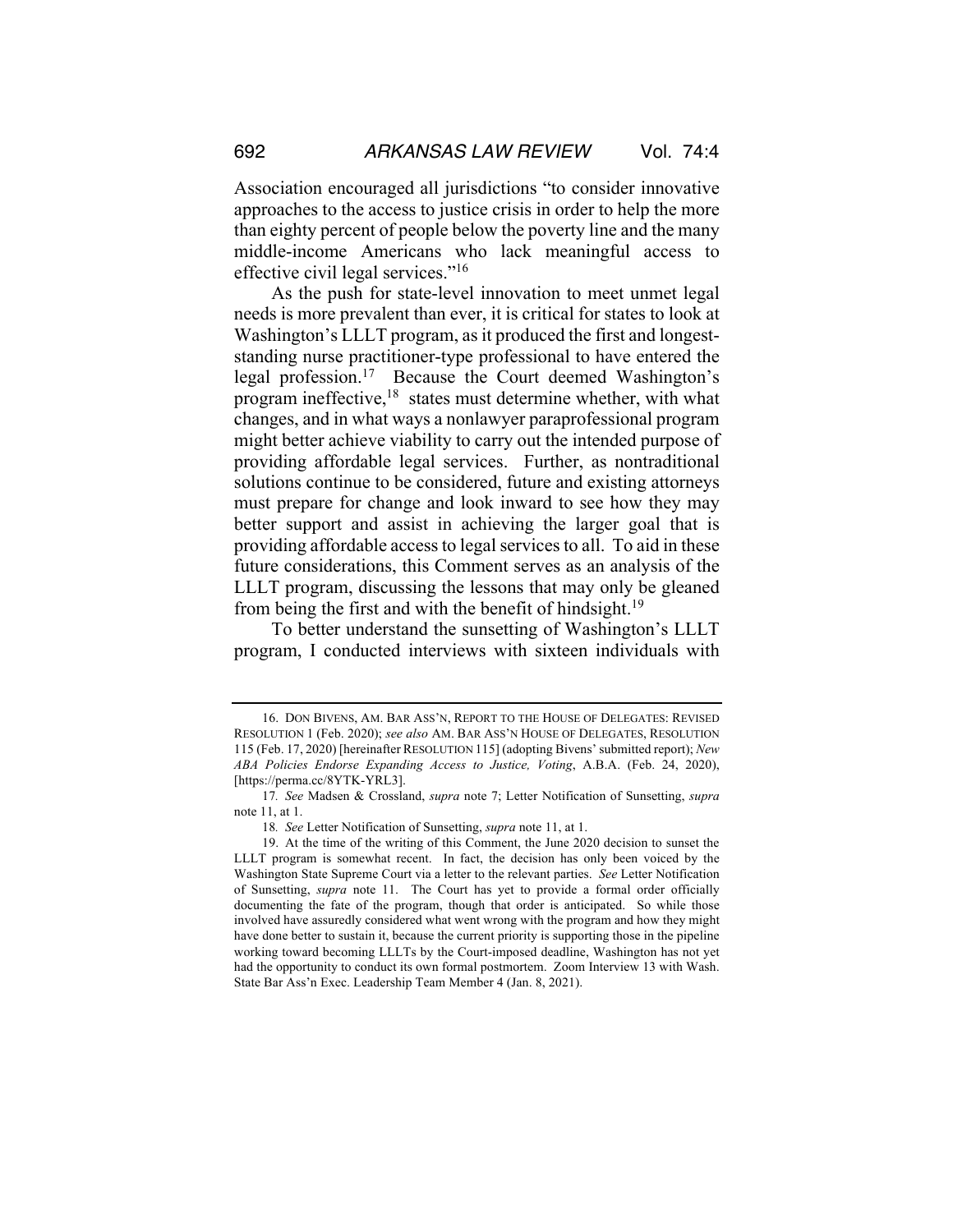key roles and unique involvement in the program.<sup>20</sup> Such individuals include active LLLTs, members of the LLLT Board tasked with overseeing the program, previous members of the Practice of Law Board that initially proposed the program, current and former members of the Board of Governors ("BOG") of the Washington State Bar Association ("WSBA"), members of the Executive Leadership Team of the WSBA, a family law practitioner involved with the Family Law Section of the WSBA, and family law professors that were involved in the development and teaching of the LLLT curriculum.<sup>21</sup> Some individuals wore multiple hats; for instance, some were on the initial Practice of Law Board that proposed the program, and later became members of the LLLT Board.<sup>22</sup> Some LLLT Board members were also active LLLTs.23 These individuals were able to provide perspectives from each of their respective roles.

Admittedly, the LLLT program and the concept of a nonlawyer serving clients in the legal profession became a political and controversial topic for Washington, as it was the first state to follow through with it.<sup>24</sup> The program had its supporters and opponents from its inception.<sup>25</sup> It too had people that were once opposed and later became supportive of the program, and

<sup>20.</sup> Interviews were meant to be thorough, not copious. While most of the interviews were one-on-one, two interviews involved more than one participant. The questions were meant to elicit qualitative, not quantitative information, so while some questions were posed to each interviewee, others differed depending on the person's role in the program. Interviews were conducted via Zoom and telephone. While five interviews were recorded, the content of the majority of the interviews were documented using detailed notes.

<sup>21.</sup> When discussing a controversial topic such as this one, it is important to maintain focus on the program being examined and to consider the message more so than the specific messenger. Therefore, throughout this Comment, I omitted the names of the interviewees and provided only their roles to give context to their perspectives.

<sup>22</sup>*. See* Zoom Interview 1 with Ltd. License Legal Technician Bd. Member 1 (Nov. 23, 2020); Telephone Interview 5, *supra* note 4.

<sup>23</sup>*. See* Zoom Interview 2, *supra* note 4; Zoom Interview 3 with Ltd. License Legal Technician Bd. Member/Active Ltd. License Legal Technician (Dec. 18, 2020); Zoom Interview 4 with Ltd. License Legal Technician Bd. Member/Active Ltd. License Legal Technician (Dec. 18, 2020).

<sup>24</sup>*. See* Zoom Interview 9 with Fam. L. Professor/Ltd. License Legal Technician Instructor 2 (Nov. 30, 2020) (believing the program fell apart for three political reasons); Zoom Interview 12 with Wash. State Bar Ass'n Bd. of Governors Member 7 (Dec. 28, 2020); Telephone Interview 16 with Wash. State Bar Ass'n Bd. of Governors Member 5 (Dec. 17, 2020).

<sup>25</sup>*. See infra* Section II.A and Part III.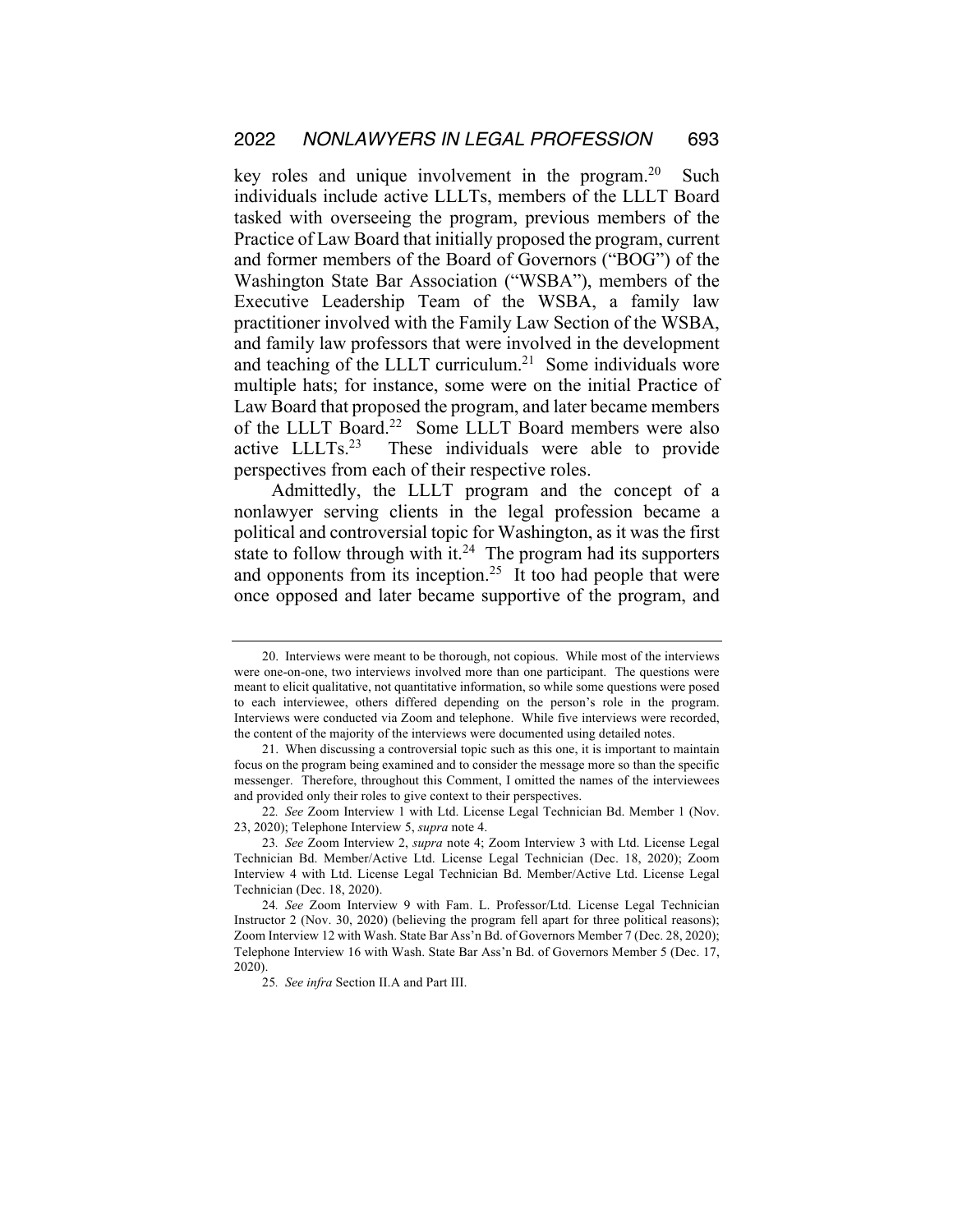vice versa.26 Consequently, while the insightful thoughts of sixteen individuals cannot be considered indicative of the feelings of all of those involved in the program, the goal was to interview people with different roles in and views on the program to counteract a skewed narrative.27

This Comment will be one of the first in-depth inquiries into the sunsetting of the LLLT program from the perspective of an outsider and with the insight of some of the key players. It will add to what surely will be a significant amount of scholarship, as Washington and other states consider what happened with the LLLT program and where to go from here. As the program has been in the making for more than twenty years and has undergone several changes in that time,<sup>28</sup> this Comment does not purport to take on *all* of the intricacies that impacted the program or led to the sunsetting, but it voices the afterthoughts of those involved, offers additional analysis and commentary on the reasons provided by the Court in sunsetting the program, and works to provide versatile and key lessons from the LLLT program that may be used by other states in developing their own innovative programs.

This Comment is divided into six parts. Part I discusses the current breadth of the access to justice phenomenon that has led to innovative programs being implemented nationwide, such as Washington's LLLT program. Part II provides the history of the LLLT license, its requirements, and the LLLT's scope of practice. Part III surveys the legal profession's reaction to the license. Part IV discusses both the anticipated success of the program at its inception and the success actually attained. Part V considers the reasons behind the demise of the program, including shortcomings of those tasked with supporting and administering

<sup>26</sup>*. See infra* Section III.B.

<sup>27.</sup> Note also that while interviewees will be able to provide essential information and insight on the program through their roles, none can truly speak to the mindset of the voting members of the Washington State Supreme Court that ultimately decided to sunset the program, and no voice is indicative of all. Interviewee 12 noted that the Washington State Supreme Court is very available for discussion, and that it is not uncommon for an individual Justice to have a phone call with someone about court business and policies, so there are likely conversations regarding the program of which we will never know the content. *See* Zoom Interview 12, *supra* note 24, at 15.

<sup>28</sup>*. See infra* note 44 and accompanying text; Ambrogi, *supra* note 6.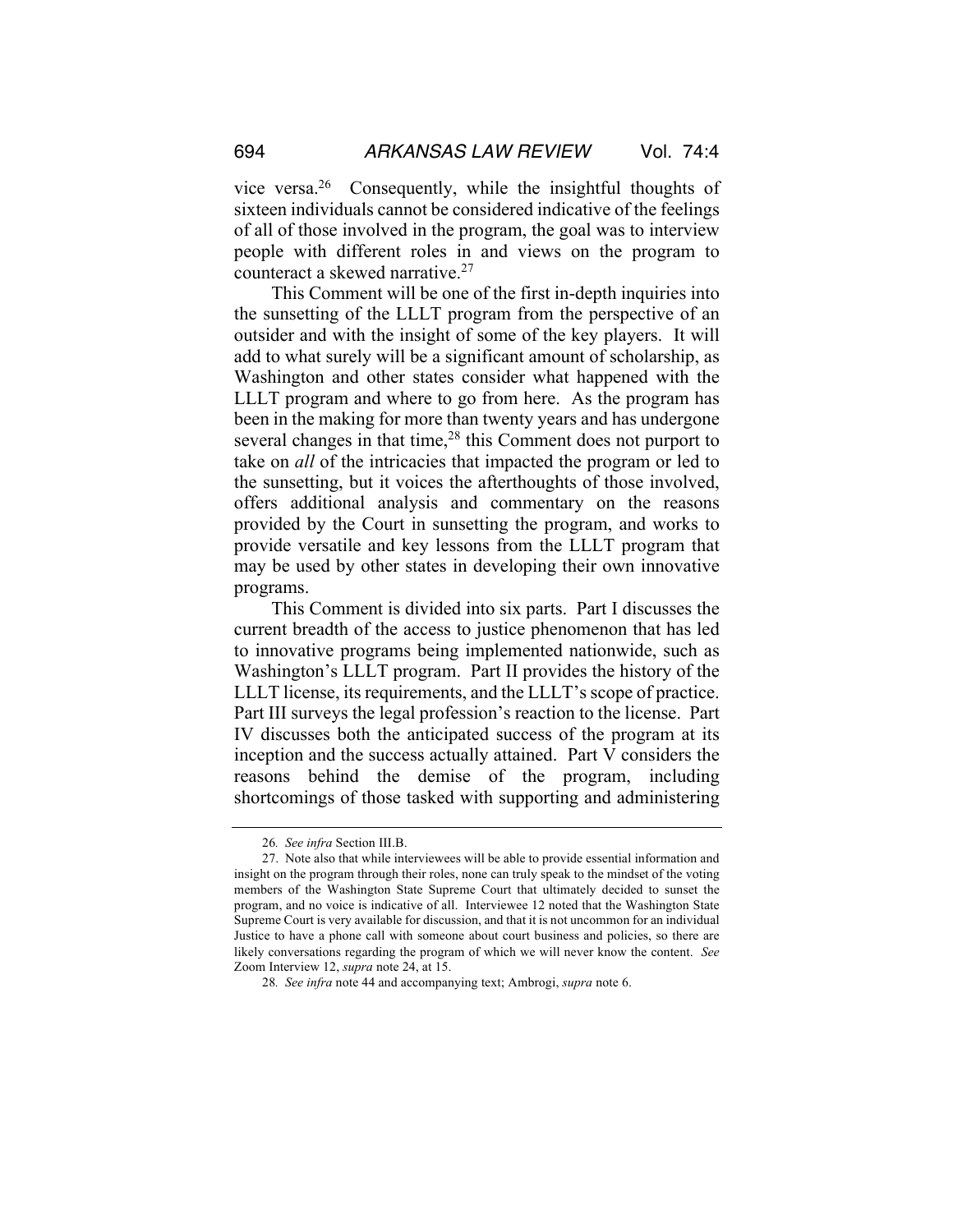the program and the structure and concept of the program itself. Finally, Part VI offers some lessons from the LLLT program that may be utilized by other states considering implementing similar nonlawyer programs to be used as potential stones in gradually bridging the access to justice gap.

# **I. THE ACCESS TO JUSTICE GAP**

To understand the LLLT program as a proposed solution, it is important to first grasp the gravity of the problem. Access to justice is defined as the "ability of individuals to seek and obtain a remedy through formal or informal institutions of justice for grievances."<sup>29</sup> The access to justice gap is the difference between the population's legal needs and "the resources available to meet those needs."30 Considering indigent criminal defendants are afforded the right to free legal representation, it is those in need of civil legal aid that largely suffer the effects of the access to justice gap.<sup>31</sup>

A 2017 study conducted by the Legal Services Corporation found 71% of low-income households experienced at least one civil legal problem within the year and received little or no legal aid in handling 86% of those problems.<sup>32</sup> The impact is most felt by low-income households, as there are more than sixty million Americans with family incomes below the 125% Federal Poverty Line, bringing home  $$30,750$  or less for a family of four.<sup>33</sup> However, middle-income households are certainly not immune, considering 40-60% of their legal needs also go unmet. $34$  These legal needs are most prevalently related to family, health, estate, consumer and finance, and housing law. $35$  The gap is especially prevalent in family law, where 80-90% of cases involve at least

<sup>29.</sup> Leonard Wills, *Access to Justice: Mitigating the Justice Gap*, A.B.A. (Dec. 3, 2017), [https://perma.cc/69ZL-5QAP] (internal quotations omitted).

<sup>30.</sup> LEGAL SERVS. CORP., THE JUSTICE GAP: MEASURING THE UNMET CIVIL LEGAL NEEDS OF LOW-INCOME AMERICANS 9 (2017).

<sup>31</sup>*. Id.*

<sup>32</sup>*. Id.* at 6.

<sup>33</sup>*. Id.* at 16.

<sup>34.</sup> Jennifer S. Bard & Larry Cunningham, *The Legal Profession is Failing Low-Income and Middle-Class People. Let's Fix That*, WASH. POST (June 5, 2017), [https://perma.cc/X6DE-B4E2]; *see also* Wills, *supra* note 29.

<sup>35.</sup> LEGAL SERVS. CORP., *supra* note 30, at 7.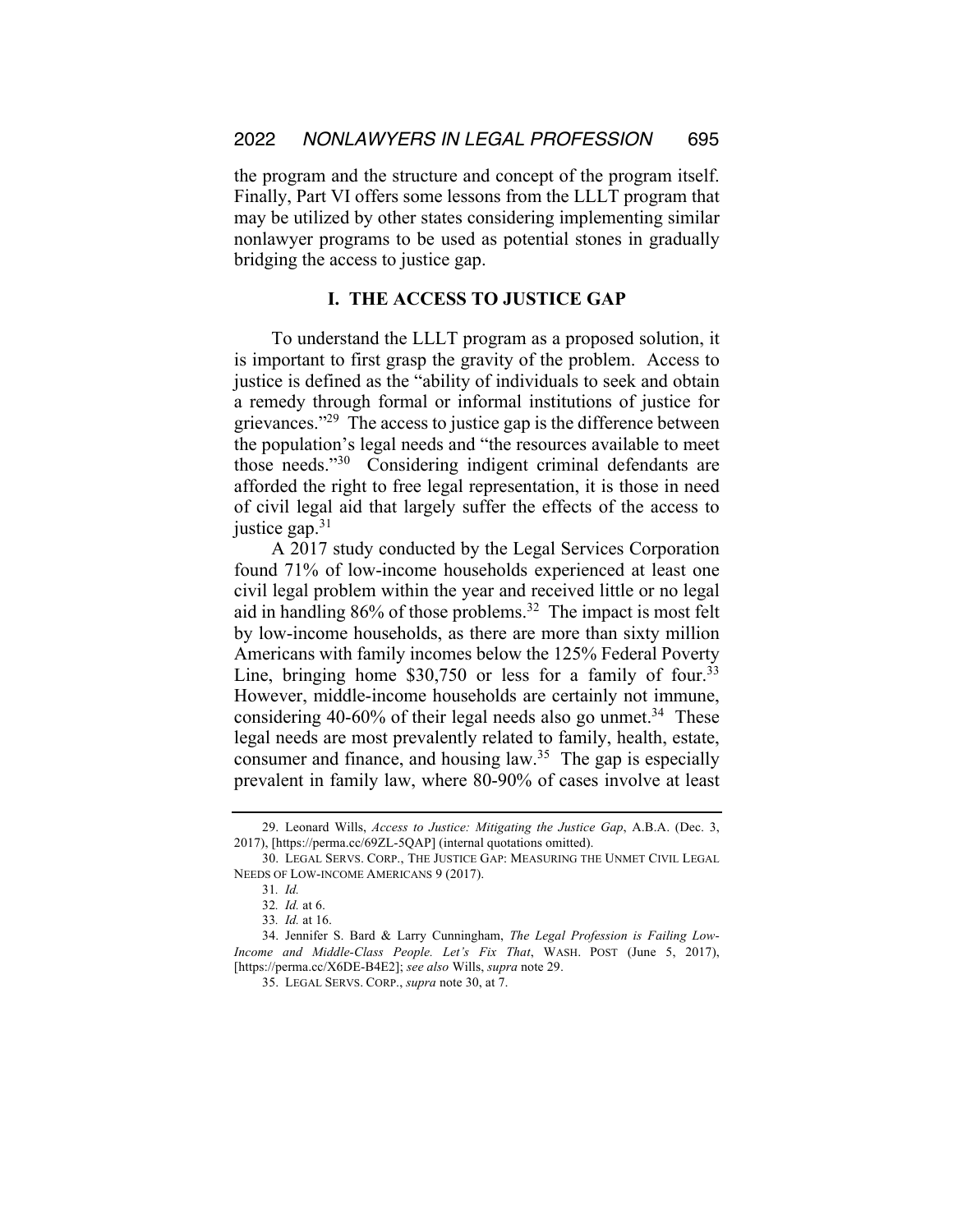one self-represented party, and in many cases, both parties find themselves without legal assistance.<sup>36</sup>

So, what is the cause of the justice gap? Many fingers point to cost—the cost of obtaining legal aid generally, and the complexities of necessary civil litigation that can yield delays and additional costs.<sup>37</sup> For instance, considering  $75%$  of all monetary civil judgements award less than \$5,200, for most civil cases, it would cost more for a litigant to obtain a lawyer than the potential financial judgement rendered in the case.<sup>38</sup> Even if the litigant could afford to obtain an attorney for the matter, many attorneys would choose not to take the case due to the low pay-out.<sup>39</sup> Further, lawyers are encouraged, not compelled, to provide pro bono (free) services under the Model Rules of Professional Conduct.40 Most states do not require lawyers to report pro bono hours.<sup>41</sup> Therefore, considering many lawyers enter the profession with significant debt and a comparatively low salary, $42$ working pro bono is likely either unfeasible or not made a priority.

Regardless of the cause of the access to justice gap, with citizens in every state suffering from an inability to obtain access to justice for their important legal needs, $43$  it is fair to assume every state can agree that the problem is serious enough to warrant looking outside the box of which the public's legal needs have certainly outgrown.

<sup>36.</sup> NATALIE ANNE KNOWLTON, ET AL., INST. FOR THE ADVANCEMENT OF THE AM. LEGAL SYS., CASES WITHOUT COUNSEL: RESEARCH ON EXPERIENCES OF SELF-REPRESENTATION IN U.S. FAMILY COURT 1 (2016).

<sup>37</sup>*. See* NAT'L CTR. FOR STATE CTS., CIVIL JUSTICE INITIATIVE: THE LANDSCAPE OF CIVIL LITIGATION IN STATE COURTS iii, v (2015) ("[I]n most jurisdictions state courts hold a monopoly on procedures to enforce judgements."); 2012 Order for APR 28, *supra* note 5, at 4.

<sup>38.</sup> NAT'L CTR. FOR STATE CTS., *supra* note 37, at iv, vi.

<sup>39</sup>*. See id.*

<sup>40.</sup> MODEL RULES OF PRO. CONDUCT r. 6.1 (AM. BAR. ASS'N 2021).

<sup>41.</sup> Only nine states require their attorneys to report pro bono hours and Washington is not one of them. *Pro Bono Reporting*, A.B.A., [https://perma.cc/9W29-FTFA] (Mar. 19, 2020).

<sup>42</sup>*. See* Andrea Fuller, et al., *Law School Loses Luster as Debts Mount and Salaries Stagnate*, WALL ST. J., (Aug. 3, 2021, 8:01 AM), [https://perma.cc/NRY6-FZ3M].

<sup>43.</sup> LEGAL SERVS. CORP., *supra* note 30, at 7.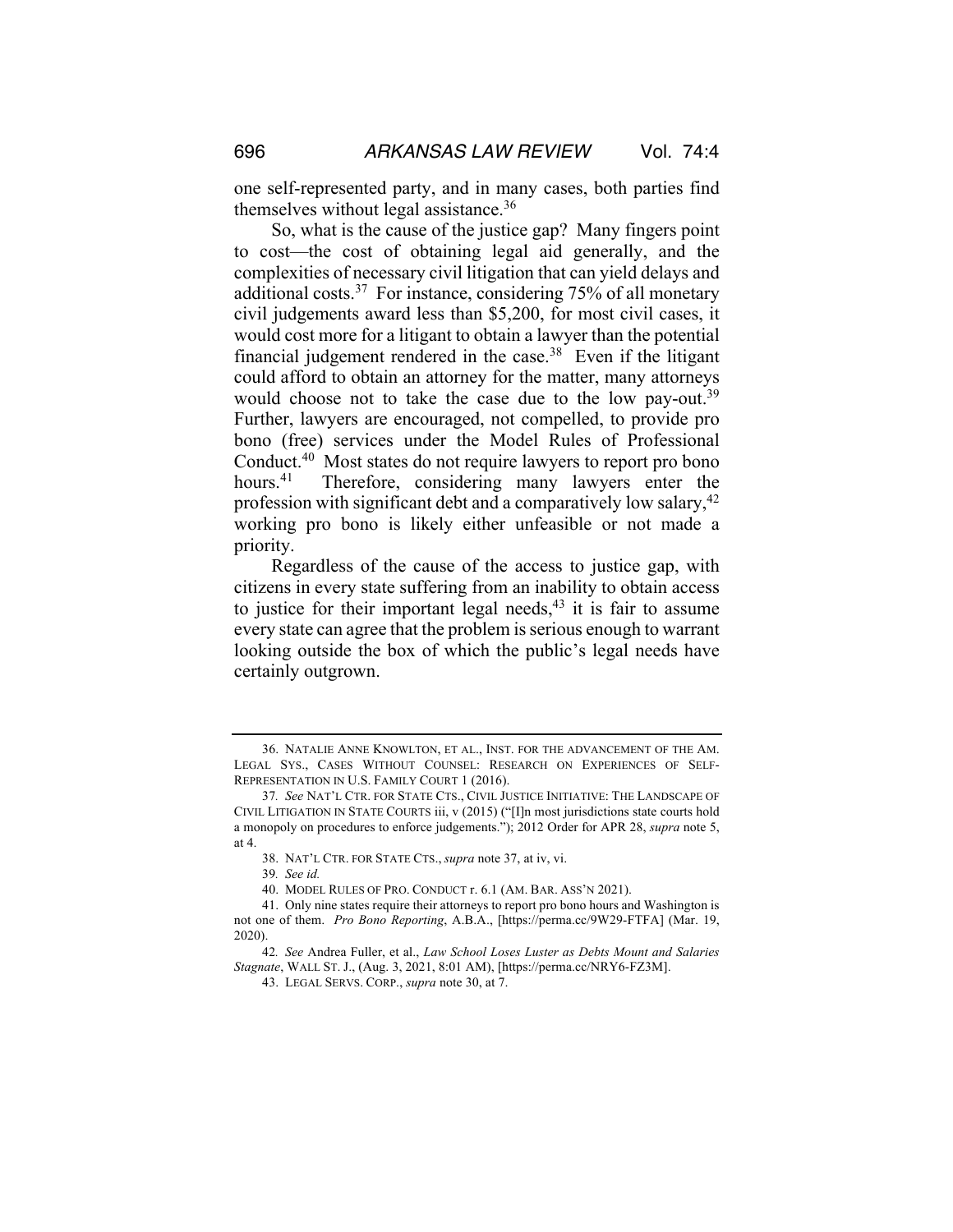# **II. DEVELOPING THE LLLT PROGRAM**

# **A. The Practice of Law Board**

Washington's innovative thinking surfaced the first nonlawyer license to practice law. The history of the LLLT dates back to 2001, when the Washington State Supreme Court developed the Practice of Law Board to respond to two major concerns plaguing the state: unmet civil legal needs and the unauthorized practice of law ("UPL"). $44$  The Practice of Law Board consisted of thirteen court-appointed members who were responsible for reviewing and reporting cases of UPL and considering and recommending "new avenues for persons not currently authorized to practice law to provide legal and lawrelated services that might otherwise constitute the practice of law as defined in [Washington]."45 Any recommendations were to first be forwarded to the WSBA BOG for "consideration and comment at least 90 days before" being recommended to the Court.46 The recommended program was to be created to increase access to affordable legal services in a way that protects the public and could be financially self-supporting "within a reasonable period of time."47 Note that the Court's failure, unwillingness, or inability to define what constitutes a reasonable period of time would result in one of the program's greatest points of contention.48

In fulfilling its duty regarding UPL, the Practice of Law Board heard terrible cases of people getting taken advantage of

<sup>44.</sup> WASH. GEN. R. 25; Ambrogi, *supra* note 6; Zoom Interview 1, *supra* note 22, at 1- 2; Zoom Interview 8 with Fam. L. Professor/Ltd. License Legal Technician Instructor 1 (Dec. 15, 2020). However, keep in mind that those intimately involved discuss the history as going back even further, to the WSBA committees formed in the late 1980s and early 1990s to address UPL and "the growing number of people unable to afford professional legal help[,]" which "was dramatically true in family law cases where courts in the 1970s began reporting large increases in family law cases involving at least one party not represented by an attorney." Crossland & Littlewood, *supra* note 7, at 612-13.

<sup>45.</sup> WASH. GEN. R. 25(a), (b)(2)-(3). To address UPL, Washington first felt a more specific definition of the practice of law was necessary. A WSBA committee proposed a definition, which is captured in Washington's General Court Rule 24. Crossland & Littlewood, *supra* note 7, at 613; WASH. GEN. R. 24.

<sup>46.</sup> WASH. GEN. R. 25(b)(2).

<sup>47.</sup> *Id.* at 25(b)(2)(A), (E).

<sup>48</sup>*. See infra* Section V.A.1; *see also infra* note 389 and accompanying text.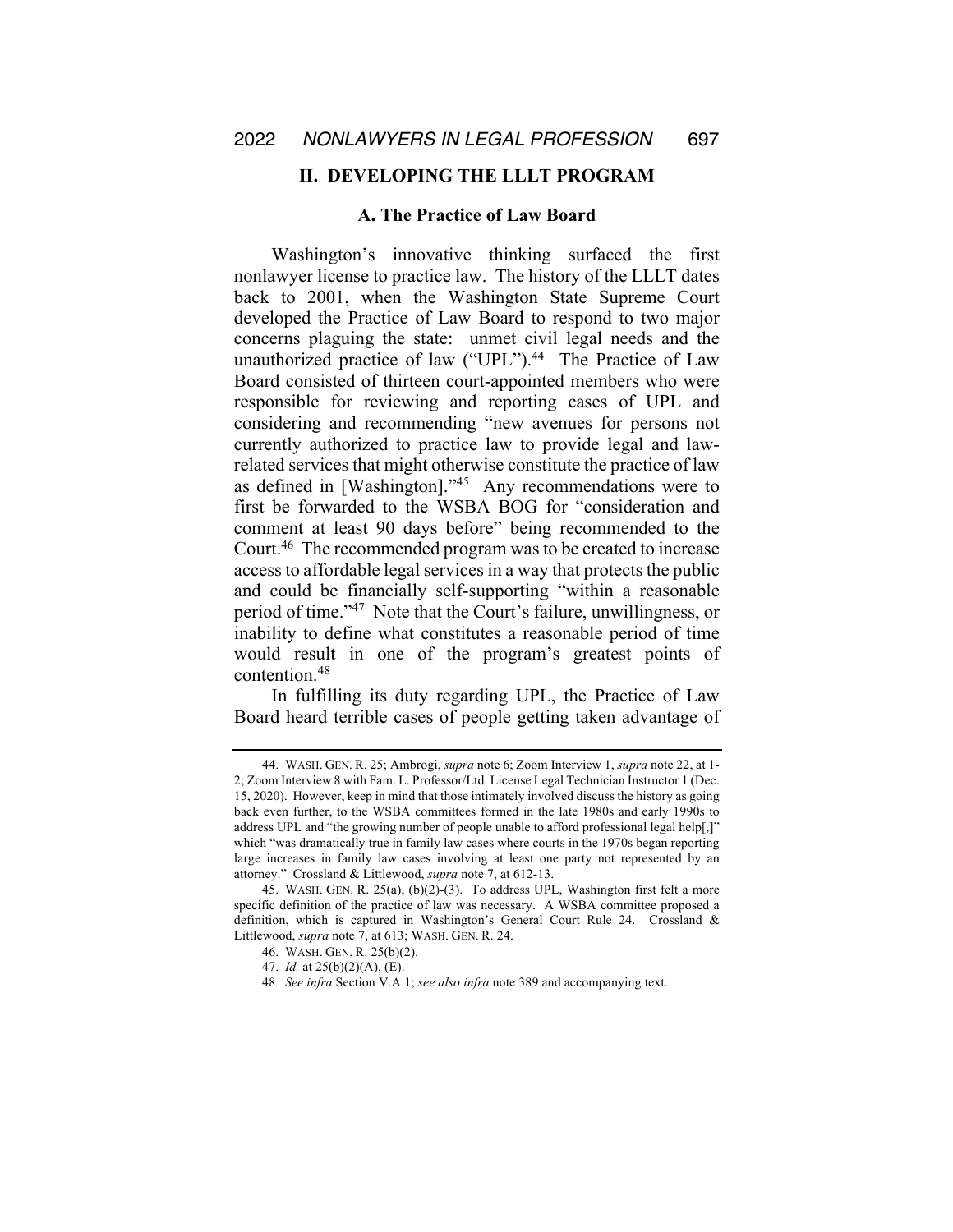when seeking aid from those unauthorized to practice law, who were sometimes charging more than attorneys.<sup>49</sup> While committing UPL is a crime, the Practice of Law Board was unsuccessful in getting prosecutors to bring charges against these perpetrators, as some prosecutors felt that it was not a big deal that someone was getting some help by a nonlawyer, and moreover, the idea that someone should be punished for taking money and business away from a lawyer would be hard to sell to a jury.50 With nothing other than cease and desist letters and no real way to ratify or deter the harm caused, the Practice of Law Board existed as "a weapon without any ammunition."51

Then, in 2003, Washington conducted its own civil access to justice study.<sup>52</sup> The Civil Legal Needs Study found that "[a]pproximately 87[%] of low-income households experienced at least one . . . civil legal need" in the past year, and low-income households with civil legal problems averaged as many as 3.3 problems per year.53 Low-income individuals faced more than 85% of these problems without professional legal assistance.<sup>54</sup> Most prevalently, these issues were related to housing, family, employment, consumer, and public and municipal services.<sup>55</sup> While low-income individuals were more likely to enlist an attorney for matters relating to family law, they still only did so 30% of the time.56 Further, the study found women and children have more legal problems than the general population, which was especially true in family law.<sup>57</sup> These results further solidified the

57*. Id.*

<sup>49.</sup> Zoom Interview 1, *supra* note 22, at 1-2 (discussing how immigrant farm workers had some of the worst cases); Zoom Interview 8, *supra* note 44, at 1.

<sup>50.</sup> Zoom Interview 1, *supra* note 22, at 1 (noting there were also anticompetitive and antitrust problems disallowing the Bar from going after those committing UPL); Zoom Interview 8, *supra* note 44, at 1-2; Zoom Interview 10 with Fam. L. Prac. 1 (Dec. 23, 2020). 51. Zoom Interview 10, *supra* note 50, at 1.

<sup>52.</sup> TASK FORCE ON CIV. EQUAL JUST. FUNDING, WASH. STATE SUP. CT., THE WASHINGTON STATE CIVIL LEGAL NEEDS STUDY 5 (2003) [hereinafter CIVIL LEGAL NEEDS STUDY].

<sup>53</sup>*. Id.* at 23. In this study, low-income households are defined as those with incomes at or below the 125% federal poverty line. *Id.* at 19.

<sup>54</sup>*. Id.* at 25.

<sup>55</sup>*. Id.* at 33-35.

<sup>56.</sup> CIVIL LEGAL NEEDS STUDY, *supra* note 52, at 8.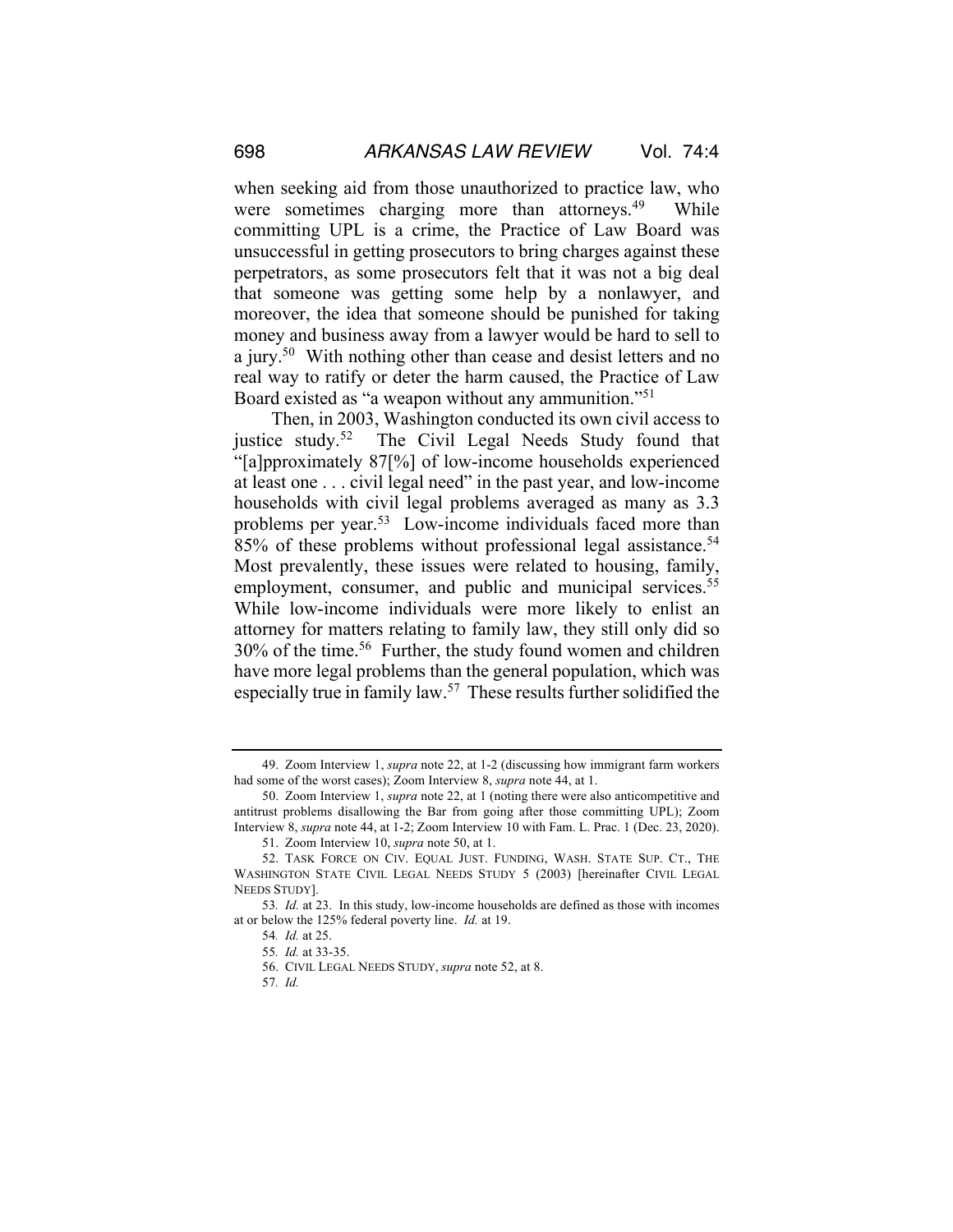need for the Practice of Law Board to fulfill its duty to explore ways to increase access to legal services.

With a twofold desire to protect consumers from UPL and provide more people with access to justice, in 2005, the Practice of Law Board "crafted a rule to create and regulate a new legal professional."58 As required by the Court, the Practice of Law Board twice sent the proposed rule to the BOG for its consideration and comment, but it voted to oppose the rule each time.<sup>59</sup> After undergoing revisions, in 2008, the rule was sent to the Court, though it did not specify in which practice area these licensed individuals would serve.<sup>60</sup> With an eye toward the areas with prevalent UPL and those determined to have high unmet need by the 2003 Civil Legal Needs Study, the Practice of Law Board considered and consulted with expert practitioners in four practice areas: family, immigration, landlord-tenant, and elder law.<sup>61</sup> So when the Court requested the Practice of Law Board actually apply the proposed rule to a practice area in order to get a better idea of its general application, it is no surprise that the Practice of Law Board chose family law, evidenced by the 2003 Civil Legal Needs Study to be an area with immense need.<sup>62</sup>

The final proposal was sent back, and the Court sat silently on the proposal for two years, placing it on its agenda for a vote in 2010 and 2011, but tabling it each time. $63$  The Practice of Law Board submitted further revisions in an attempt to address some of the lingering concerns presented by the BOG.<sup>64</sup> Then, on June 15, 2012, a six-three majority of the Court decided it was time to adopt the LLLT Limited Practice Rule ("Admission to Practice Rule 28" or "APR 28") "to provide limited legal assistance under carefully regulated circumstances in ways that expand the

<sup>58.</sup> Crossland & Littlewood, *supra* note 7, at 613.

<sup>59</sup>*. Id.*; Ambrogi, *supra* note 6.

<sup>60.</sup> Ambrogi, *supra* note 6; Zoom Interview 1, *supra* note 22, at 2 (stating the Practice of Law Board did not initially specify the practice area because they did not want to alienate any of the WSBA sections).

<sup>61.</sup> Telephone Interview 5, *supra* note 4, at 5; Zoom Interview 8, *supra* note 44, at 4.

<sup>62.</sup> E-mail from Stephen Crossland, Chair, Ltd. License Legal Technician Bd., to Lacy Ashworth, Ark. L. Rev. (Mar. 31, 2021) (on file with the Author).

<sup>63.</sup> Ambrogi, *supra* note 6; Zoom Interview 1, *supra* note 22, at 2 (noting that the Court did not want to meet with the Practice of Law Board during this time).

<sup>64.</sup> Ambrogi, *supra* note 6.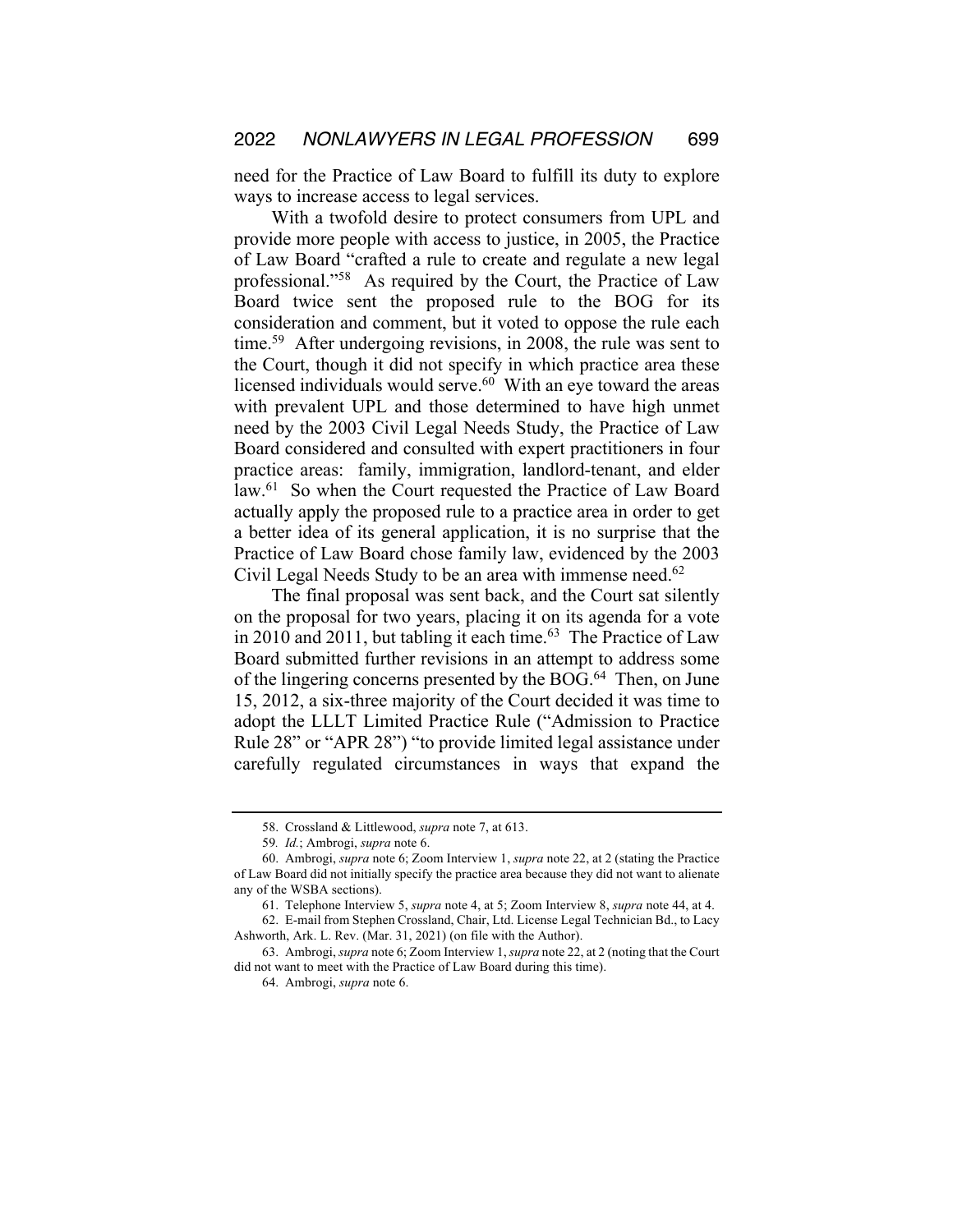affordability of quality legal assistance which protects the public interest."<sup>65</sup> The rule went into effect September 1, 2012,<sup>66</sup> and in March 2013, family law became the first official practice area.<sup>67</sup>

# **B. LLLT Requirements**

Upon the creation of the LLLT program, the baton was passed from the Practice of Law Board to a newly created LLLT Board, tasked with maintaining the LLLT curriculum, creating rules of professional conduct, determining the scope and authorizations of the LLLT, and proposing new practice areas and amendments to APR 28 to the Court for final approval.<sup>68</sup> Financially, the program was to be subsidized by the WSBA through bar dues until the program was self-supporting.<sup>69</sup> In developing the curriculum, the LLLT Board first had to consider what would be the scope of the LLLT.<sup>70</sup> The Board asked expert family law practitioners which aspects of family law were complicated and where it would be really significant to make a mistake.<sup>71</sup> These were the areas that would be left to attorneys.<sup>72</sup>

68. WASH. ADMISSION TO PRAC. R. 28(C)(2) (listing additional responsibilities).

<sup>65.</sup> WASH. ADMISSION TO PRAC. R. 28(A); 2012 Order for APR 28, *supra* note 5, at 6. It is no secret among those involved in the LLLT program that Justice Barbara Madsen of the Washington State Supreme Court was the program's biggest advocate on the Court. It seems to be more than coincidence that she sat as Chief Justice when, after two years, the Court finally voted in favor of implementing the program in 2012. *See generally* Letter from J. Barbara Madsen, Washington State Sup. Ct., to Stephen Crossland, Chair, Ltd. License Legal Technician Bd., Rajeev Majumdar, President, Washington State Bar Ass'n Bd. of Governors, and Terra Nevitt, Interim Exec. Dir., Washington State Bar Ass'n 1 (June 5, 2020) (on file with the Author) (this letter serves as her strong dissent to the Court's decision to sunset the LLLT program); Wash. State Bar Ass'n, *Become a Legal Technician*, YOUTUBE (Apr. 8, 2019), [https://perma.cc/4XXG-BPY6]; Madsen & Crossland, *supra* note 7, at 23; Zoom Interview 10, *supra* note 50, at 4.

<sup>66.</sup> 2012 Order for APR 28, *supra* note 5, at 12; WASH. ADMISSION TO PRAC. R. 28.

<sup>67.</sup> Crossland & Littlewood, *supra* note 7, at 616.

<sup>69</sup>*. See* 2012 Order for APR 28, *supra* note 5, at 1-2 (Owens, J., dissenting); Telephone Interview 16, *supra* note 24, at 4.

<sup>70.</sup> Crossland & Littlewood, *supra* note 7, at 616 ("Subject to some limitations, the scope of practice generally includes the following areas: child support modification actions, dissolution and legal separation actions, domestic violence actions, committed intimate relationship actions, parenting and support actions, major parenting plan modifications, paternity actions, and relocation actions.").

<sup>71.</sup> Telephone Interview 5, *supra* note 4, at 3.

<sup>72</sup>*. Id.*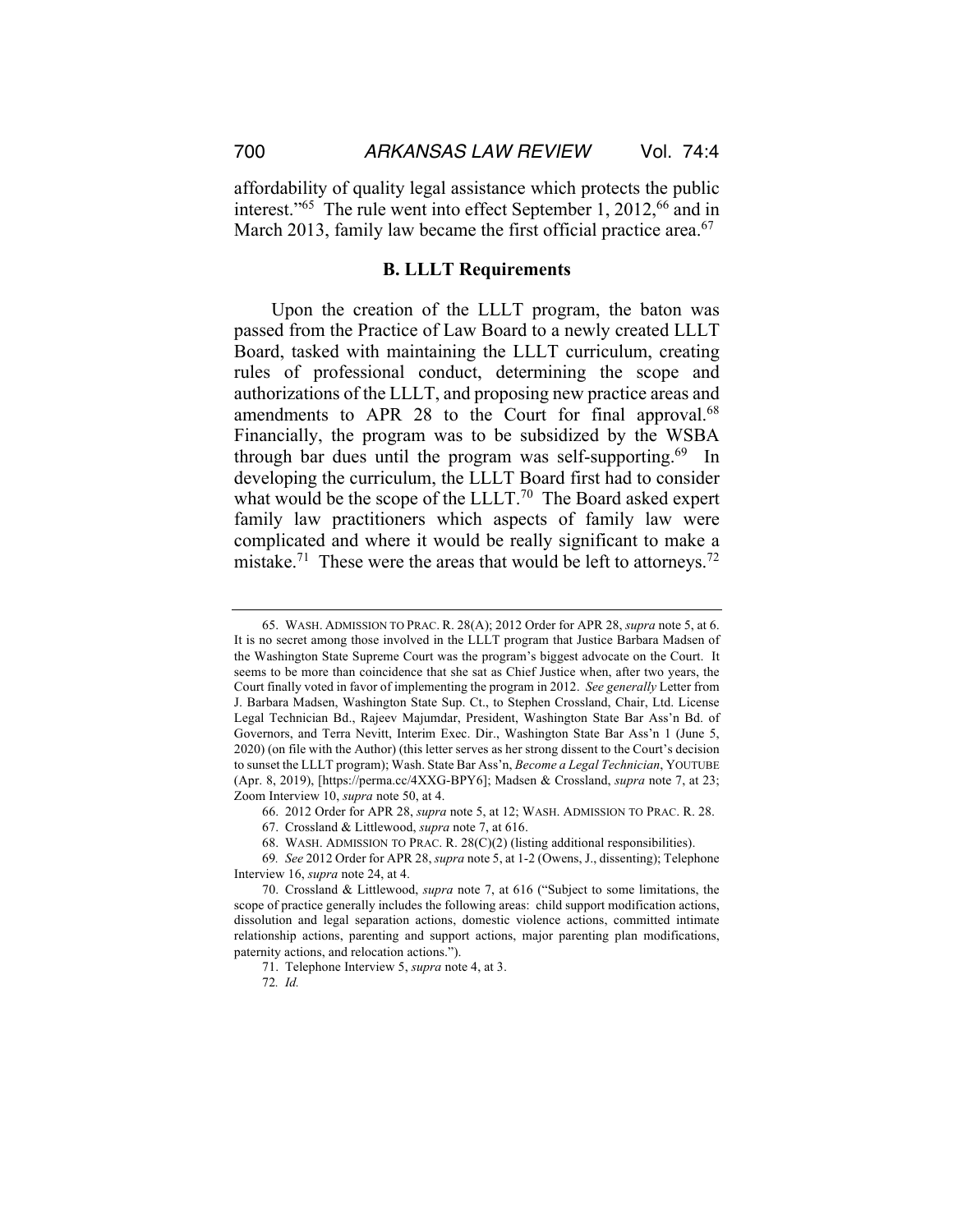It then engaged family law professors from Washington's three law schools to aid in creating the curriculum.<sup>73</sup>

A LLLT is defined as "a person qualified by education, training, and work experience who is authorized to engage in the limited practice of law in approved practice areas of law  $\dots$ ."<sup>74</sup> Therefore, to ensure quality legal assistance, LLLTs must prove competence through "education, examination, and experience."75 LLLTs must have an associate degree or higher.<sup>76</sup> They must complete forty-five credits of legal coursework at an ABAapproved law school or an ABA-approved or LLLT Boardapproved paralegal program, and it is envisioned that they use these credits to attain the requisite associate degree.<sup>77</sup> However, paralegals with ten or more years of experience working under the supervision of an attorney can waive the associate degree requirement and the forty-five credits of legal coursework through the program's waiver process.78 Every candidate must complete fifteen credits in a specific practice area, and because family law is the only area in which the LLLT may serve, the fifteen credits consist of Family Law I, II, and III.79 For a student attending full-time, this core education may be obtained in two years.<sup>80</sup> These courses are taught online to make the program

<sup>73.</sup> Crossland & Littlewood, *supra* note 7, at 617; Telephone Interview 5, *supra* note 4, at 4; Zoom Interview 8, *supra* note 44, at 1; Zoom Interview 9, *supra* note 24, at 1.

<sup>74.</sup> WASH. ADMISSION TO PRAC. R. 28(B)(4).

<sup>75</sup>*. Become A Legal Technician*, WASH. STATE BAR ASS'N, [https://perma.cc/BHJ4- Y3QV] (Oct. 8, 2021).

<sup>76.</sup> Crossland & Littlewood, *supra* note 7, at 617.

<sup>77</sup>*. Id.* The legal curriculum must include eight credits of Civil Procedure, three credits of Contracts, three credits of Interviewing and Investigation Techniques, three credits of Introduction to Law and Legal Process, three credits of Law Office Procedures and Technology, eight credits of Legal Research, Writing, and Analysis, and three credits of Professional Responsibility. *Become A Legal Technician*, *supra* note 75.

<sup>78</sup>*. Limited-Time Waiver*, WASH. STATE BAR ASS'N,[https://perma.cc/9PBW-6MVK] (Oct. 8, 2021).

<sup>79.</sup> WASH. STATE BAR ASS'N, REPORT OF THE LIMITED LICENSE LEGAL TECHNICIAN BOARD TO THE WASHINGTON SUPREME COURT: THE FIRST THREE YEARS 16 (2016) [hereinafter REPORT: THE FIRST THREE YEARS]; *See also* Crossland & Littlewood, *supra* note 7, at 617 ("five credits in basic family law and ten credits in advanced and Washington law-specific topics.").

<sup>80.</sup> Letter in Response to LLLT Sunsetting, *supra* note 10, at 2 (making this estimation under the assumption that the candidate does not enter the program through the waiver process and is able to attend full-time, and that the community college offers the required classes in the necessary order).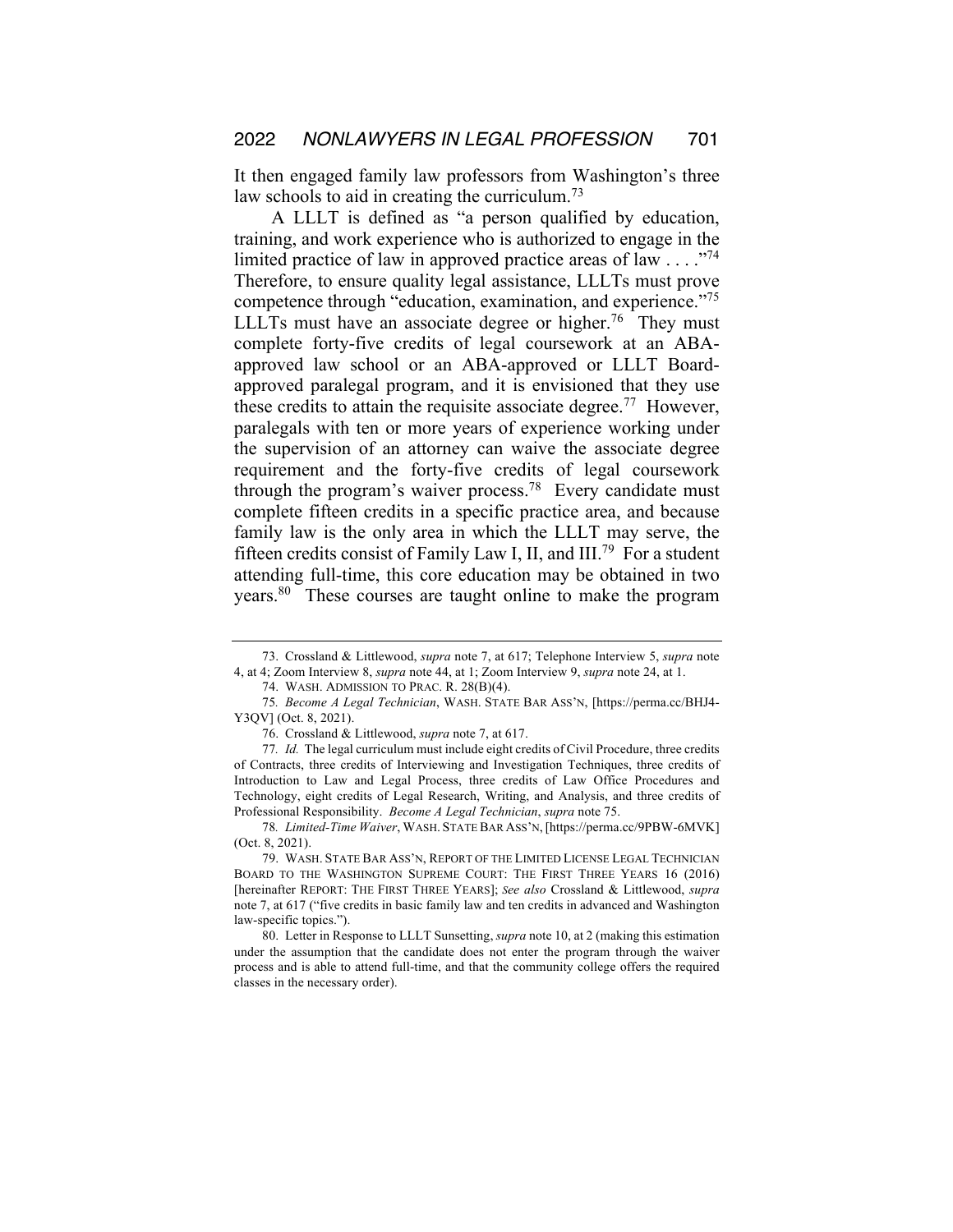more accessible and with the hope that individuals in rural communities may obtain the license and remain to aid those in need in their rural areas where attorneys are less prevalent.<sup>81</sup>

To be qualified by examination, candidates must pass a general paralegal exam, a LLLT practice area exam, and the LLLT professional responsibility exam.<sup>82</sup> Finally, to be qualified by experience, the candidate was required to complete 3,000 hours of substantive legal work signed off by a supervising attorney.83 However, upon sunsetting the program, the Court agreed to amend the required experience hours from 3,000 to 1,500 to make it easier for candidates in the pipeline to obtain the license by the cut-off date. $84$  While decreasing the required hours by half seems drastic, the LLLT Board had already determined that 3,000 hours was unduly burdensome and that the same benefit of thorough training could be experienced with 1,500 hours.<sup>85</sup> Attaining the license costs approximately \$15,000.<sup>86</sup> With less debt than the average lawyer, the idea was that LLLTs could provide a limited range of quality services at a more affordable rate than attorneys, whose prices presumably reflect a need to pay off law school debt.<sup>87</sup>

Upon obtaining the license, like attorneys, LLLTs become members of the bar, they are required to pay bar fees, are subject to discipline, are held to ethical standards outlined by rules of professional conduct, are required to engage in continuing

85. STEPHEN CROSSLAND, LTD. LICENSE LEGAL TECHNICIAN BD., REPORT OF THE LIMITED LICENSE LEGAL TECHNICIAN BOARD TO THE WASHINGTON SUPREME COURT: THE CHALLENGES OF BEING FIRST IN THE NATION Bookmark 5, at 6 (2020) [hereinafter MARCH 2020 REPORT OF THE LLLT PROGRAM]; Zoom Interview 1, *supra* note 22, at 8; Telephone Interview 5, *supra* note 4, at 4; Telephone Interview 16, *supra* note 24, at 3.

86. MARCH 2020 REPORT OF THE LLLT PROGRAM, *supra* note 85, at Bookmark 8; REPORT: THE FIRST THREE YEARS, *supra* note 79, at 26.

<sup>81</sup>*. See* Crossland & Littlewood, *supra* note 7, at 617-18; Telephone Interview 5, *supra* note 4, at 1, 4; Zoom Interview 9, *supra* note 24, at 1; Zoom Interview 8, *supra* note 44, at 2.

<sup>82</sup>*. Become A Legal Technician*, *supra* note 75.

<sup>83.</sup> REPORT: THE FIRST THREE YEARS, *supra* note 79, at 15.

<sup>84.</sup> Zoom Interview 2, *supra* note 4, at 7; Lyle Moran, *How the Washington Supreme Court's LLLT Program Met its Demise,* A.B.A. J. (July 9, 2020, 1:46 PM), [hereinafter Moran, *How the Washington Supreme Court's LLLT Program Met its Demise*], [https://perma.cc/VY2W-9VFR].

<sup>87.</sup> Zoom Interview 1, *supra* note 22, at 3.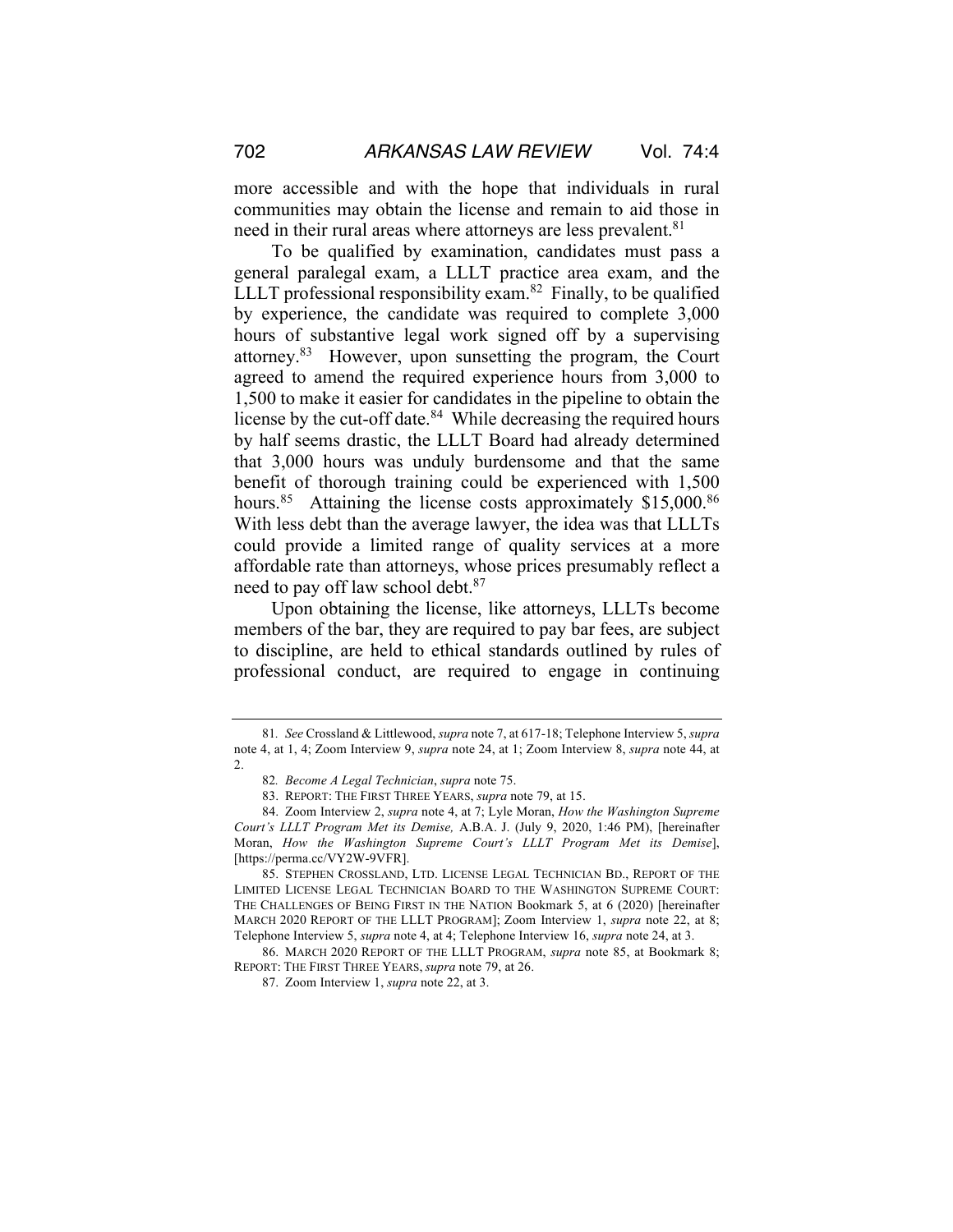education, and are highly encouraged to deliver pro bono services.<sup>88</sup> The LLLT Rules of Professional Conduct state LLLTs should aspire to complete at least thirty hours of pro bono service and LLLTs showing fifty hours or more receive commendation.<sup>89</sup> However, unlike most attorneys, LLLTs are also required to have professional liability insurance.<sup>90</sup> These requirements were enacted to ensure consumer protection. $91$  After developing the scope, curriculum, rules, requirements, and exams for LLLTs, the first LLLT entered the legal profession through the waiver process in mid-2015.92

# **C. LLLT Authorizations**

When the Court first passed APR 28, LLLTs were authorized to assist pro se (self-represented) litigants with "simple legal matters[,] such as selecting and completing court forms, informing clients of procedures and timelines, explaining pleadings, and identifying additional documents that may be needed in a court proceeding."93 LLLTs may work in law firms, have their own solo practices, or work with non-profit organizations.94 The promise, at that time, was that LLLTs "would not be able to represent clients in court or contact and negotiate with opposing parties on a client's behalf."95

<sup>88.</sup> Crossland & Littlewood, *supra* note 7, at 612; WASH. ADMISSION TO PRAC. R. 28(I)(3), (K)(2); LTD. LICENSE LEGAL TECHNICIAN RULES OF PRO. CONDUCT r. 6.1 (2015).

<sup>89.</sup> LTD. LICENSE LEGAL TECHNICIAN RULES of PRO. CONDUCT r. 6.1 (2015).

<sup>90.</sup> WASH. ADMISSION TO PRAC. R. 28(I)(2); Zoom Interview 8, *supra* note 44 at 3. Only Oregon and Idaho have malpractice insurance requirements for their attorneys. Susan Humiston, *Practicing Law Without Liability Insurance*, MINN. STATE BAR ASS'N, [https://perma.cc/2726-P2PB] (last visited Oct.13, 2021).

<sup>91.</sup> Crossland & Littlewood, *supra* note 7, at 612.

<sup>92.</sup> Moran, *How the Washington Supreme Court's LLLT Program Met its Demise*, *supra* note 84; Zoom Interview 9, *supra* note 24, at 2; Zoom Interview 2, *supra* note 4, at 3. 93. Madsen & Crossland, *supra* note 7, at 23; *see also* WASH. ADMISSION TO PRAC. R. 28(F) (listing LLLT authorizations).

<sup>94</sup>*. See* 2012 Order for APR 28, *supra* note 5, at 8-9; *see also* Rebecca M. Donaldson, *Law by Non-Lawyers: The Limit to Limited License Legal Technicians Increasing Access to Justice*, 42 SEATTLE U.L. REV. 1, 2, 43 (2018) (finding, after interviewing a majority of the first two cohorts of LLLTs and LLLT candidates, that LLLTs primarily planned to work in law firms or maintain solo practices).

<sup>95.</sup> 2012 Order for APR 28, *supra* note 5, at 8.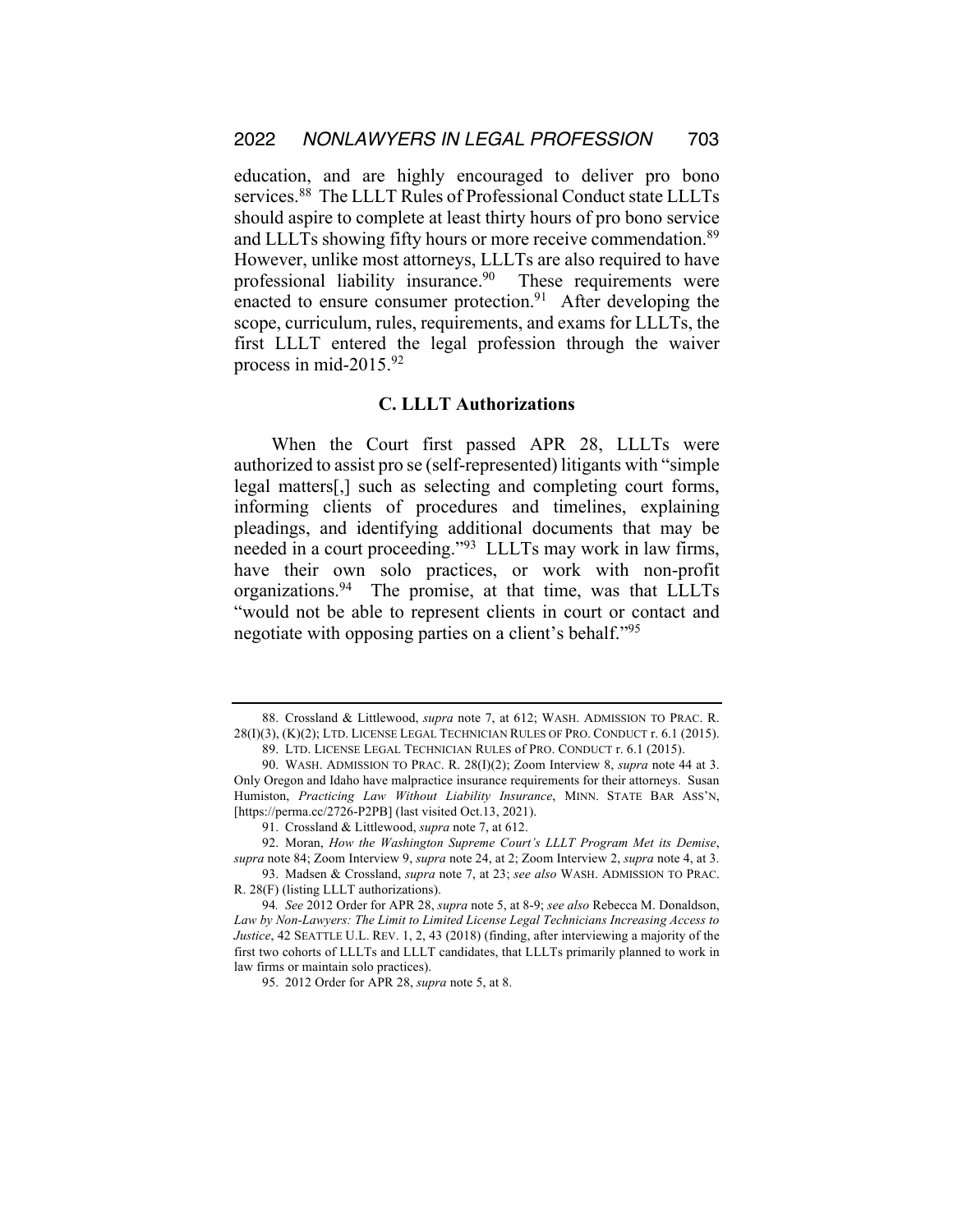However, because LLLTs were unable to accompany their clients in court, clients found themselves at a loss when the judge asked questions about their LLLT-prepared documents.<sup>96</sup> One LLLT found herself preparing scripts for her anxious clients to assist them in the courtroom. $\frac{97}{7}$  After having LLLTs practice in the legal profession for four years, it became clear to LLLTs, LLLT Board members, and others that submitted comments to the Court that LLLTs would be better able to serve clients if they could accompany them in court.<sup>98</sup> On May 1, 2019, a close fivefour majority of the Court agreed and expanded the scope of the LLLT under APR 28.99 Following this decision, LLLTs could negotiate with opposing counsel on behalf of their clients and accompany and assist them in depositions and certain court hearings, where they could respond to direct questions from the judge regarding factual and procedural issues. $100$  With this new ability, LLLTs noticed their clients' anxiety levels decrease, and one asserted that with her present, her clients were no longer badgered by opposing counsel.<sup>101</sup>

Yet, as suggested by the close majority decision, not everyone was for the idea of allowing LLLTs into the courtroom. While many were against the program from the start, others turned against the program upon this expansion.<sup>102</sup> The dissent

<sup>96.</sup> Zoom Interview 9, *supra* note 24, at 3; *see also* Telephone Interview 5, *supra* note 4, at 2.

<sup>97.</sup> Zoom Interview 6 with Active Ltd. License Legal Technician 2 (Nov. 23, 2020).

<sup>98.</sup> Telephone Interview 5, *supra* note 4, at 2; *see also* Zoom Interview 6, *supra* note 97, at 2; Zoom Interview 9, *supra* note 24, at 3.

<sup>99.</sup> Order in the Matter of Proposed Amendments to APR 28—Limited Practice Rule for Limited License Legal Technicians, No. 25700-A-1258, at 2 (May 1, 2019) [hereinafter Order to Expand APR 28].

<sup>100.</sup> WASH. ADMISSION TO PRAC. R 28 app. at regul. 2(B)(2)(h); Order to Expand APR 28, *supra* note 99, at 2 (González, J., dissenting); *see also* MARCH 2020 REPORT OF THE LLLT PROGRAM, *supra* note 85, at Bookmark 9 (aiding judges by listing the LLLT's permitted courtroom activities).

<sup>101.</sup> Zoom Interview 4, *supra* note 23, at 2.

<sup>102</sup>*. See* Zoom Interview 9, *supra* note 24, at 3 (noting the amendments seemed to push the Court "just a movement too far."); *see also* Dan Bridges, *Treasurer's Note: The Cost of LLLTs*, NWLAWYER, Sept. 2019, at 48-49; Telephone Interview 11 with Wash. State Bar Ass'n Bd. of Governors Member 1 (Dec. 21, 2020); Zoom Interview 12, *supra* note 24, at 2. Note that Justice González was in the majority when the Court adopted APR 28 in 2012, but he authored the dissent to the Order expanding the program in 2019. Order to Expand APR 28, *supra* note 99, at 1-2 (González, J., dissenting).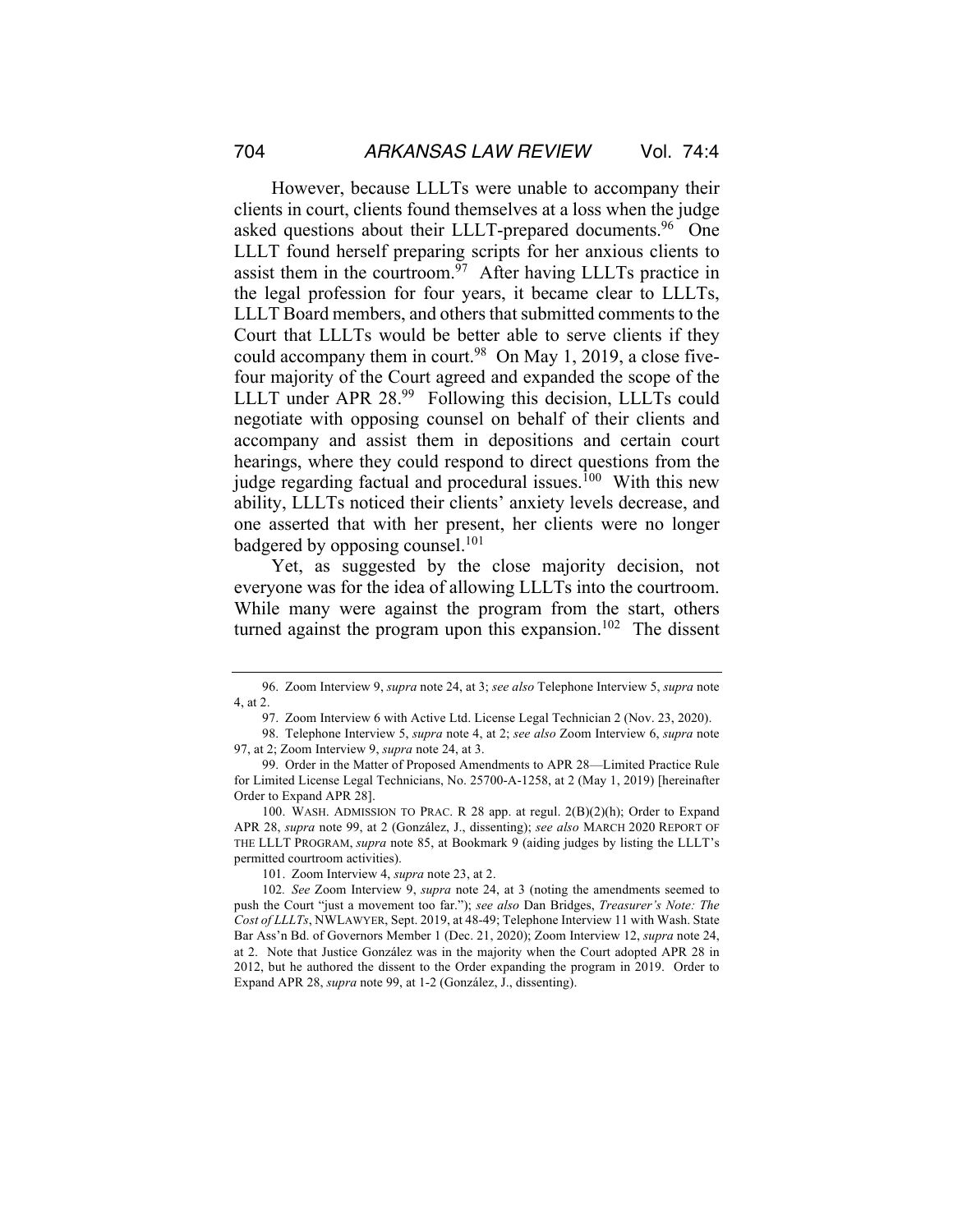believed the program had not proven itself to be a sustainable business plan to meet unmet legal needs, and that expansion should not be considered until evidence could be provided to show otherwise.<sup>103</sup> Moreover, the dissent felt the majority's decision "fundamentally change[d]" the program by allowing LLLTs to do that which they were "never meant to."104 This sentiment was shared by lawyers and members of the BOG that felt the LLLT Board, in getting the program approved and later proposing to amend it, had essentially effectuated a bait and switch.<sup>105</sup> The majority of the Court, in approving the expansion, had too backed out of their initial promise.<sup>106</sup>

#### **III. REACTIONS FROM THE LEGAL COMMUNITY**

Even today, doctors and nurse practitioners struggle to coexist. Doctors question whether nurse practitioners are qualified to aid patients in certain ways and the permissible scope of nurse practitioners remains a topic of debate.<sup>107</sup> It is no surprise then, that lawyers would have similar concerns about what was presented as the nurse practitioner of the legal profession.<sup>108</sup>

#### **A. WSBA Family Law Section**

In 2009, when the Washington State Supreme Court was considering the Practice of Law Board's program proposal, the Family Law Section—existing as one of the largest and most

<sup>103.</sup> Order to Expand APR 28, *supra* note 99, at 2 (González, J., dissenting).

<sup>104</sup>*. Id.* at 1-2 ("LLLTs were never meant to legally advocate on behalf of a client.").

<sup>105</sup>*. See* Bridges, *supra* note 102, at 50 ("[T]he program's proponents made representations, many of which were so quickly abandoned it is reasonable to ask if they were ever intended to be kept."); *see also* Zoom Interview 10, *supra* note 50, at 1 ("The program was pitching smoke and mirrors."); Telephone Interview 11, *supra* note 102, at 1- 2.

<sup>106</sup>*. See supra* notes 93-95 and accompanying text.

<sup>107</sup>*. See Where Can Nurse Practitioners Work Without Physician Supervision?*, SIMMONS UNIV., [https://perma.cc/Y2CM-X8PQ] (last visited Oct. 13, 2021); Heather Stringer, *Nurse Practitioners Gain Ground on Full Practice Authority*, NURSE.COM (July 24, 2019), [https://perma.cc/4WJK-S8F4] (noting twenty-two states allow nurse practitioners to practice independently of doctors, suggesting the remaining twenty-eight states disagree that they should be able to); Zoom Interview 3, *supra* note 23, at 2.

<sup>108</sup>*. See supra* note 7 and accompanying text.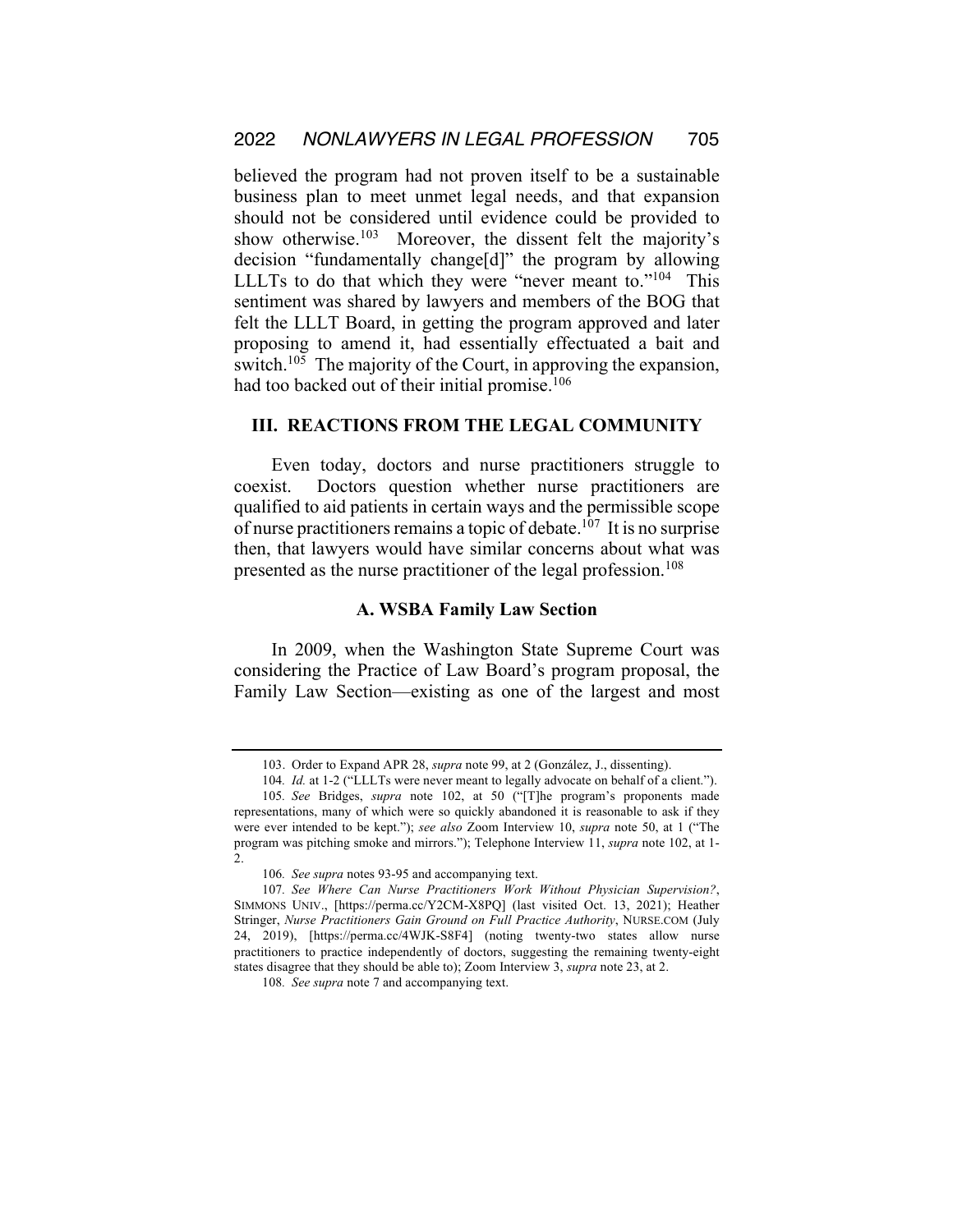active sections of the WSBA109—discovered that the program may enter the family law arena and wrote a letter requesting the Court "resoundingly reject [it], in the strongest possible terms."110 The Family Law Section felt that instead of helping with access to justice, the program would "dilute resources" already available

that would benefit from "greater support from the Court, the Bar, and the Legislature."111 The Family Law Section did not believe LLLT services

would actually cost less than attorneys, noting that while the education and training costs significantly less than law school, LLLTs would still have to pay presumably the same office rent and expenses as attorneys.<sup>112</sup> Further, it disliked that there were no controls on the rates that could be charged by LLLTs and that the Practice of Law Board did not provide economic data requested by the WSBA BOG regarding the cost of the program itself and the prices LLLTs would likely need to charge to maintain an office.<sup>113</sup> The Family Law Section believed this information was key to determining the economic viability of the program.114

Further, it did not feel there was or would be enough interest in this type of program to bring in the numbers necessary to make it self-supporting.<sup>115</sup> Believing candidates were to be experienced paralegals, it did not believe long-time paralegals would want to move to rural areas where services are most needed.<sup>116</sup> Additionally, the LLLT was likened to Washington's thenexisting Limited Practice Officer ("LPO"), which had hundreds of candidates in previous years, but only fifteen applicants in its most recent year, so the Family Law Section did not think the

<sup>109.</sup> Telephone Interview 16, *supra* note 24, at 2; *see also* Zoom Interview 10, *supra* note 50, at 1; *Family Law Section*, WASH. STATE BAR ASS'N, [https://perma.cc/XQ8A-FUVN] (Oct. 1, 2021) (providing further information on the Family Law Section).

<sup>110.</sup> Letter from Jean Cotton, Outgoing Chair, Fam. L. Section Exec. Comm., Washington State Bar Ass'n, to C.J. Charles Johnson, Washington State Sup. Ct. 1 (Apr. 28, 2009) (on file with the Author).

<sup>111</sup>*. Id.* at 4.

<sup>112</sup>*. Id.* 

<sup>113</sup>*. Id.* 

<sup>114</sup>*. Id.* 

<sup>115.</sup> Letter from Jean Cotton, *supra* note 110, at 4-5.

<sup>116</sup>*. Id.* at 4.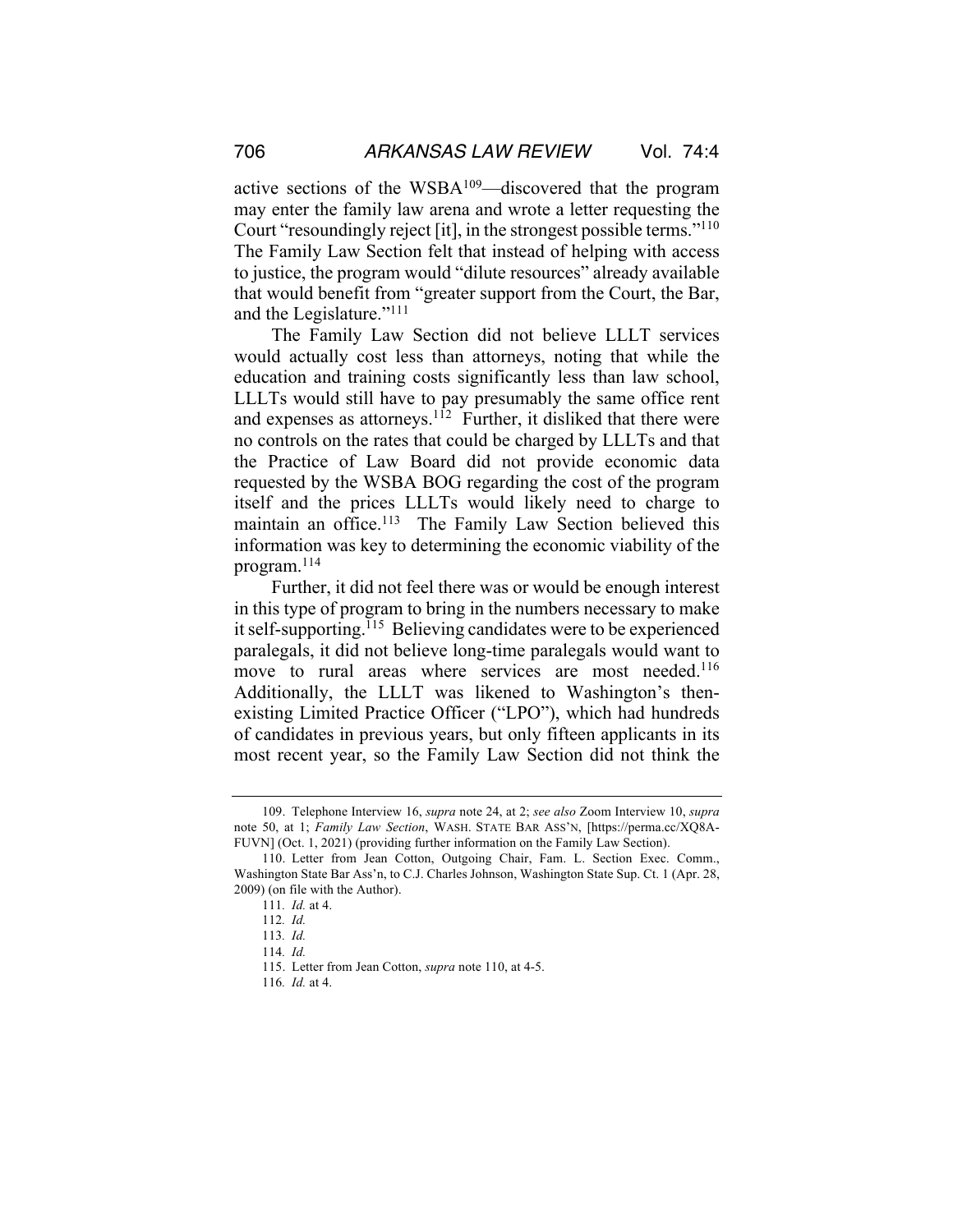LLLT program would conjure sufficient candidates.<sup>117</sup> As the Court inevitably cited a lack of interest as one of the two reasons for sunsetting the program in 2020, this 2009 prediction was not far off. $118$ 

The Family Law Section also noted that family law is one of the most challenging practice areas and has incredibly high stakes.<sup>119</sup> It listed several potentially problematic scenarios that may be caused by the proposed legal technician in providing "inaccurate or inadequate" services.<sup>120</sup> Instead of placing resources into what it felt would be an unsuccessful and harmful program, the Family Law Section asked that the Court support and fund other projects it believed would better provide quality services to low-income individuals.<sup>121</sup> For instance, it suggested increased support for Washington's then-existing Courthouse Facilitator program, which serves to help pro se litigants in obtaining and completing the correct forms.122 It further suggested supporting existing civil legal service programs that allow attorneys to provide low and pro bono work, continuing to work to simplify mandatory forms, and educating lawyers and the public about the benefit of unbundled services.<sup>123</sup>

The Family Law Section was not alone in its feelings against LLLTs serving in its practice area. As early as 2007, the Elder Law Section of the WSBA and the National Academy of Elder Law Attorneys expressed similar concerns about the quality of services nonlawyers would provide and also suggested the funds and efforts instead be used to expand and improve existing

<sup>117</sup>*. Id.* 

<sup>118</sup>*. See* Letter Notification of Sunsetting, *supra* note 11, at 1.

<sup>119.</sup> Letter from Jean Cotton, *supra* note 110, at 5.

<sup>120</sup>*. Id.* (listing: (1) "loss of custody or contact with one's children[;]" (2) "erroneous child support obligation calculations[;]" (3) "inequitable or inaccurate allocation property and liabilities in dissolutions[;]" (4) "misidentification of fathers[;]" (5) "waiver of parentage challenges[;]" and (6) "lack of or inappropriate issuance of restraining or protective orders").

<sup>121</sup>*. Id.* at 2-4.

<sup>122</sup>*. Id.* at 2-3. *See generally Courthouse Facilitators: How Courthouse Facilitators Can Help*, WASH. CTS., [https://perma.cc/9R8T-D5TF] (last visited Oct. 13, 2021) (providing more information on the Courthouse Facilitator program).

<sup>123.</sup> Letter from Jean Cotton, *supra* note 110, at 3-4. Unbundled services allow clients to pay lawyers only for limited services rather than for the entirety of the representation. *Unbundled Legal Services*, A.B.A., [https://perma.cc/2URR-X93W] (last visited Oct. 13, 2021).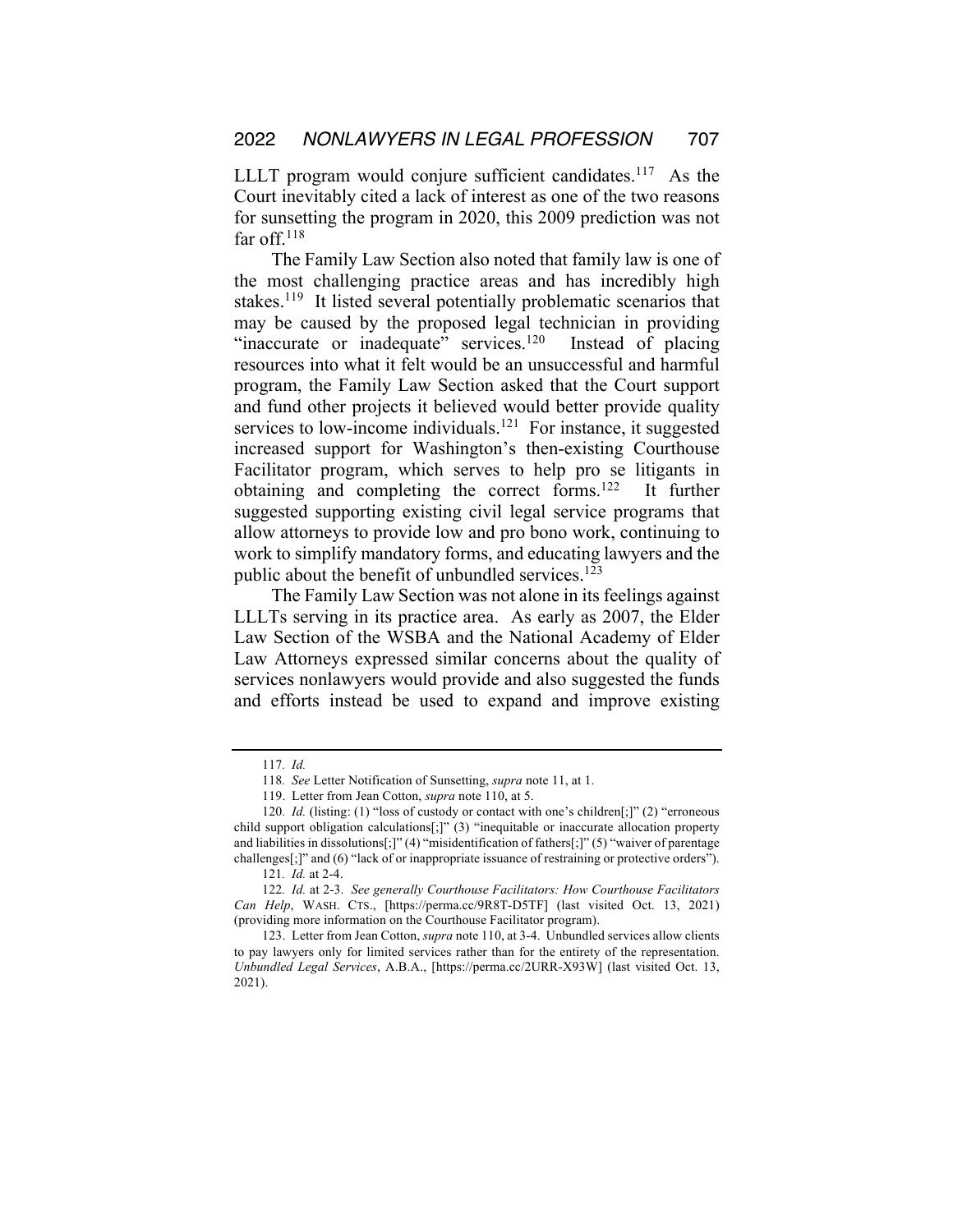programs.124 However, despite such concerns, the Court decided to adopt APR 28 and allow LLLTs to practice family law.125 Then, when the WSBA's BOG voted to allow LLLTs, who were now members of the WSBA, to join WSBA sections, several members of the Family Law Section left to create their own group called the Domestic Relations Attorneys of Washington ("DRAW"), in which LLLTs were not allowed.<sup>126</sup>

The Family Law Section's opposition toward the program was believed by some to be none other than turf protection—a desire to maintain its monopoly on providing family law services in Washington.<sup>127</sup> However, a family law practitioner stated that the only time the Family Law Section discussed that LLLTs would be taking away work from its members was when discussing the risk LLLTs posed to young lawyers with little experience and considerable debt that must charge the minimum.<sup>128</sup> Perhaps some members of the Family Law Section came around, as one LLLT was elected to its executive board.129 Still, for many family law practitioners, the sentiment toward the

<sup>124</sup>*. See* Letter from Karl L. Flaccus, Chair, Elder L. Section, Washington State Bar Ass'n, to Stephen Crossland, Chair, Prac. of L. Bd. 1-2, 4, 6-7, 11 (Oct. 5, 2007) (on file with the Author); Letter from Erv DeSmet, President, Nat'l Acad. of Elder L. Att'ys, to Stephen Crossland, Chair, Prac. of L. Bd. 2-4, 7 (Oct. 12, 2007) (on file with the Author).

<sup>125</sup>*. See* 2012 Order for APR 28, *supra* note 5. One interviewee believed that a major problem with the program was that it was first initiated in family law. Telephone Interview 16, *supra* note 24, at 2-3. While he recognized that family law is an area of immense need and that LLLTs should have entered that arena eventually, he did not think they should have initially done so, because the Family Law Section, as one of the biggest and most involved sections of the WSBA, had the ability to present strong opposition. *Id.* He noted lawyers in family law are merely getting by, rather than earning an overflow of cash, so they were largely offended and worried about the financial threat. *Id.* Seemingly responding to the Family Law Section's suggestion regarding Courthouse Facilitators, in the Court's Order, it discussed Courthouse Facilitators, saying that they serve the courts and not pro se litigants, so there is a "gap" in the types of services available to pro se litigants. 2012 Order for APR 28, *supra* note 5, at 5. The Court also acknowledged the Family Law Section's efforts in providing public and pro bono services and working to provide more affordable rates, but stated that because of the scope of the LLLT, LLLTs are unlikely to have "any appreciable impact on attorney practice[,]" and noted, moreover, that "[p]rotecting the monopoly status of attorneys in any practice area is not a legitimate objective." *Id.* at 7-8.

<sup>126.</sup> Zoom Interview 10, *supra* note 50, at 3; Zoom Interview 9, *supra* note 24, at 3; Zoom Interview 1, *supra* note 22, at 6.

<sup>127</sup>*. See* Telephone Interview 5, *supra* note 4, at 3; Zoom Interview 4, *supra* note 23, at 2; Zoom Interview 9, *supra* note 24, at 3.

<sup>128.</sup> Zoom Interview 10, *supra* note 50, at 4.

<sup>129.</sup> Telephone Interview 5, *supra* note 4, at 3.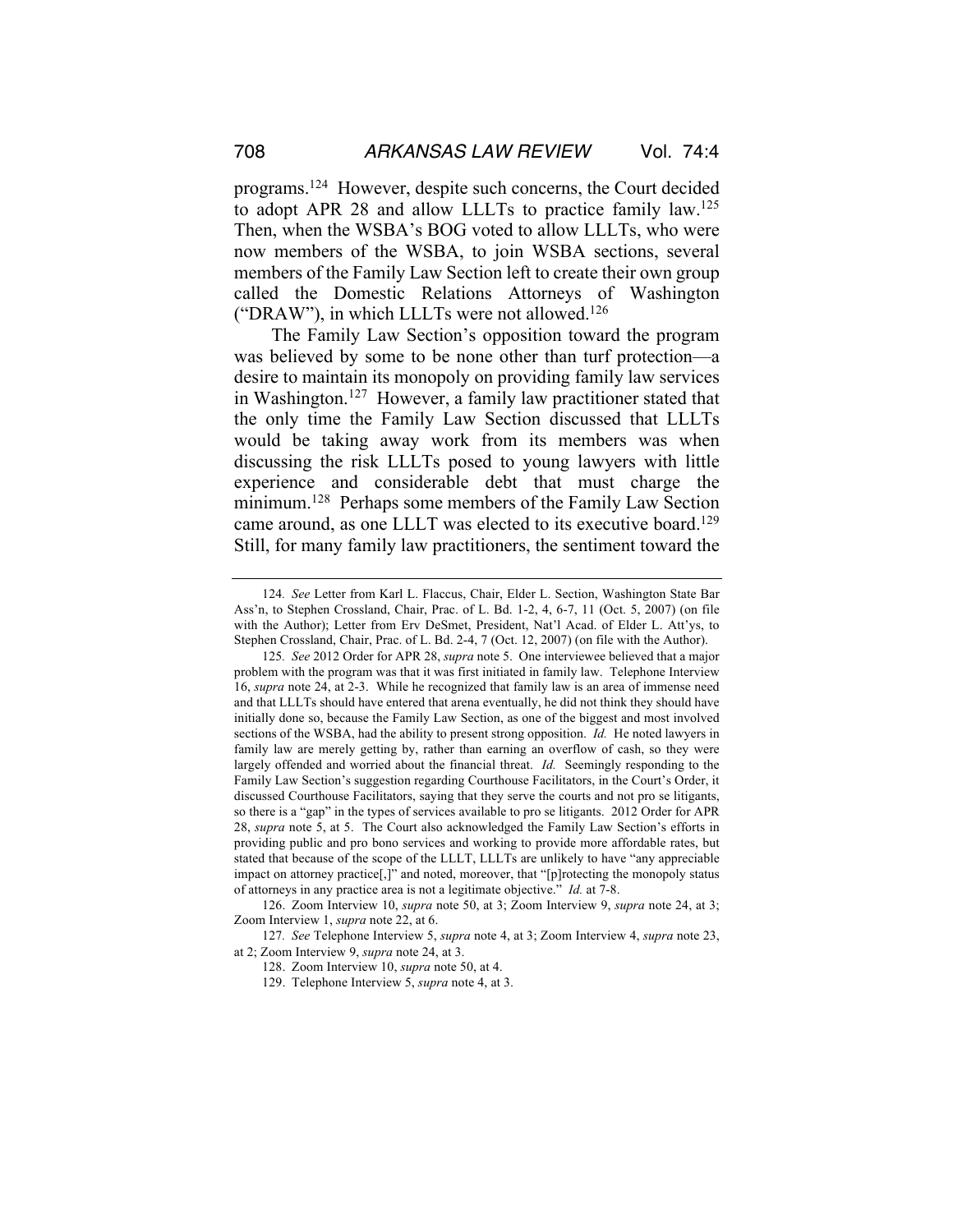LLLT program remained unchanged.<sup>130</sup> Upon the sunsetting of the program, several family law practitioners held a huge party by Zoom, phone, and text to celebrate that they could finally protect their clients.<sup>131</sup>

#### **B. Lawyers**

While those involved in the WSBA's Family Law Section knew about the program, a member of the BOG estimated eighty percent of the lawyers in Washington never heard of the LLLT, and another admitted he was among the eighty percent until joining the BOG.<sup>132</sup> This estimation would make sense considering there were only thirty-eight active LLLTs in the legal profession at the time of sunsetting and they were only permitted to work in family law,133 so lawyers in other practice areas who were not actively involved in the WSBA or working with LLLTs in family law would not have occasion to take notice of the program.

Regarding the reactions of the estimated remaining twenty percent, while some lawyers were in favor of the program, others were emphatically opposed. Lawyers would show up to forums meant to educate the public on the role of the LLLT only to assert statements against the program that were not true, such as the complaint that LLLTs do not need malpractice insurance, suggesting future impacted clients would not have recourse for mistakes made by LLLTs.<sup>134</sup> One previous Practice of Law Board member noted that involved proponents made efforts to educate attorneys on the role of the LLLT to show how they would not step on toes, and even a justice on the Washington State Supreme Court authored a newsletter to that effect, but all attempts to educate seemed to fall on deaf ears.<sup>135</sup>

Lawyers against the program affected LLLT candidates in fulfilling their requirements. Recall that LLLTs needed 3,000

<sup>130</sup>*. See* Zoom Interview 10, *supra* note 50, at 3.

<sup>131</sup>*. Id.*

<sup>132.</sup> Telephone Interview 11, *supra* note 102, at 9; Zoom Interview 12, *supra* note 24, at 1.

<sup>133</sup>*. See* Clark PowerPoint, *supra* note 13, at slide 7.

<sup>134.</sup> Zoom Interview 8, *supra* note 44, at 4.

<sup>135</sup>*. Id.*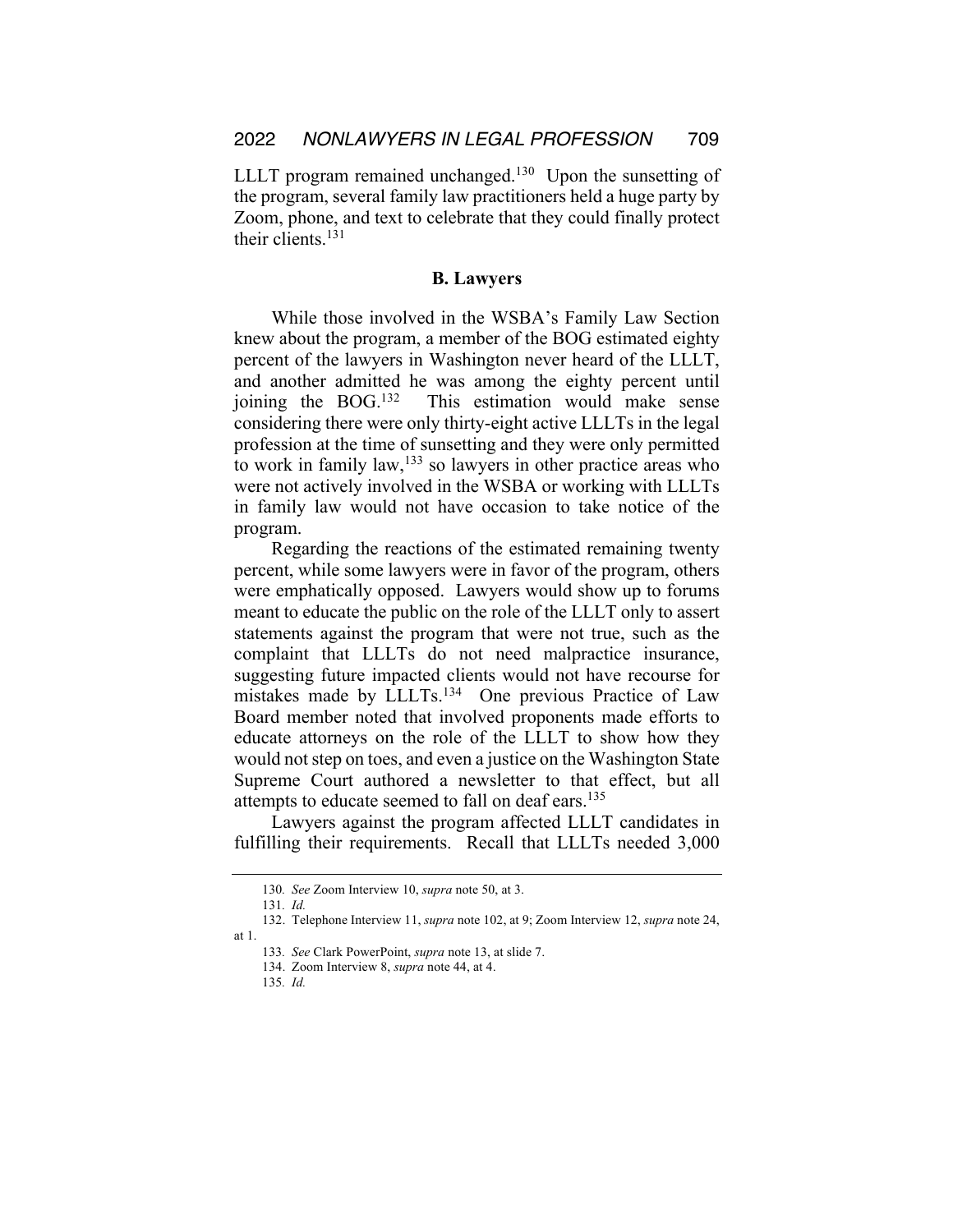hours of legal work signed off by an attorney.<sup>136</sup> Some attorneys refused to certify that the LLLT had completed their hours.<sup>137</sup> Upon entering the legal profession, some LLLTs faced demeaning comments, suggestions that they did not know what they were doing, and refusals to communicate that disadvantaged their clients.138 Further, like the Family Law Section, some county bar associations fought having LLLTs become members.<sup>139</sup>

Luckily, not all LLLT-attorney interactions have been bad, as many improved as LLLTs worked in the profession.<sup>140</sup> One LLLT stated she now gets referrals from family law attorneys.<sup>141</sup> One stated that while some lawyers are demeaning and infuriated that LLLTs exist, some are glad "to have a nurse practitioner on the team if they need to go into surgery."142 A member of the LLLT Board stated that some family law practitioners that were initially against the program now admit they find LLLTs help the process for everybody, a sentiment also expressed by some judges that have had the opportunity to run cases more efficiently and cost-effectively with pro se litigants receiving assistance from LLLTs.<sup>143</sup> Further, as a number of LLLTs work in law firms,  $144$ there would appear to be several collaborative, if not amicable, relationships between LLLTs and their affiliating attorneys.<sup>145</sup>

1.

<sup>136.</sup> REPORT: THE FIRST THREE YEARS, *supra* note 79, at 15.

<sup>137.</sup> Zoom Interview 1, *supra* note 22, at 6; Zoom Interview 4, *supra* note 23, at 2 (because attorneys were not signing off on LLLT work, she created a contract binding her supervising attorneys to sign off on her completed hours).

<sup>138.</sup> Zoom Interview 3, *supra* note 23, at 2 (noting the less kind interactions were a result of attorneys not knowing the role of the LLLT); Zoom Interview 4, *supra* note 23, at 2; Zoom Interview 6, *supra* note 97, at 1; Zoom Interview 7 with Active Ltd. License Legal Technician 1 (Nov. 28, 2020).

<sup>139.</sup> Zoom Interview 2, *supra* note 4, at 4; Telephone Interview 16, *supra* note 24, at

<sup>140.</sup> Zoom Interview 1, *supra* note 22, at 6.

<sup>141.</sup> Zoom Interview 3, *supra* note 23, at 2.

<sup>142.</sup> Zoom Interview 6, *supra* note 97, at 1.

<sup>143.</sup> Telephone Interview 5, *supra* note 4, at 2-3.

<sup>144</sup>*. See* Letter from Dan Bridges, Treasurer, Washington State Bar Ass'n Bd. of Governors, to C.J. Mary Fairhurst, Washington State Sup. Ct. 2 (July 9, 2019) (on file with the Author); Donaldson, *supra* note 94, at 43; Zoom Interview 2, *supra* note 4, at 1 (works in a firm); Zoom Interview 6, *supra* note 97, at 2 (worked in a firm, but is now solo).

<sup>145</sup>*. See* Telephone Interview 16, *supra* note 24, at 1 (noting mutually beneficial relationships between attorneys and LLLTs); Sart Rowe, Comment to Washington State Bar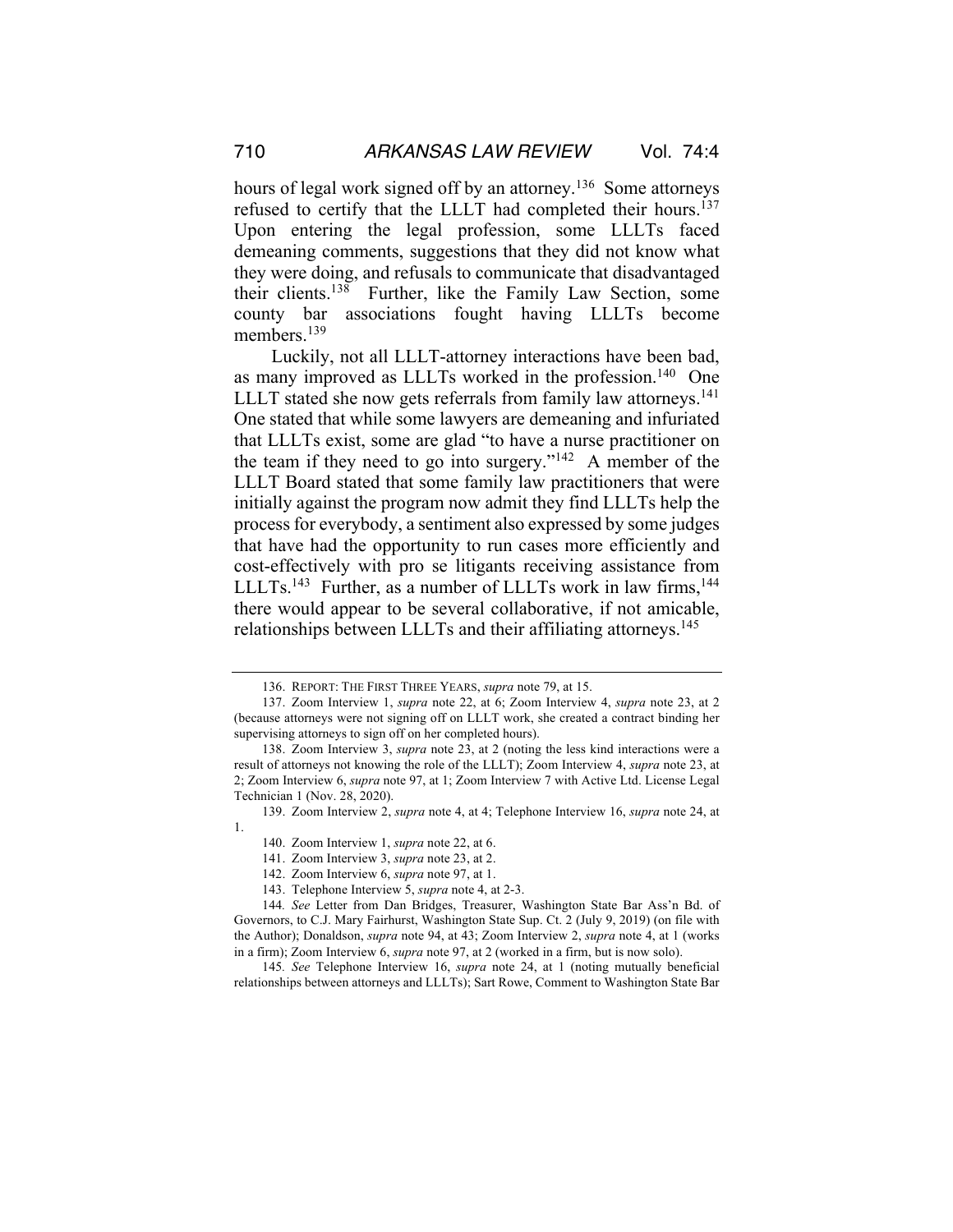#### **C. WSBA Board of Governors**

Many members of the BOG also opposed the implementation of the LLLT program. One LLLT Board member asserted that the time in which it took the program to get approved is indicative in and of itself of the resistance to the concept.<sup>146</sup> Recall that in 2001, when the Washington State Supreme Court created the Practice of Law Board to consider ways to provide more individuals with access to legal services, it required the Board first submit any recommendation to the BOG for "consideration and comment" before submitting to the Court.<sup>147</sup> If the Court instead required the Practice of Law Board to receive the BOG's approval before submitting the proposal to the Court, the LLLT program would not have been implemented, and surely would not have been expanded.<sup>148</sup>

As required by the Court, in 2006, the Practice of Law Board submitted the first drafted legal technician rule to the  $BOG<sup>149</sup>$ The BOG unanimously voted against it, but left open the possibility of revision and resubmission.150 In January 2008, the Practice of Law Board submitted a refined version to the Court and the BOG asked the Court to refrain from acting to allow it time to "solicit feedback from members and formulate a position."151 In late 2008, the BOG again unanimously voted against the rule.<sup>152</sup> Even when the Court finally approved the program in 2012, the BOG remained, for the most part,  $153$ opposed.

153. At one point in time, the WSBA and the BOG seemed in support of the program, as evidenced by their voting to allow LLLTs to become members of WSBA sections, i.e., the Family Law Section. *See* Telephone Interview 5, *supra* note 4, at 3; Zoom Interview 10, *supra* note 50, at 3. However, one interviewee believed this vote took place when the Chair of the LLLT Board was President of the BOG, and a major advocate of the program was serving as Executive Director of the WSBA. Zoom Interview 10, *supra* note 50, at 3. Also,

Association, FACEBOOK (May 12, 2020), [https://perma.cc/6385-49RH] (stating he is a family law attorney that has had good experiences with the quality of work from LLLTs and has partnered with them on cases).

<sup>146.</sup> Zoom Interview 1, *supra* note 22, at 2.

<sup>147</sup>*. See supra* text accompanying note 46.

<sup>148.</sup> Telephone Interview 11, *supra* note 102, at 4.

<sup>149.</sup> Ambrogi, *supra* note 6.

<sup>150</sup>*. Id.*

<sup>151</sup>*. Id.*

<sup>152</sup>*. Id.*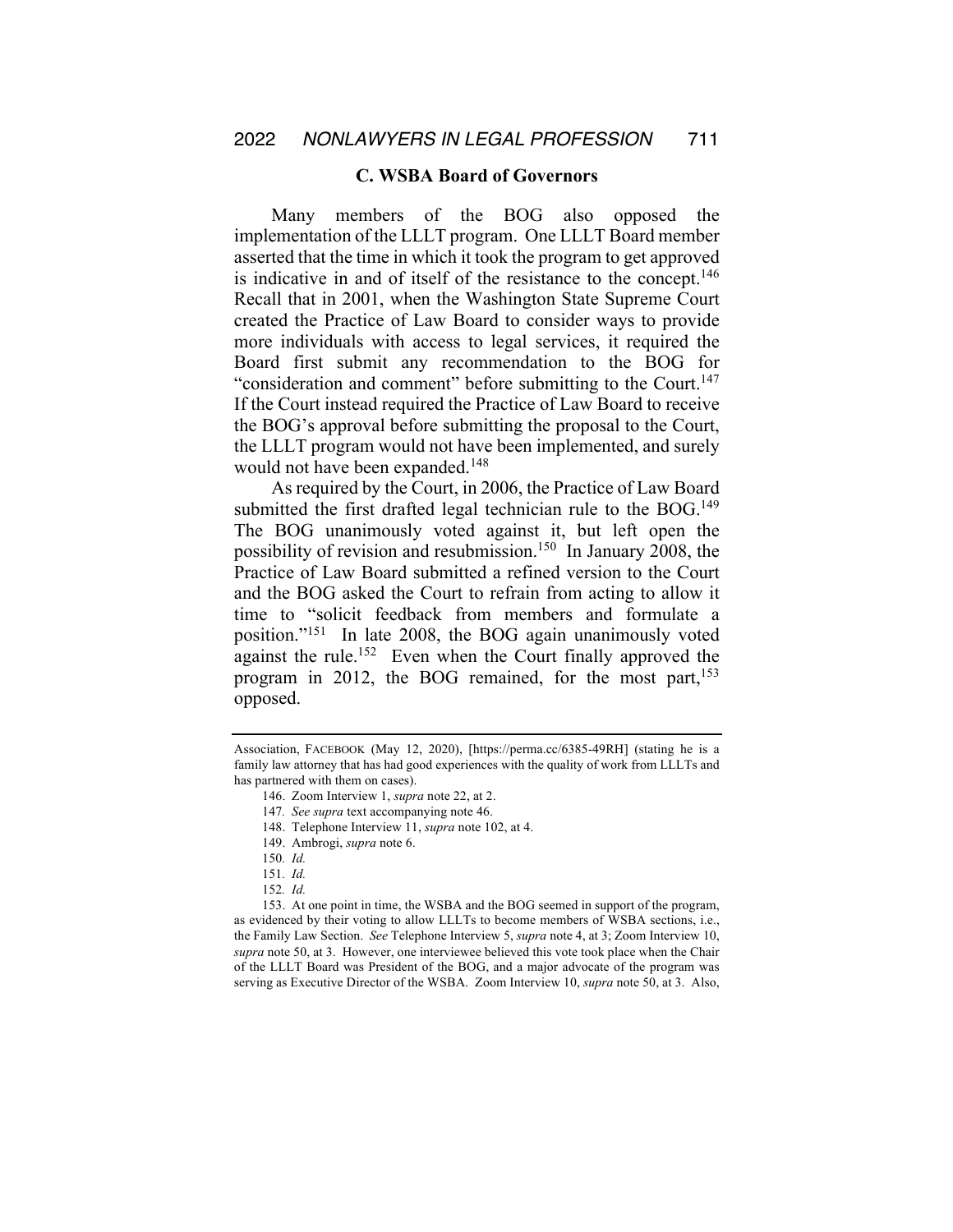Before the program's implementation, the BOG expressed several client-centered concerns about nonlawyers practicing law, "even in a 'limited' manner."154 It worried that the limited licensed individuals might represent clients in court and did not believe they could be trusted to "identify nuances and risks lawyers occasionally miss."<sup>155</sup> As the Court inevitably approved APR 28 over the BOG's objection and required the WSBA to subsidize the program, members of the BOG likely took whatever comfort they could in the initial assurances that LLLTs would not represent clients in the courtroom and that LLLT fees would make the program financially self-supporting in a reasonable period of time.<sup>156</sup> With these assurances, some BOG members supported the program.157

However, the BOG reiterated opposition when the Court voted to allow LLLTs into the courtroom in 2019, and when the program was not producing the number of LLLTs necessary to achieve financial independence from the WSBA in what the BOG considered to be a reasonable amount of time.158 A deeper discussion of the BOG's financial concerns ensues in Section V.A.159

In addition to these concerns related to LLLT scope of practice, cost of the program, and time to attain self-sufficiency, the BOG also voiced its concern that the LLLT program might become a "pink collar" profession.<sup>160</sup> Members of the BOG noted

it is important to recognize that there were some advocates on the BOG, one being their liaison. Zoom Interview 2, *supra* note 4, at 3; Telephone Interview 16, *supra* note 24, at 1; *see also* Zoom Interview 12, *supra* note 24, at 10 (mentioning a BOG member who was a big supporter).

<sup>154.</sup> Bridges, *supra* note 102, at 48.

<sup>155</sup>*. Id.*

<sup>156.</sup> 2012 Order for APR 28, *supra* note 5, at 8; WASH. GEN. R. 25(b)(2)(E).

<sup>157</sup>*. See* Telephone Interview 11, *supra* note 102, at 1 (advocating for insurance companies to cover LLLTs and for their acceptance into local bar associations); Bridges, *supra* note 102, at 50 (noting "I am not against LLLTs as originally conceived.") (emphasis omitted); Letter from Dan Bridges, *supra* note 144, at 5 (noting the same).

<sup>158</sup>*. See* Clark PowerPoint, *supra* note 13, at slide 2; Letter from Dan Bridges, *supra*  note 144, at 2; Telephone Interview 11, *supra* note 102, at 1; Zoom Interview 12, *supra* note 24, at 1.

<sup>159</sup>*. See infra* Section V.A.

<sup>160.</sup> Letter from Christina A. Meserve, Washington St. Bar Ass'n Bd. of Governors, to Sup. Ct. JJ., Washington State Sup. Ct. 1 (July 1, 2019) (on file with the Author); Bridges, *supra* note 102, at 50.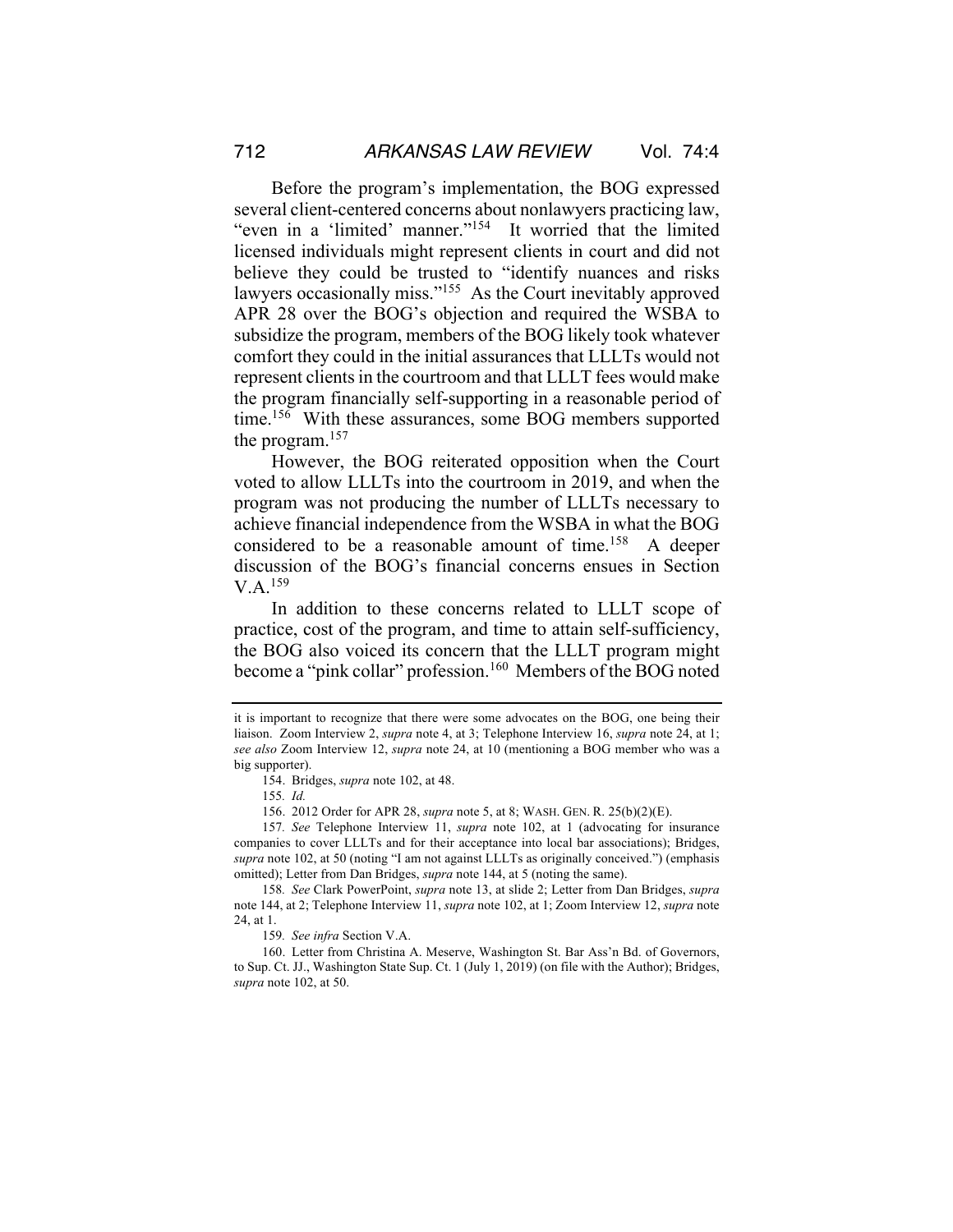that a majority of LLLTs and LLLT Board members are women and worried that this new limited profession was averting capable women from going to law school.<sup>161</sup>

# **IV. SUCCESS OF THE LLLT PROGRAM: ANTICIPATED AND ATTAINED**

#### **A. Anticipated**

To determine the LLLT program's success, it is important to first define how it was meant to be measured. Yet, a debilitating issue underlying the LLLT program was that there were differing views on the role that LLLTs were intended to play and the intended targets for their services. When there are different expectations and definitions of success, of course there will be conflicting opinions about whether those expectations have been met. However, the only expectations that truly matter are those voiced by the majority of the Washington State Supreme Court when it decided to adopt the program in  $2012^{162}$ 

In the 2012 Order, then Chief Justice Barbara Madsen addressed the hopes expressed by supporters of the program who believed the LLLT program "should be a primary strategy to close the [j]ustice [g]ap for low and moderate income people with family related legal problems."<sup>163</sup> In response, Justice Madsen emphasized the need to "be careful not to create expectations that adoption of this rule is not intended to achieve."164 She provided, "depending upon how it is implemented . . . [the program] holds promise to help reduce the level of unmet need for *low and moderate income* people who have relatively uncomplicated family related legal problems and for whom some level of individualized advice, support and guidance would facilitate a timely and effective outcome."<sup>165</sup> Justice Madsen referred to the

<sup>161.</sup> Letter from Christina A. Meserve, *supra* note 160, at 1; Letter from Dan Bridges, *supra* note 144, at 6; *see also* MARCH 2020 REPORT OF THE LLLT PROGRAM,*supra* note 85, at Bookmark 2, at 3 (discussing this concern and noting that many LLLTs are paralegals and most paralegals in Washington are female).

<sup>162.</sup> 2012 Order for APR 28, *supra* note 5, at 1-2.

<sup>163</sup>*. Id.* at 6.

<sup>164</sup>*. Id.*

<sup>165</sup>*. Id.* (emphasis added).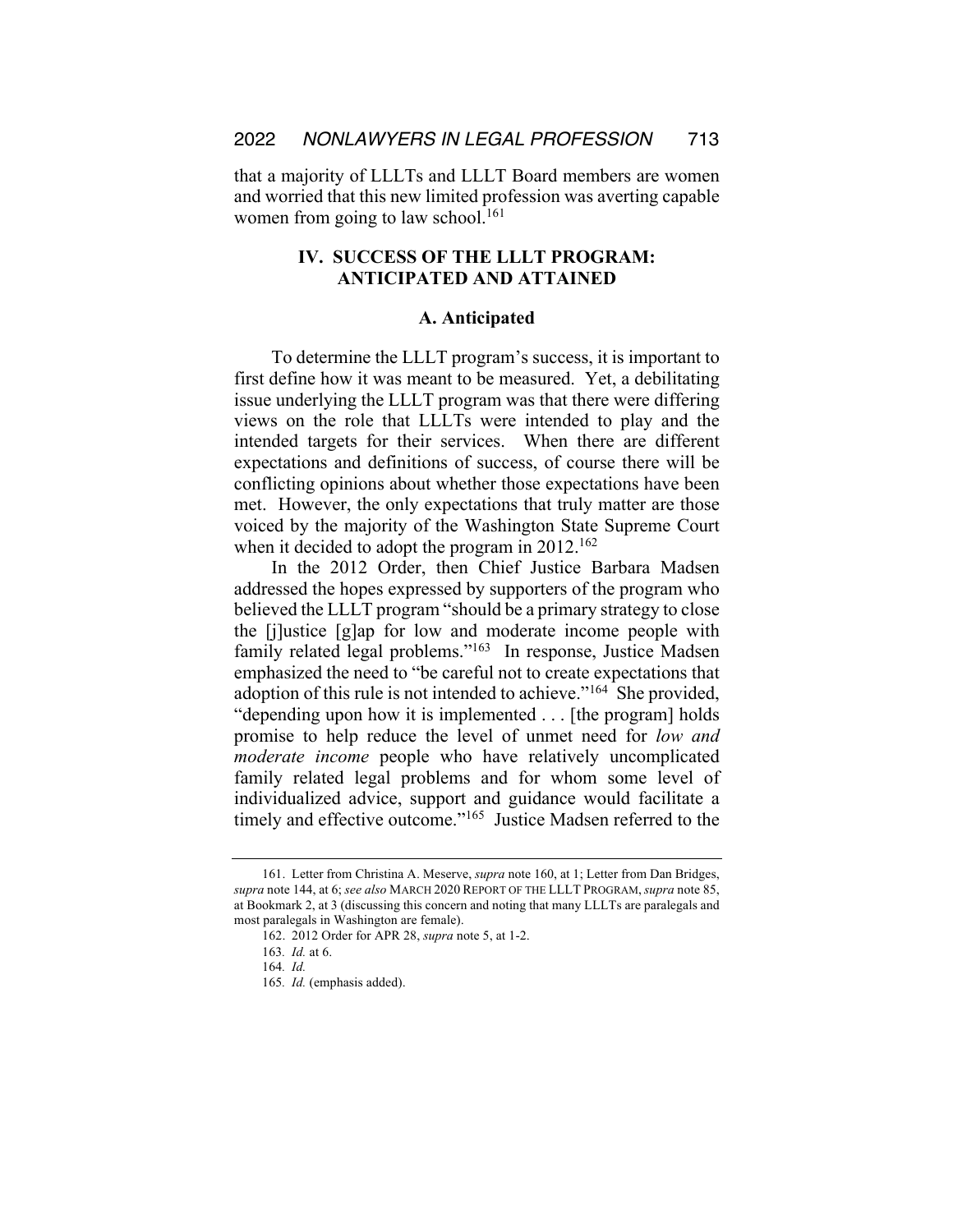program as a "baby step" in meeting the legal needs of indigent Washingtonians but admitted in the Court Order that "[n]o one has a crystal ball[,]" signifying that even the Court could not say for sure what the program would become.<sup>166</sup>

Some thought LLLTs were meant to work as solo practitioners rather than in law firms, that they were meant to provide services in rural communities where attorneys are less prevalent, or that they would work for nonprofit organizations or legal aid programs.<sup>167</sup> Assuredly, there were various discussions regarding the program before and during its implementation, so such beliefs may rightfully stem from when and how the program was initially or varyingly pitched.<sup>168</sup> However, as impartial reviewers without the benefit of being in the room when the parties voiced their intentions, like a contract, we must look to the four corners of the Court's Order adopting APR 28 and APR 28 itself to determine the essential components of the LLLT program.169

As the Court did not limit the LLLT's job prospects—by order or by rule—to rural areas or solo offices, it is assumed that it did not intend to limit the LLLT in these ways.<sup>170</sup> In fact, the rule differentiates between that which a stand-alone LLLT can do and that which a LLLT may do with attorney supervision, demonstrating it was not out of the question that LLLTs would work with attorneys.<sup>171</sup> The prospect of LLLTs working in rural communities has been discussed by the LLLT Board,<sup>172</sup> but was

<sup>166.</sup> Schaefer, *supra* note 6; 2012 Order for APR 28, *supra* note 5, at 8.

<sup>167</sup>*. See* Letter from Dan Bridges, *supra* note 144, at 2; Telephone Interview 11, *supra*  note 102, at 5; Zoom Interview 12, *supra* note 24, at 6, 9.

<sup>168</sup>*. See* Bridges, *supra* note 102, at 48.

<sup>169</sup>*. See* Zoom Interview 13, *supra* note 19, at 2-3 (noting that when a group makes a decision, it is difficult to determine intent—perhaps some believed the program would only be for low-income people, while others thought it would also serve moderate-income people and that LLLTs would be able to work wherever they wanted—the most important thing is what the rule says and the rule did not limit who they could serve or where).

<sup>170</sup>*. See id.*

<sup>171</sup>*. See* 2012 Order for APR 28, *supra* note 5, at 8-9.

<sup>172</sup>*. See* MARCH 2020 REPORT OF THE LLLT PROGRAM, *supra* note 85, at Bookmark 2, at 2-3; Telephone Interview 5, *supra* note 4, at 1; Zoom Interview 1, *supra* note 22, at 4.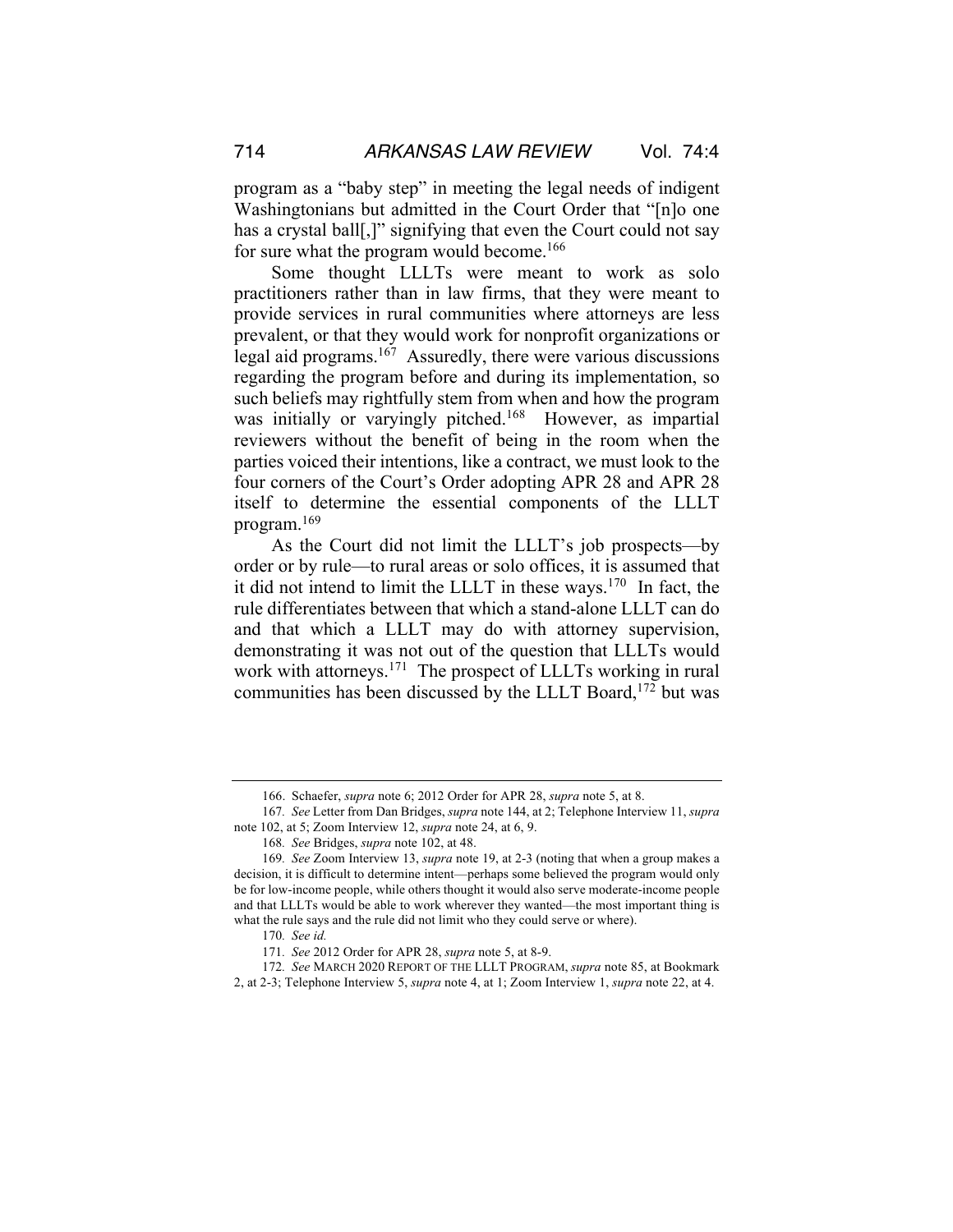not fully addressed in the Court's Order,<sup>173</sup> and the prospect of LLLTs working for nonprofit or legal aid organizations was contemplated as a possibility in the Court's Order, though not listed as a requirement.<sup>174</sup> Therefore, in summary, the LLLT program was adopted with the hope that it would be implemented in such a way that it would serve as a baby step in reducing the unmet legal needs of low- and moderate-income individuals in Washington.<sup>175</sup>

#### **B. Attained**

#### *1. Quality Legal Services*

Using the 2012 Court Order's anticipations of the LLLT program as a measuring stick, we now turn to whether and to what extent the program can be considered to have succeeded in providing quality services to low- and moderate-income individuals. Quality concerns raised against the LLLT program included that nonlawyers would not be able to provide quality legal services to clients, that clients would be getting second-tier services, and that clients would not be protected upon LLLT malpractice.<sup>176</sup> To combat quality concerns, APR 28 imposed safeguards, such as stringent educational and supervised experiential requirements, a professional responsibility exam, and proof of malpractice insurance.<sup>177</sup> Further, to dispel concerns that LLLTs would go beyond their scope of practice and harm clients, candidates were taught not only what they could do, but also how to recognize that which went beyond their scope of practice.<sup>178</sup>

While some LLLTs felt the 3,000 hours of legal experience should specifically be in family law rather than in any practice

<sup>173</sup>*. See* 2012 Order for APR 28, *supra* note 5, at 9 (mentioning rural areas only to say that attorneys in these areas are "barely able to scrape by[,]" so "[d]oing reduced fee work through the Moderate Means program . . . will not be a high priority.").

<sup>174</sup>*. See* 2012 Order for APR 28, *supra* note 5, at 9.

<sup>175</sup>*. See id.* at 1-2, 4.

<sup>176</sup>*. See supra* notes 119-21, 134, 154-55 and accompanying text; Zoom Interview 8, *supra* note 44, at 2, 4; Telephone Interview 11, *supra* note 102, at 8; Zoom Interview 12, *supra* note 24, at 3.

<sup>177</sup>*. See supra* notes 75-83, 90 and accompanying text.

<sup>178.</sup> Crossland & Littlewood, *supra* note 7, at 617; Zoom Interview 8, *supra* note 44, at 2; Telephone Interview 5, *supra* note 4, at 4.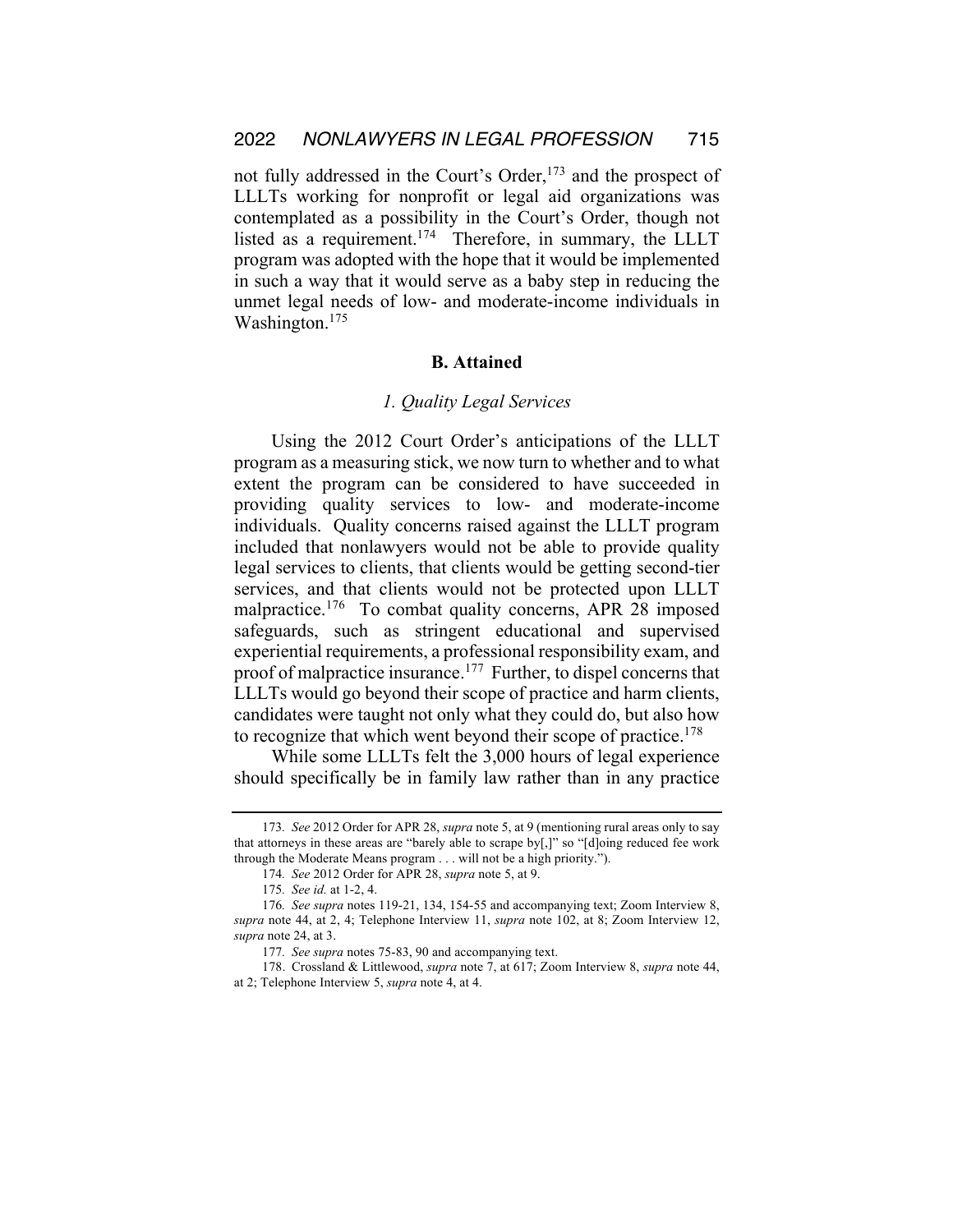area, they generally felt the curriculum and requirements wellequipped them to serve their clients in family law.<sup>179</sup> Some believed they were even better equipped than new family law attorneys they interacted with and one noted having to educate some newer attorneys about how things work in family law.<sup>180</sup> Supporting their belief, family law professors who created and taught the curriculum echoed that the fifteen family law credits better equipped LLLTs in family law than most law school graduates who only take three credits.181 A March 2020 report of the LLLT program found "[o]ver 50% of all LLLTs have at least [ten] years of substantive law related experience."<sup>182</sup> Interviewed family law professors noted such long-time paralegals were even better qualified.<sup>183</sup> The report also indicated that, to that date, not a single LLLT had been disciplined.184

#### *2. Serving the Intended Target*

While some, including a member of the Washington State Supreme Court, have asserted the belief that LLLTs would only serve low-income individuals, $185$  those involved in the initial

4.

<sup>179.</sup> Zoom Interview 3, *supra* note 23, at 1; Zoom Interview 4, *supra* note 23, at 2.

<sup>180.</sup> Zoom Interview 3, *supra* note 23, at 1; Zoom Interview 4, *supra* note 23, at 2.

<sup>181</sup>*. See* Zoom Interview 8, *supra* note 44, at 2; Zoom Interview 9, *supra* note 24, at 1; Telephone Interview 5, *supra* note 4, at 3-4.

<sup>182.</sup> MARCH 2020 REPORT OF THE LLLT PROGRAM, *supra* note 85, at Bookmark 3, at 4.

<sup>183.</sup> Zoom Interview 9, *supra* note 24, at 2; Zoom Interview 8, *supra* note 44, at 2.

<sup>184.</sup> MARCH 2020 REPORT OF THE LLLT PROGRAM, *supra* note 85, at Bookmark 3, at

<sup>185.</sup> Again, note that Justice González was a part of the majority decision to adopt APR 28 in 2012, but authored the dissent to expansion in 2019. *See* Order to Expand APR 28, *supra* note 99, at 1-2 (González, J., dissenting). Interviewees discussed Justice González's public statement regarding the belief that the LLLT would only serve lowincome individuals. *See* Zoom Interview 9, *supra* note 24, at 3 (noting one of the schisms on the Court was whether LLLTs were only meant to serve low-income people); Telephone Interview 5, *supra* note 4, at 7. In his dissent, Justice González stated, "The LLLT program was conceived as an effort to address the unmet civil legal needs of *low-income* Washingtonians" and "[i]t did not take long to realize that the business model adopted by the LLLT program was incompatible with meeting the needs of *low-income* individuals . . . ." Order to Expand APR 28, *supra* note 99, at 1-2 (González, J., dissenting) (emphasis added). However, the majority decision in 2012 discussed LLLTs serving moderate-income individuals as well. 2012 Order for APR 28, *supra* note 5, at 1, 4, 6. This suggests even the majority was unclear in 2012 about who the program would serve. Obviously, this important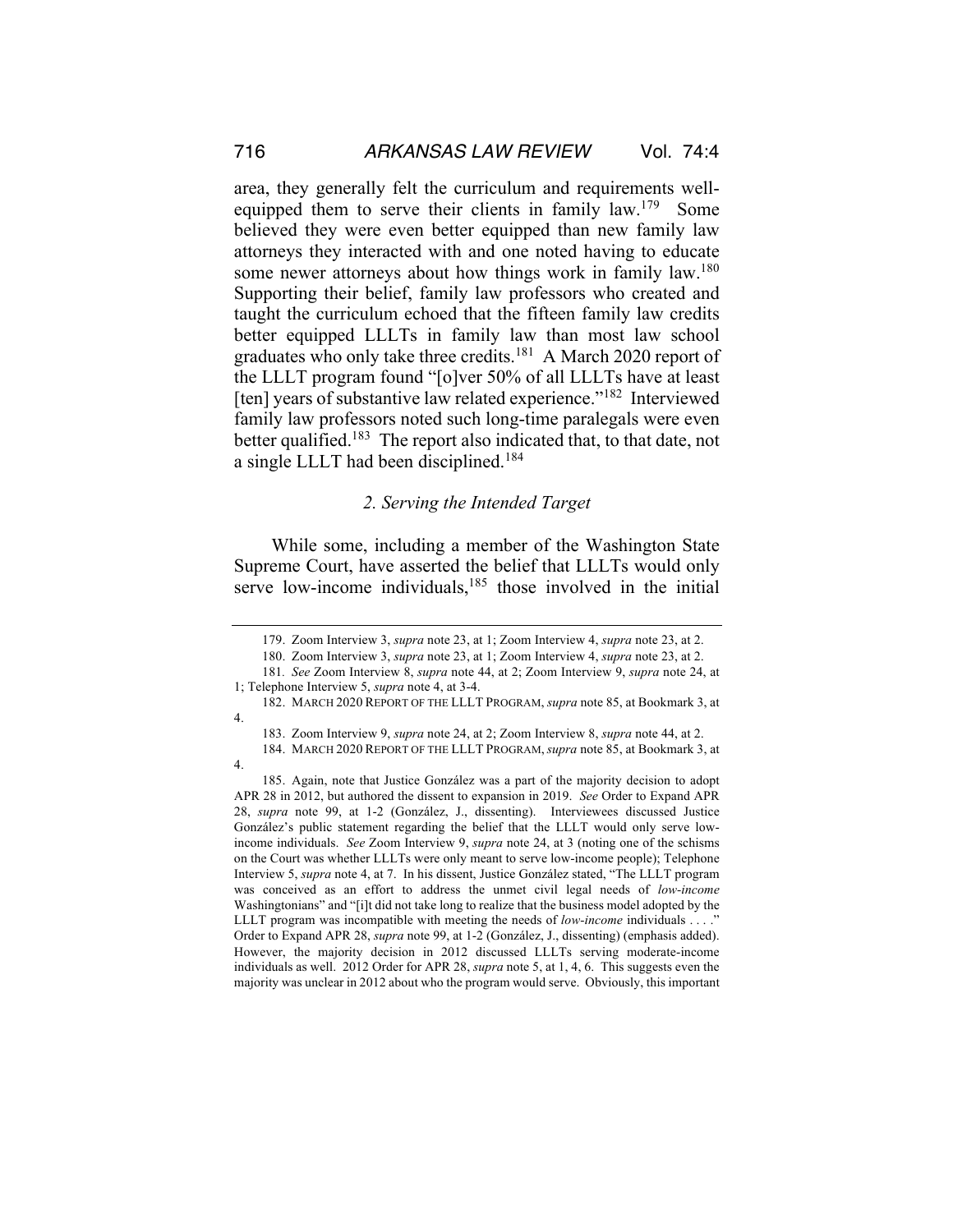creation and proposal of the program insist it was always the intent for the LLLT to serve low- and moderate-income individuals.186 Again, supporting the latter is the 2012 Order in which Chief Justice Madsen cites both low- and moderate-income individuals as the intended targets.<sup>187</sup>

In 2020, the LLLT Board conducted a survey of twenty responding LLLTs, who reported serving a total of 1,527 paid clients mostly within  $0-300\%$  of the federal poverty level.<sup>188</sup> Eighty-five percent of the respondents reported serving clients within 0-200% of the federal poverty level.<sup>189</sup> Twenty-nine percent signed up for a WSBA program in which they agreed to reduce their fees by half when serving clients within 200-250% of the federal poverty level.<sup>190</sup> The report found many LLLTs offer free initial consults, sliding scale fees, and unbundled services, and thirty-four percent of the twenty respondents reported serving as many as 929 pro bono hours—more than attorneys were on average reporting.191 LLLTs provide anecdotes of their clients praising them for providing services at affordable rates, and they report serving low- and moderate-income individuals that, for the most part, cannot afford an attorney.<sup>192</sup>

187*. See* 2012 Order for APR 28, *supra* note 5, at 1, 4.

188. MARCH 2020 REPORT OF THE LLLT PROGRAM, *supra* note 85, at Bookmark 3, at

189*. Id.* at Bookmark 3, at 4.

190*. Id.*

3.

191*. Id.*; Zoom Interview 2, *supra* note 4, at 1; Zoom Interview 9, *supra* note 24, at 2; *see also* Zoom Interview 8, *supra* note 44, at 3 (discussing how there was only one LLLT in her area, but she noticed the LLLT was very involved in the free advice clinic, as every time she went, she saw the LLLT there); Michelle White, Comment to Washington State Bar Association, FACEBOOK (May 12, 2020), [https://perma.cc/6385-49RH] (most LLLTs she knows do a lot of flat fee, reduced rates, and pro bono work).

192*. See* Zoom Interview 2, *supra* note 4, at 1-2; Zoom Interview 3, *supra* note 23, at 1; Zoom Interview 4, *supra* note 23, at 2; Zoom Interview 7, *supra* note 138, at 2; *see also*

discrepancy among the Court in particular would alter the view of whether the LLLT was succeeding.

<sup>186.</sup> Telephone Interview 5, *supra* note 4, at 7; Zoom Interview 1, *supra* note 22, at 2- 3; *see also* Zoom Interview 9, *supra* note 24, at 3-4. Interviewee 9 discussed how, from the beginning, he talked to LLLTs about a business plan, and it was clear LLLTs would need to serve middle-income as well as low-income individuals in order to earn a salary and pay rent. *Id.* at 3. He noted it was ridiculous to think that LLLTs can only serve low-income individuals and that they should be expected to do more pro bono work than lawyers. *Id.* at 4. He also noted that LLLTs did in fact report doing more pro bono work than lawyers and emphasized the need to balance access to justice with the fact that LLLTs need to be able to make a living wage. *Id.* at 4, 6.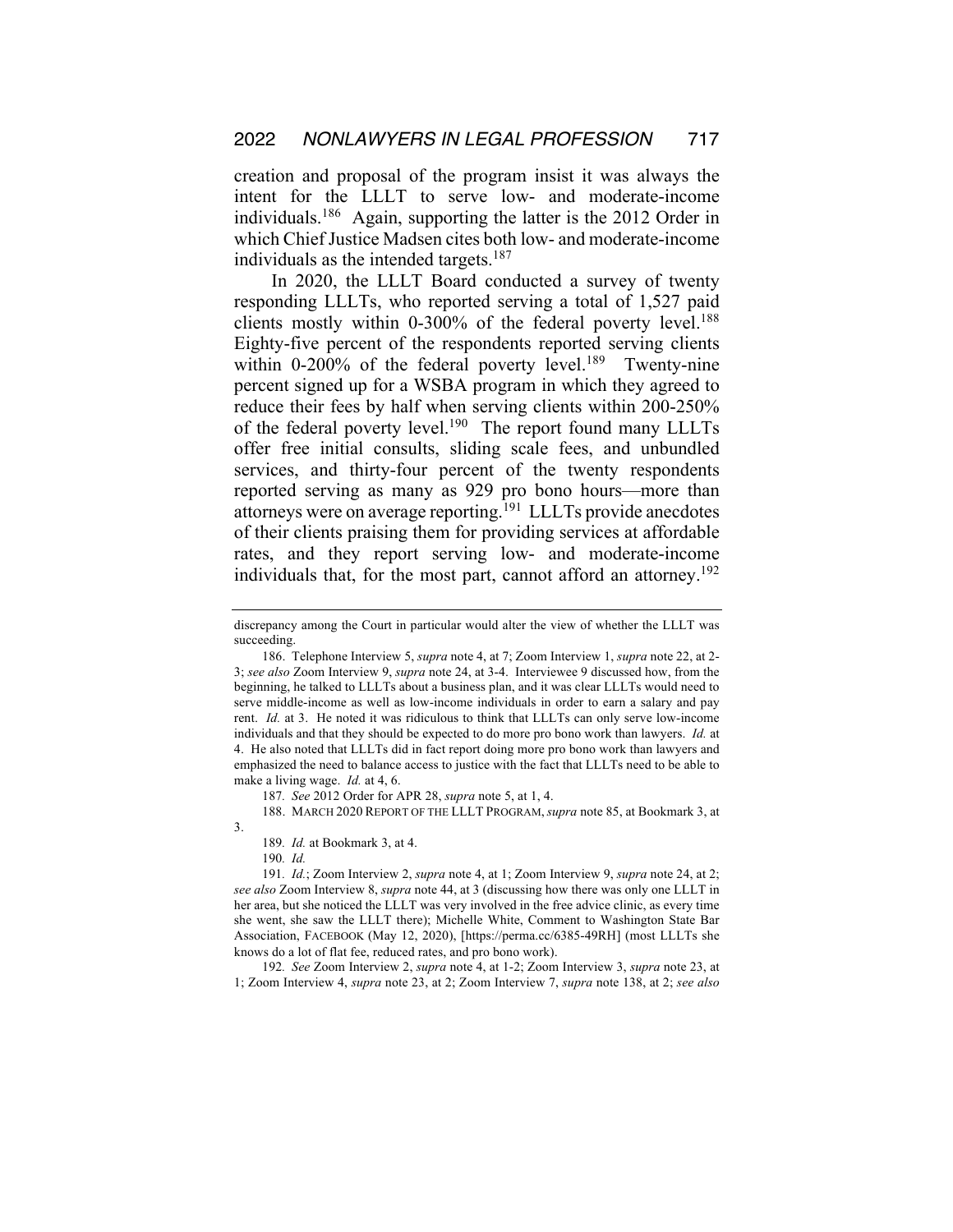LLLTs report being busy and that the LLLTs they know are busy.193 Some are working with technology and different business models to find the most efficient way to serve their clients.194

While these reports and testimonials provide some reassurance that there are people being helped by LLLTs, it has been suggested that anecdotal stories do not provide a sufficient metric of success to determine the new profession's overall impact.195 While LLLTs and LLLT Board members express confidentiality concerns in collecting client data,<sup>196</sup> others assert LLLTs could collect data without providing specifics in order to more concretely gauge the program's success.<sup>197</sup> However, notably, nowhere was it mandated that LLLTs be required to report their prices or information regarding their clientele.<sup>198</sup>

A 2018 law review article suggested the original LLLT model could work to serve moderate-income individuals at a rate more affordable than attorneys but would come up short in providing services at a rate low-income individuals can afford.199 The assertion was based on interviews and a study of thirty-six respondents from the first two cohorts of LLLTs and LLLT candidates.200 The article claimed that while LLLTs "[m]ost frequently . . . reported that they planned to work with both lowand moderate-income clients[,]" a number of elements would inhibit their ability to charge prices low-income individuals can

Donaldson, *supra* note 94, at 31-32 (providing a LLLT's positive experience with a client). I say "for the most part" because one LLLT stated that a good half of her clients fire their lawyers and hire her due to the preference of using her services. Zoom Interview 6, *supra*  note 97, at 3.

<sup>193.</sup> Zoom Interview 3, *supra* note 23, at 1, 4.

<sup>194.</sup> Zoom Interview 4, *supra* note 23, at 5; Zoom Interview 6, *supra* note 97, at 2.

<sup>195</sup>*. See* Bridges, *supra* note 102, at 50; Telephone Interview 11, *supra* note 102, at 5; Zoom Interview 12, *supra* note 24, at 8-9.

<sup>196.</sup> Zoom Interview 4, *supra* note 23, at 4 (noting that she told her clients that if they wanted to, they could fill out a form providing information that would be used for LLLT data, but she did not and could not force them to due to confidentiality concerns); Telephone Interview 5, *supra* note 4, at 8.

<sup>197.</sup> Zoom Interview 12, *supra* note 24, at 8-9; Telephone Interview 11, *supra* note 102, at 5.

<sup>198</sup>*. See* 2012 Order for APR 28, *supra* note 5; WASH. ADMISSION TO PRAC. R. 28.

<sup>199.</sup> Donaldson, *supra* note 94, at 61, 65.

<sup>200</sup>*. Id.* at 17.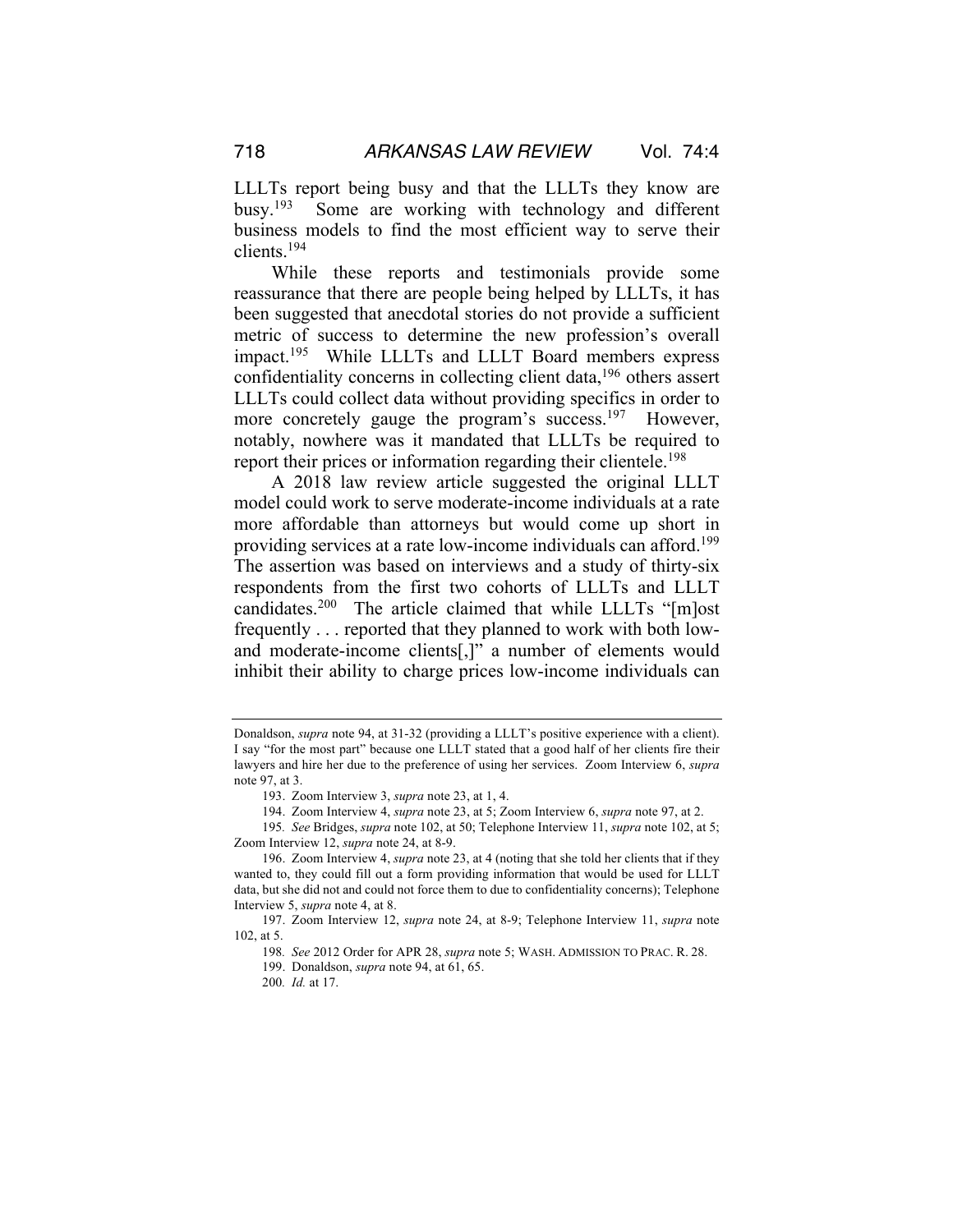afford: solo practitioners will incur office overhead no different than lawyers, those working in law firms will have to sustain their salaries while making their employment worthwhile to law firms, and many in the first cohorts were previously paralegals that aspired to bring in higher salaries as  $LLLTs.^{201}$  While these potential inhibitors to serving low-income individuals are worthy of consideration, it is important to note that the article surveyed LLLTs and candidates that either had not yet entered the profession or had not been in it for very long.<sup>202</sup> The thirty-six respondents' uncertainty was exemplified in their doubt regarding how to price their services.<sup>203</sup>

Nonetheless, considering many respondents reported a desire "to expand access to justice in family law," the article remained optimistic that LLLTs could serve more low-income individuals with some changes to the LLLT model.<sup>204</sup> One of which was allowing LLLTs to appear in court and negotiate with opposing counsel so they may provide their clients "a more comprehensive, seamless, and affordable experience . . . ."205 Recall that this change was implemented in 2019.206 Another suggestion was that LLLTs could serve moderate- and highincome individuals to subsidize their taking on more low-income clients.207 Still, the article noted, "[i]f the model can increase access for moderate-income legal consumers who could not previously afford civil legal services to meet their needs, the model would do its part to close the justice gap."208

<sup>201</sup>*. Id.* at 38, 41, 49-50, 62. The article also noted that while most of the interviewees cited a desire to "expand access to justice in family law [as one of their reasons for becoming a LLLT], they still predominantly intend to target clients who can afford to pay their rates rates lower than attorneys' fees but not low enough for low-income populations to afford." *See id.* at 65; *see also supra* notes 110-13 and accompanying text (the Family Law Section expressing similar concerns with LLLT office overhead).

<sup>202.</sup> Donaldson, *supra* note 94, at 17 (stating the invitations to participate in her study were sent in fall 2015). Recall that the first LLLT did not enter the legal profession until mid-2015. *See supra* note 92 and accompanying text.

<sup>203.</sup> Donaldson, *supra* note 94, at 20, 40.

<sup>204</sup>*. Id.* at 59-60, 65, 67, 71; *see also* Zoom Interview 2, *supra* note 4, at 1-2 (stating LLLTs are passionate not only about providing services at a lower rate, but also about volunteering a lot of their time).

<sup>205.</sup> Donaldson, *supra* note 94, at 67-68.

<sup>206</sup>*. See supra* notes 96-100 and accompanying text.

<sup>207.</sup> Donaldson, *supra* note 94, at 68.

<sup>208</sup>*. Id.* at 72.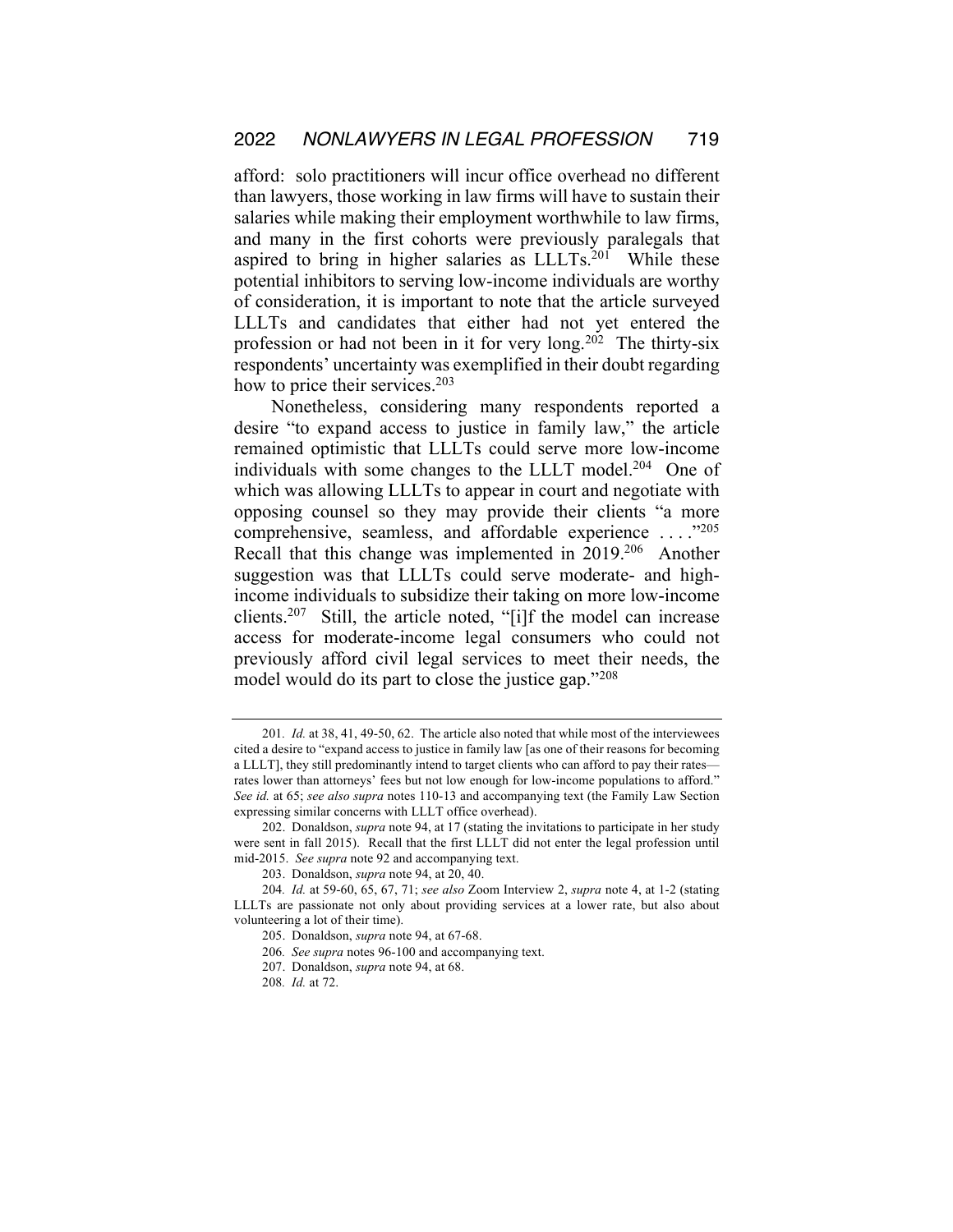Importantly, in considering whether the LLLT program has succeeded in serving its intended target, we must reflect on what we have: anecdotal stories, pro bono and clientele reports, studies, and survey and interview responses. And we must still acknowledge that which is lacking, as LLLTs were never made to report on their services and the program never specifically defined how it would gauge its success.<sup>209</sup>

#### **V. THE DEMISE OF THE LLLT PROGRAM**

In the Washington State Supreme Court's letter informing the Chair of the LLLT Board (and others) of the Court's majority decision to sunset the program, the Court cited two main reasons: (1) the cost of the program and (2) the lack of interest in the program.210 While those involved, and outsiders alike, may speculate about other potential reasons for the program's sunsetting, such as a desire to maintain a monopoly on legal services, avoid change, or prevent diversion from law school, it is important to first consider the two reasons afforded by the Court that chose to implement this program in the first place. This section works to provide that analysis.

#### **A. Cost of the Program**

# *1. Cost Neutral in "A Reasonable Period of Time"*

From the inception of the LLLT program, there was controversy about who should fund the program and for how long they should be required to do so. When the Washington State Supreme Court ordered the adoption of the program, it ordered the WSBA to subsidize it.<sup>211</sup> Washington requires its attorneys to be members of the Bar, thus, every lawyer in Washington was made to pay for a program that some believed would serve as their

<sup>209</sup>*. See infra* Section VI.D. for a deeper discussion on the importance of gauging success.

<sup>210.</sup> Letter Notification of Sunsetting, *supra* note 11, at 1.

<sup>211</sup>*. See* 2012 Order for APR 28, *supra* note 5, at 1-2 (Owens, J., dissenting).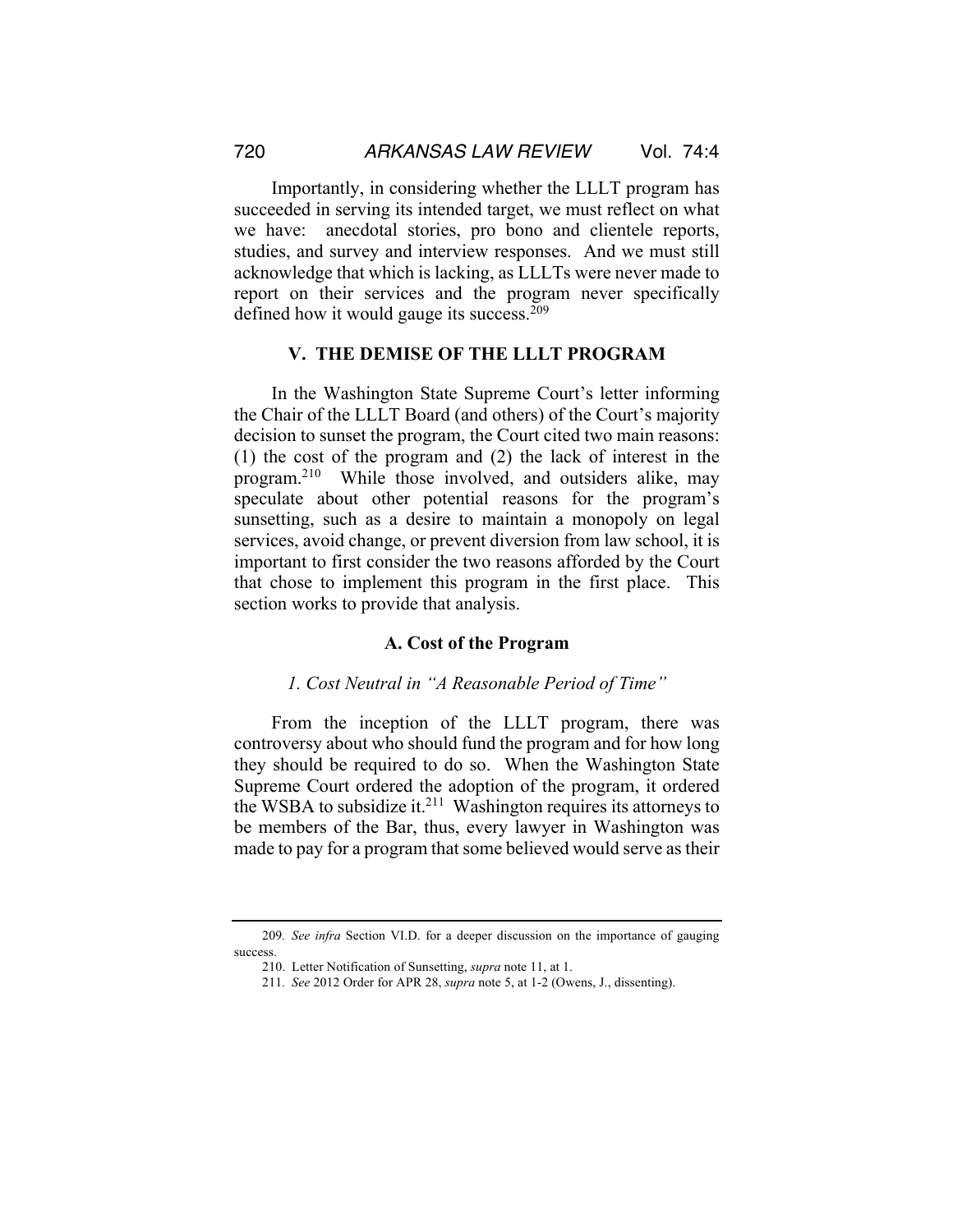competition.212 In fact, in Justice Owen's dissent to the Court's 2012 Order, she stated that making the WSBA pay for the program was not fair, that the Court was imposing a tax on lawyers, and that doing so would reduce the amount the WSBA could budget for other programs.<sup>213</sup>

However, the program was not supposed to be a burden on the Bar forever; rather, from its inception, the program was intended to be "financially self-supporting within a reasonable period of time."214 This was to be done through LLLT licensing fees.215 In its 2012 Order, the Court asserted its "confiden[ce] that the WSBA and the Practice of Law Board, in consultation with this Court, will be able to develop a fee-based system that ensures that the licensing and ongoing regulation of [LLLT]s will be cost-neutral to the WSBA and its membership[,]" though it did not specify at what time.<sup>216</sup> Justice Owens felt the program's ability to be self-sustaining would depend, in large part, on the number of licenses attained, and suggested that even the Practice of Law Board was unsure LLLT fees alone would suffice to attain cost-neutrality, since it also mentioned a reliance "commitments from the WSBA."217

At the time of sunsetting, the WSBA had provided the program nearly \$1.4 million and the program was years away from attaining cost neutrality.<sup>218</sup> Just before the sunsetting, the LLLT Board estimated that with an additional \$986,588.65 and eight more years, the program would produce enough licenses to be self-sustaining.219 To some, the \$1.4 million already expended likely represented funding taken away from other assistance

<sup>212.</sup> Zoom Interview 3, *supra* note 23, at 2; Zoom Interview 6, *supra* note 97, at 3 (believing it to be a design flaw to force attorneys to subsidize something they did not accept and believed would serve as competition); Zoom Interview 8, *supra* note 44, at 4 (stating the problem is attorneys and their unrealistic fear that LLLTs would take work away from them); Zoom Interview 9, *supra* note 24, at 3 (noting concerns from family lawyers that LLLTs would take their livelihood); Telephone Interview 16, *supra* note 24, at 3 (noting the LLLT appeared as a financial threat to family lawyers).

<sup>213.</sup> 2012 Order for APR 28, *supra* note 5, at 1-2 (Owens, J., dissenting).

<sup>214.</sup> WASH. GEN. R. 25(b)(2)(E).

<sup>215.</sup> 2012 Order for APR 28, *supra* note 5, at 11.

<sup>216</sup>*. Id.* 

<sup>217</sup>*. Id.* at 2-3 (Owens, J., dissenting).

<sup>218</sup>*. See* Clark PowerPoint, *supra* note 13, at slides 2, 5, 13.

<sup>219</sup>*. See id.* at slide 8.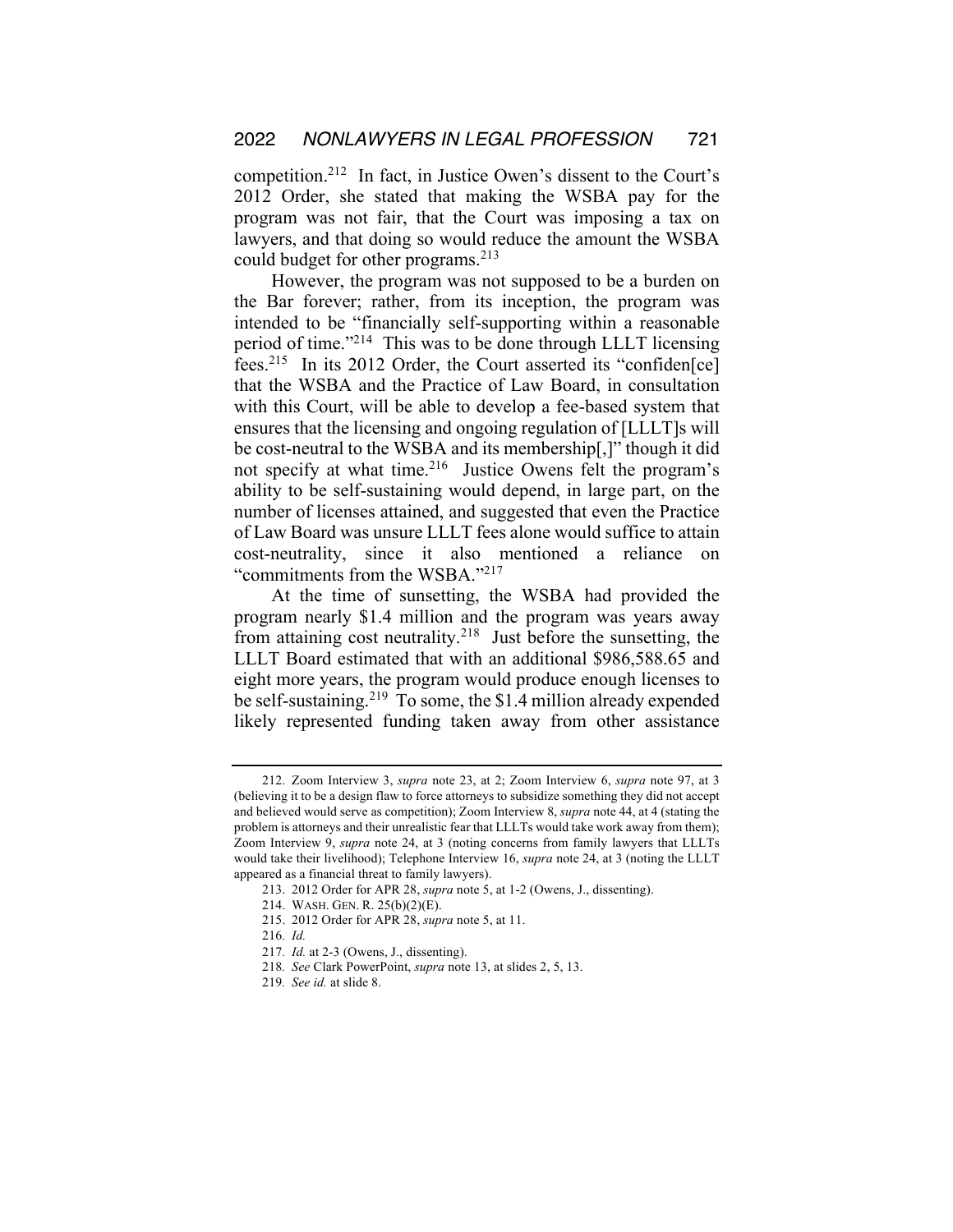programs better able to provide access to justice than the mere thirty-eight active LLLTs at that time.<sup>220</sup> To others, the \$1.4 million amounted to one percent of the WSBA's total budget and was not that much considering Washington had to form the program from scratch.221 Justice Madsen, a major supporter of the program,222 also noted that several years ago, the WSBA informed the Court that it takes approximately \$1.4 million to investigate and prosecute ten cases of UPL, which was a driving force in "opening the practice of law" and "expand[ing] the number of people who can be trained . . . .<sup>"223</sup> While opponents felt eight years was plenty of time for the program to achieve selfsustainability and that asking for a total of sixteen years was violating the initial rule requiring it to achieve such status,  $224$ proponents pointed to the fact that LLLTs had only been in the profession for five years, which was not nearly enough time for the program to build the momentum necessary to be cost neutral, considering how other professions have developed over time.<sup>225</sup>

A member of the LLLT Board admitted it was a fair criticism from the WSBA that the program was taking lawyer license fees but stated that no one knew how much money the program would take and that a disclaimer was provided to the Court prior to the adoption of the program of such lingering uncertainty inherent

<sup>220</sup>*. See generally supra* Section III.A. Recall that the Family and Elder Law Sections of the WSBA suggested to the Court that resources could be better spent on other programs and efforts rather than the LLLT program. *See supra* Section V.A. Justice Owens expressed similar concerns about reducing the budget for other programs. *See* 2012 Order for APR 28, *supra* note 5, at 1-2 (Owens, J., dissenting).

<sup>221</sup>*. See* MARCH 2020 REPORT OF THE LLLT PROGRAM, *supra* note 85, at Bookmark 15, slide 4; Zoom Interview 2, *supra* note 4, at 4; Telephone Interview 5, *supra* note 4, at 6.

<sup>222</sup>*. See generally* Letter from J. Barbara Madsen, *supra* note 65.

<sup>223.</sup> May 12, 2020 Meeting, *supra* note 8, at 00:42:32-00:43:31. However, Justice Madsen admitted she did not know how many UPL cases were related to work LLLTs were already doing or work the LLLT Board was proposing LLLTs be allowed to do. *Id.* at 00:43:31-00:43:53. LLLT Board member Nancy Ivarinen responded suggesting there was at least some overlap. *See id.* at 00:43:53-00:44:30.

<sup>224</sup>*. See* Clark PowerPoint, *supra* note 13, at slide 13; *see also* Letter from Daniel D. Clark, Treasurer & Dist. 4 Governor, Washington State Bar Ass'n Bd. of Governors, to CJ. Stephens, Washington State Sup. Ct. 4 (May 12, 2020) (on file with the Author).

<sup>225.</sup> May 12, 2020 Meeting, *supra* note 8, at 02:02:42-02:03:34 (discussing nurse practitioners); *see also* Zoom Interview 2, *supra* note 4, at 3-4.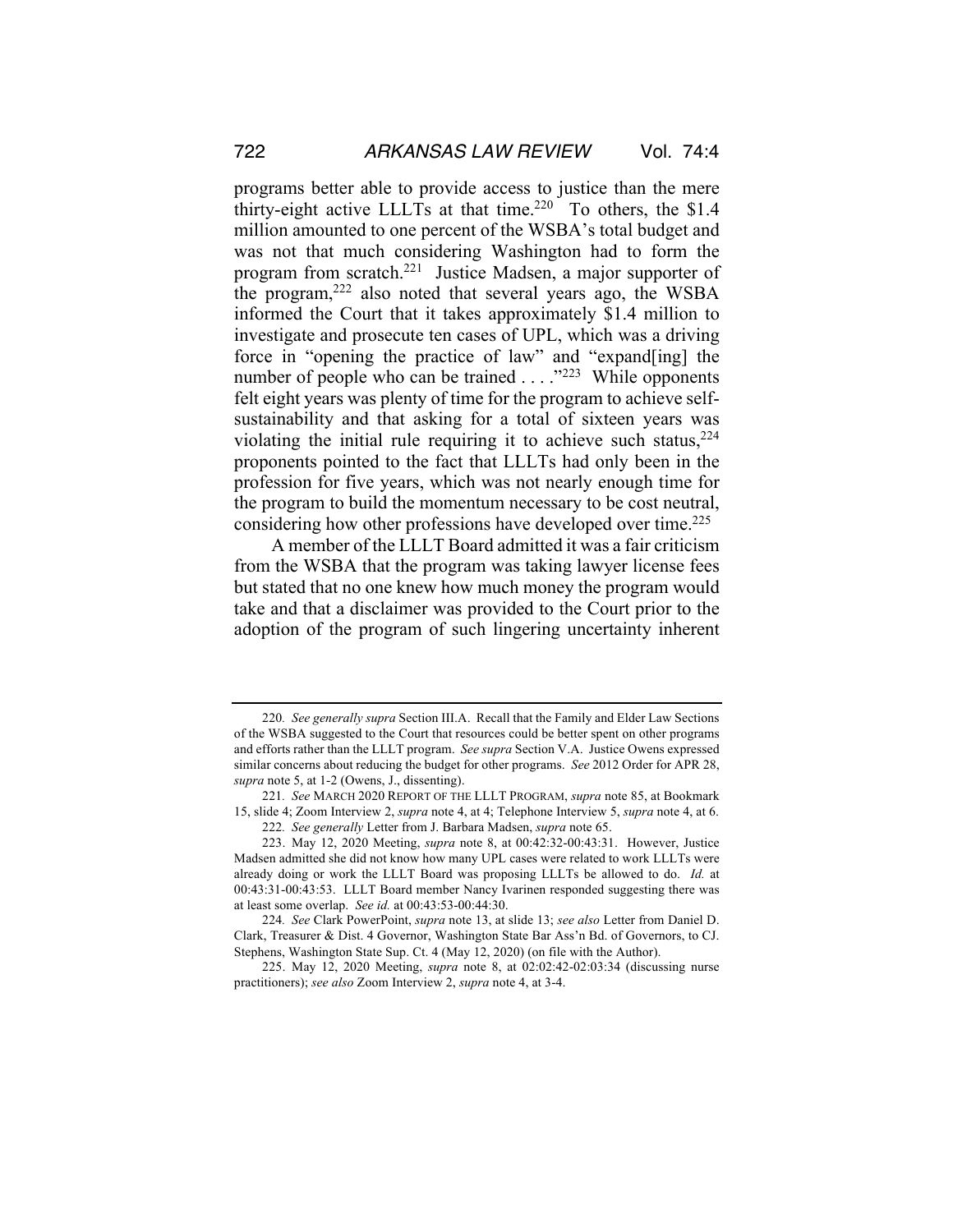with any new program.<sup>226</sup> Perhaps this is why the Court never set a specific date for the program to be cost neutral.

# *2. Poor Guardian of Mandatory Fees*

A member of the BOG felt the LLLT Board was a poor guardian of mandatory fees, and that it spent money with no sense of accountability.227 It costs the WSBA "just shy of \$10,000" to hold the LLLT bar exam regardless of whether there is one or one thousand test-takers, and it administers the exam twice a year.<sup>228</sup> A member of the BOG believed that with the dwindling number of test-takers, the LLLT Board might consider only having one exam per year.<sup>229</sup> Further, the LLLT Board researched the possibility of expanding LLLTs into practice areas such as bankruptcy and immigration law, which were areas of high need but governed by the federal courts, resulting in unfeasibility and the inevitable waste of time and money.<sup>230</sup> There were inquiries as to why the LLLT Board needed to meet monthly and take retreats that required travel and lodging expenses when it was only tasked with overseeing one program, as opposed to several, like the BOG.<sup>231</sup> To bring in more money from LLLTs themselves, the BOG wanted LLLTs to pay the same bar dues as lawyers, but the idea was rejected in favor of the argument that LLLTs are more limited than lawyers, so their dues should reflect such limitations.<sup>232</sup>

231*. See* Clark PowerPoint, *supra* note 13, at slide 14; *see also* Letter from Dan Bridges, *supra* note 144, at 4; Telephone Interview 11, *supra* note 102, at 3; Zoom Interview 12, *supra* note 24, at 6.

232. Telephone Interview 11, *supra* note 102, at 4 (believing LLLTs should pay the same dues as lawyers because they are not yet self-sufficient and their dues should reflect that goal); Zoom Interview 12, *supra* note 24, at 6 (believing LLLTs should pay the same dues as lawyers, because even though they are more limited, they still have access to the same resources that lawyers do). *See generally License Fees*, WASH. STATE BAR ASS'N,

<sup>226.</sup> Telephone Interview 5, *supra* note 4, at 9.

<sup>227</sup>*. See* Bridges, *supra* note 102, at 50; *see also* Zoom Interview 12, *supra* note 24, at 3, 4.

<sup>228.</sup> Bridges, *supra* note 102, at 48; Letter from Dan Bridges, *supra* note 144, at 4-5. 229. Zoom Interview 12, *supra* note 24, at 3.

<sup>230</sup>*. See id.* at 7; Letter from Dan Bridges, *supra* note 144, at 5; Telephone Interview 11, *supra* note 102, at 2; Zoom Interview 9, *supra* note 24, at 4 (discussing the immense need in immigration law, but how there would need to be a federal change to allow LLLTs to serve as advocates in that arena).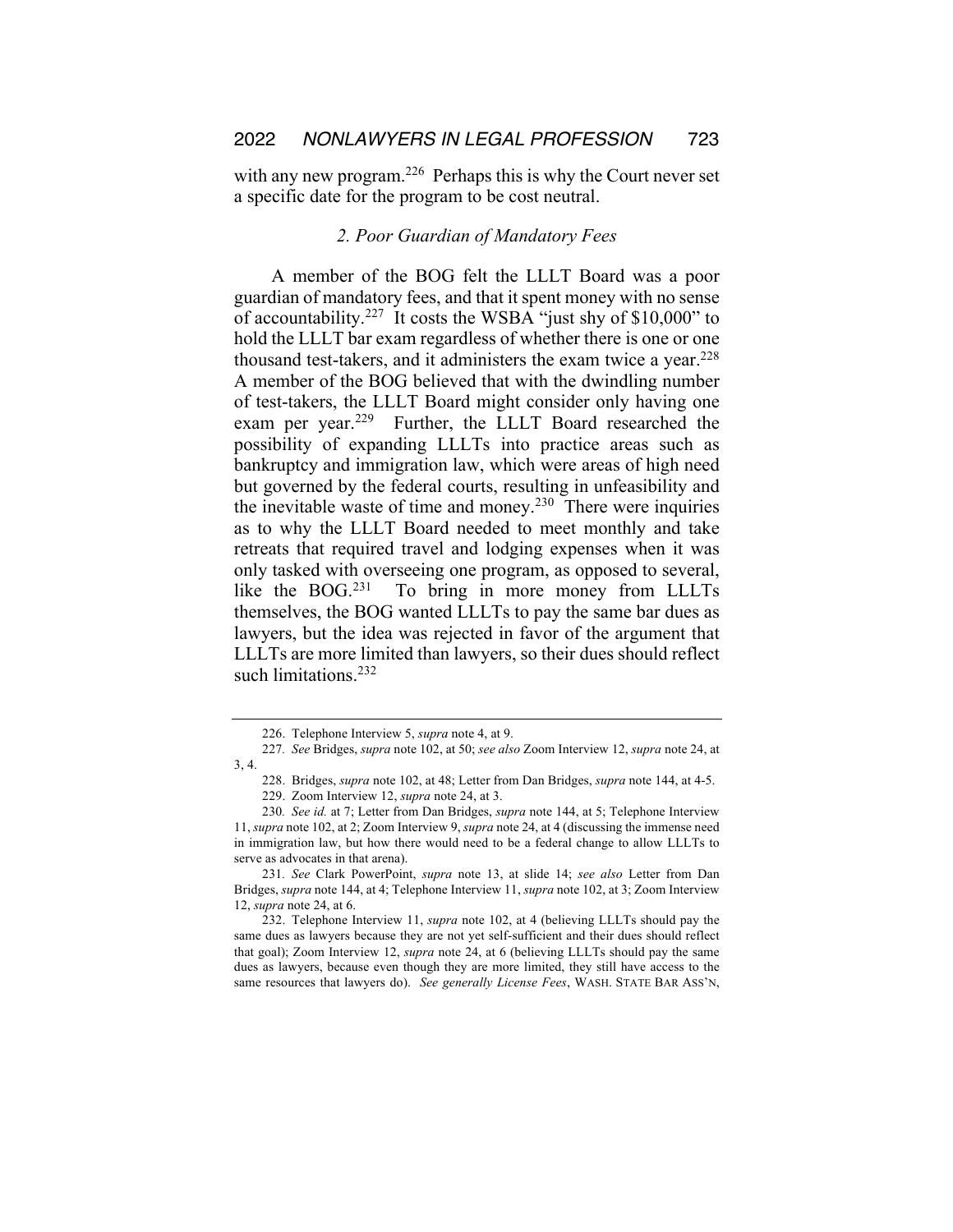On the other hand, the LLLT Board felt that it was the BOG that was in charge of overseeing the funding for the program and that it merely lived within its means.233 The LLLT Board needed to meet more often because it was developing a new program which required a lot more work and time.<sup>234</sup> Notably, several months before the program's sunsetting, the LLLT Board did attempt to mitigate the program's financial burden on the WSBA.235 The Board asked the BOG to allow the LLLT education to be run through WSBA technology, which it believed would be a cost benefit to the Bar.<sup>236</sup> In theory, this change would allow the cost of tuition to go directly to the program, rather than to the law school or community colleges acting as middle-men curriculum providers.237 This revenue could supplement LLLT license fees, which had not yet allowed the program to attain selfsufficiency.<sup>238</sup> Yet, in January 2020, the BOG voted twelve-one against the proposal, listing antitrust reasons and the belief that it would present a financial loss to the WSBA, rather than a gain.<sup>239</sup>

Regardless, the true issue did not seem to be money per se, but rather, whether the program was producing the results necessary to justify the money already expended and continued expenditure. One member of the BOG stated that he did not necessarily care that the program ever achieved cost neutrality, as the goal is to serve the public.<sup>240</sup> So, if the program costs  $$50,000$ 

<sup>[</sup>https://perma.cc/NXL8-Q8Q5] (Oct. 8, 2021) (listing the fees for attorneys, LLLTs, and other paraprofessionals in Washington).

<sup>233.</sup> Telephone Interview 5, *supra* note 4, at 6.

<sup>234.</sup> May 12, 2020 Meeting, *supra* note 8, at 01:56:45-01:57:20; Zoom Interview 1, *supra* note 22, at 2 (discussing the hard work that occurred during retreats); Telephone Interview 5, *supra* note 4, at 6 (discussing the time that went into creating the foundation of the program).

<sup>235</sup>*. See* May 12, 2020 Meeting, *supra* note 8, at 01:17:42-01:18:01.

<sup>236</sup>*. See id.* at 01:17:05-01:18:37, 01:54:30-01:54:54.

<sup>237</sup>*. Id.* at 01:17:53-01:18:36.

<sup>238</sup>*. See supra* Section V.A.1.

<sup>239.</sup> May 12, 2020 Meeting, *supra* note 8, at 01:18:00-01:18:15; *see also id.* at 1:22:53-01:23:41 (BOG Treasurer also noting a lack of financial information); *id.* at 01:21:10-01:21:23 (BOG President also noting "that the private market should be able to sustain [the education] and in fact the private market has been able to sustain [it]"); Zoom Interview 12, *supra* note 24, at 11 (noting also that the WSBA is in the business of licensing—not training—lawyers and LLLTs, so it was not within its mission or scope to do so).

<sup>240.</sup> Zoom Interview 12, *supra* note 24, at 13.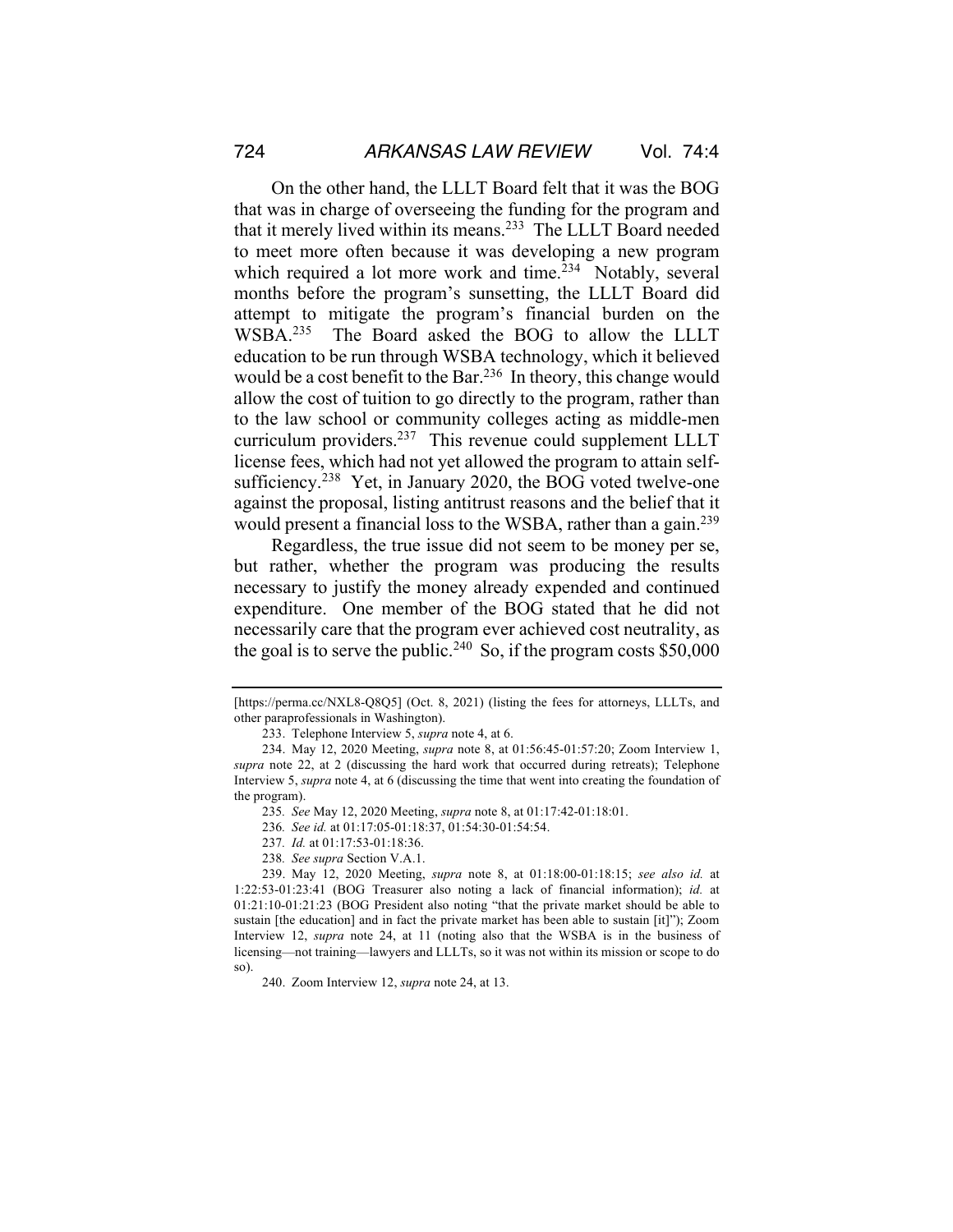or \$75,000 per year, that would be a great use of Bar dues, so long as the public is actually being served.<sup>241</sup> The question was whether the LLLT program was making or could make the difference the money intended it to even with an additional one million dollars and eight years.<sup>242</sup> Inevitably, a majority of the Court felt the program did not warrant the additional expenditure.<sup>243</sup>

#### **B. Small Number of Licenses**

#### *1. Efforts to Promote the Program*

One reason cited for the lacking number of LLLTs was that the program was not properly promoted. Several interviewees and others have suggested that increasing public awareness of the program and better marketing it as a potential career and resource would have aided in its success.<sup>244</sup> However, LLLT Board members were caught up in creating the foundation of the program, and more pertinently, they worried about promoting the LLLT as a potential resource to those in need of legal services when they did not have enough LLLTs to provide such services.<sup>245</sup> They wanted to get more LLLTs in the pipeline before increasing marketing.246

Of course, there were efforts to promote the program as a potential career. The Chair of the LLLT Board spoke on a paralegal podcast, at events, and at almost all of the Washington

<sup>241</sup>*. Id.*

<sup>242</sup>*. See generally* Clark PowerPoint, *supra* note 13 (expressing doubt that the additional expenditure and time would generate the interest necessary to allow the program to be self-sustaining and emphasizing the low numbers achieved up until this point).

<sup>243</sup>*. See* 2012 Order for APR 28, *supra* note 5, at 11.

<sup>244.</sup> Zoom Interview 2, *supra* note 4, at 5; Zoom Interview 3, *supra* note 23, at 2; Telephone Interview 5, *supra* note 4, at 6; Zoom Interview 6, *supra* note 97, at 3; Zoom Interview 7, *supra* note 138, at 2-3; Zoom Interview 9, *supra* note 24, at 2-3; Telephone Interview 11, *supra* note 102, at 2; Rowe, *supra* note 145 (noting that the public has "little idea" of what the LLLT is and "[p]ublic outreach is key"); Synth Surber, Comment to Washington State Bar Association, FACEBOOK (May 12, 2020), [https://perma.cc/6385- 49RH] ("LLLT needs to be promoted more.").

<sup>245.</sup> Zoom Interview 2, *supra* note 4, at 5; Zoom Interview 3, *supra* note 23, at 2 (stating they were worried that because there were so few LLLTs, they would "bait and switch" those in need of legal services); Telephone Interview 5, *supra* note 4, at 6.

<sup>246.</sup> Zoom Interview 2, *supra* note 4, at 5; Telephone Interview 5, *supra* note 4, at 6.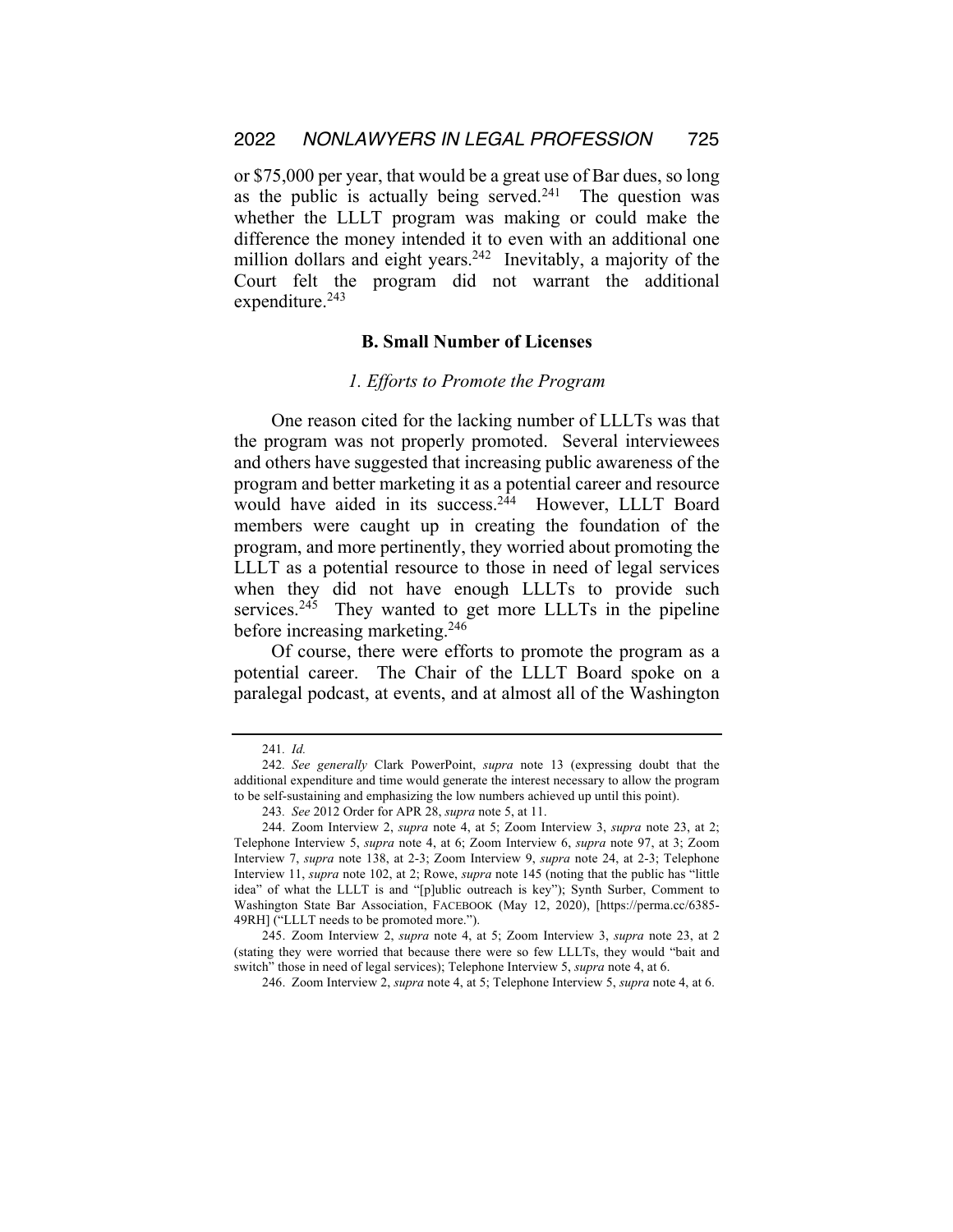community colleges with paralegal programs to tell paralegal candidates that if they did one more year of schooling for an additional \$3,000 they could broaden their business horizons by becoming LLLTs.<sup>247</sup> The LLLT Board sent a representative to a statewide high school counselor meeting to let the counselors know about the LLLT as a potential career option to promote to students.<sup>248</sup> Further, discussed in the LLLT Board's March 2020 report to the Court were LLLT "rack cards," existing as "the first print materials created specifically for the public to raise awareness of LLLT services."249 At that time, 500 cards had been distributed to locations such as libraries and courthouses.<sup>250</sup> Although there were approximately 275 people working toward the license at the time of sunsetting, there were still only thirtyeight active LLLTs,<sup>251</sup> so perhaps such educational efforts earlier on and to a greater extent would have resulted in more LLLTs providing services in Washington by the time of sunsetting.

# *2. LLLT Curriculum and Requirements*

While the LLLT requirements were created to diminish quality concerns, some may have been so stringent that they deterred potential candidates.<sup>252</sup> First, to complete the 3,000 hours of substantive legal experience, it would take the candidate a minimum of eighteen months of working forty-hour weeks, and that is assuming all eight hours of every working day are approved

5.

<sup>247.</sup> Telephone Interview 5, *supra* note 4, at 7-8; Zoom Interview 3, *supra* note 23, at 1 (stating that she discovered the LLLT program at an event where the Chair spoke, which solidified her decision to become a LLLT).

<sup>248.</sup> Telephone Interview 5, *supra* note 4, at 7.

<sup>249.</sup> MARCH 2020 REPORT OF THE LLLT PROGRAM, *supra* note 85, at Bookmark 4, at

<sup>250</sup>*. Id.*

<sup>251</sup>*. See supra* notes 13-15 and accompanying text.

<sup>252</sup>*. See* Donaldson, *supra* note 94, at 33-34 (discussing how some interviewed nonparalegal LLLT candidates expressed "doubts and frustration about the ability to achieve [the LLLT] prerequisites before taking the exam[]" and noting that if these doubts were presented by people that inevitably opted to pursue the license, they could have deterred those otherwise interested in the license that opted not to pursue it).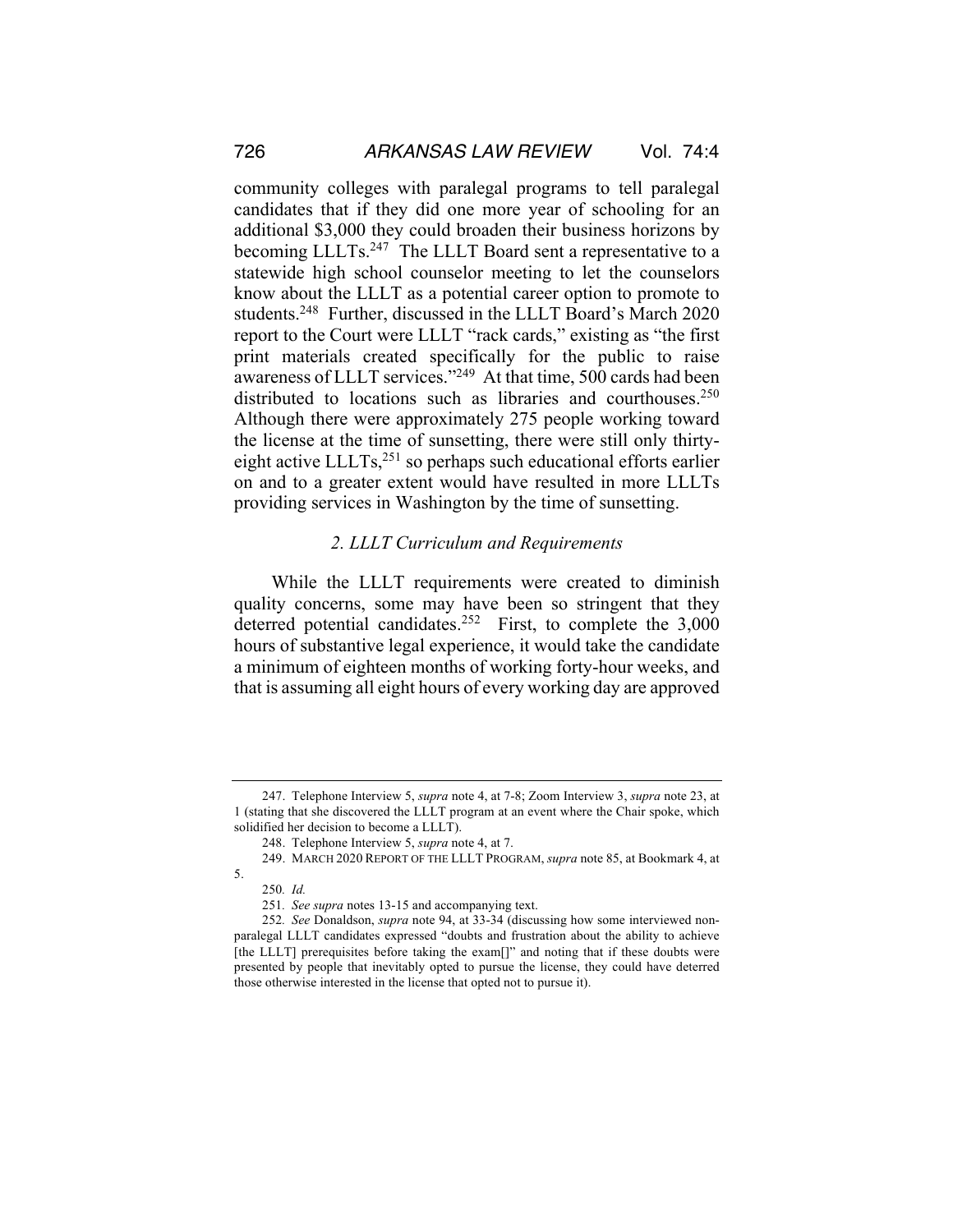by the supervising attorney as constituting "substantive" work.253 Meaning, if the candidate showed up to work nine hours, but only five and a half were considered by the supervising attorney to be substantive, the timeline for reaching the 3,000-hour threshold would only be prolonged.<sup>254</sup> While attaining thorough experience is necessary to protect the public, this daunting time commitment, initially set by the LLLT Board in exercising "an abundance of caution[,]" actually served as an unnecessary deterrent to people interested in pursuing the license.255 The LLLT Board believed the same benefit of thorough training could be experienced with 1,500 hours, and proposed this change in its March 2020 report to the Court.256

Significantly, when Arizona's task force proposed the Legal Paraprofessional ("LP") to the Arizona Supreme Court, it stated that it "deliberately did not pattern" its program on the LLLT, "in part because of [the] program's high experiential learning requirement."257 Utah only requires its Licensed Paralegal Practitioner ("LPP") to complete 1,500 substantive hours,<sup>258</sup> and Oregon is considering the same for its Licensed Paraprofessional.<sup>259</sup> Arizona and Utah require some of the hours to be in the specific practice area in which the licensee plans to work,<sup>260</sup> while Washington made no such distinction.<sup>261</sup> Lessening the hours to 1,500 earlier on would have made the

259. Tashea, *supra* note 10.

261*. See* WASH. ADMISSION TO PRAC. R. 28(B)(7), app. at regul. 9; REPORT: THE FIRST THREE YEARS, *supra* note 79, at 15.

<sup>253.</sup> MARCH 2020 REPORT OF THE LLLT PROGRAM, *supra* note 85, at Bookmark 3, at 4; Zoom Interview 2, *supra* note 4, at 5 (defining "substantive hours" as work otherwise performed by an attorney).

<sup>254.</sup> This example was provided by Interviewee 2. Zoom Interview 2, *supra* note 4, at 5.

<sup>255.</sup> MARCH 2020 REPORT OF THE LLLT PROGRAM, *supra* note 85, at Bookmark 13.

<sup>256</sup>*. Id.*; Zoom Interview 1, *supra* note 22, at 8; Telephone Interview 5, *supra* note 4, at 4.

<sup>257.</sup> Moran, *Article on Arizona Nonlawyer Licensees*, *supra* note 9.

<sup>258</sup>*. Licensed Paralegal Practitioner*, *supra* note 9; MARCH 2020 REPORT OF THE LLLT PROGRAM, *supra* note 85, at Bookmark 13.

<sup>260.</sup> ARIZ. CODE OF JUD. ADMIN. § 7-210(E)(3)(b)(9)(a)(iv) (2021) (requiring applicants entering with the education combination under  $(9)(a)$  to obtain one year of substantive experience under the supervision of an attorney in the area of practice sought); *Licensed Paralegal Practitioner*, *supra* note 9 (requiring 500 of the 1,500 hours be in family law when that is the area sought, or 100 of the hours be in debt collection or forcible entry and detainer if those are the areas sought).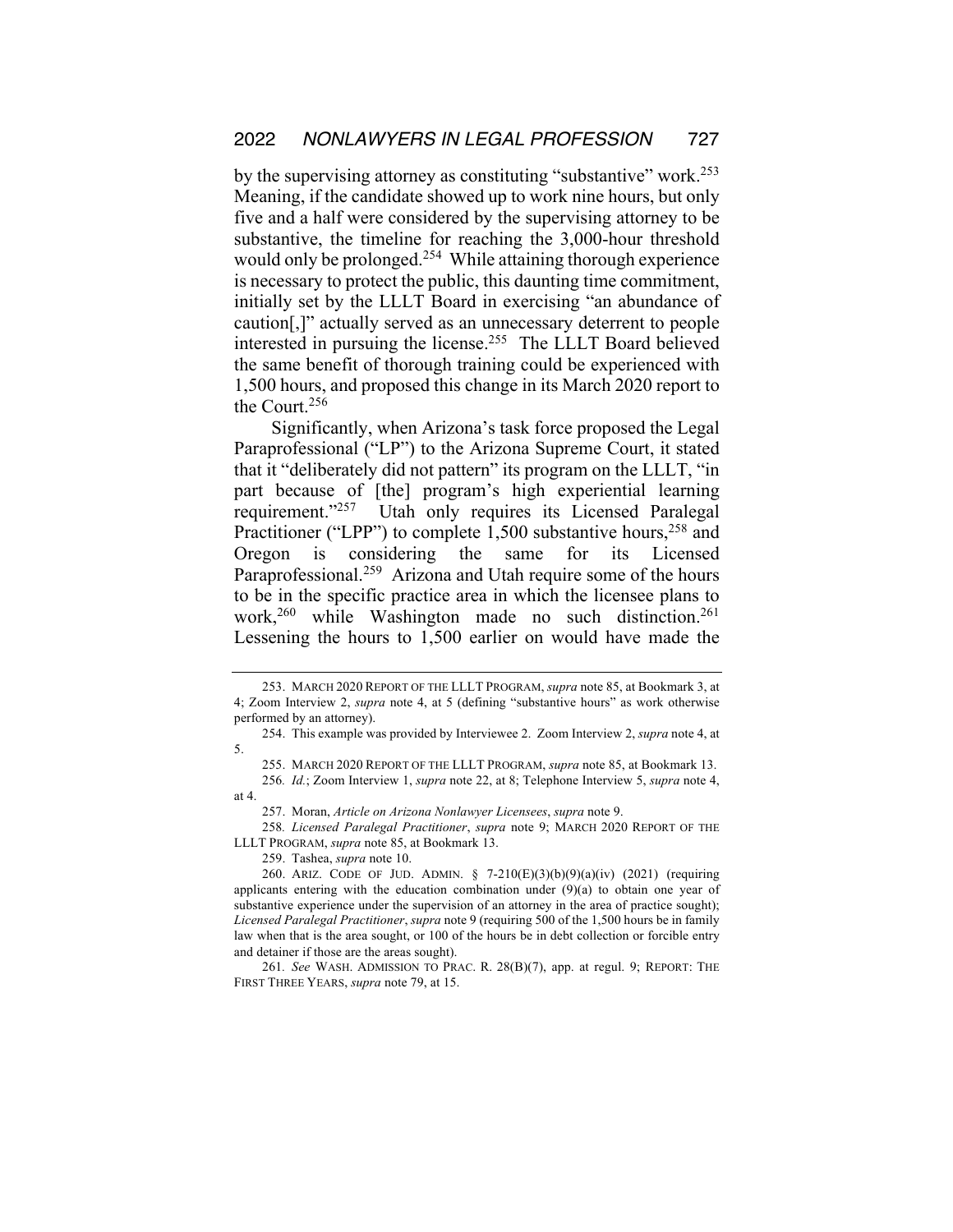LLLT license more attainable, attracting more candidates. Further, having a number of those hours in family law, as suggested by existing LLLTs,<sup>262</sup> would have aligned with the quality initiative and even better prepared LLLTs for practice.

Second, while earning the LLLT license costs much less than the average student pays to go to law school, financial aid was not made available to LLLT candidates for the fifteen credits of family law, which has been estimated to cost approximately \$3,750.<sup>263</sup> The LLLT Board hoped to be able to obtain financial aid for candidates throughout their LLLT education, but because it existed as a new program and because of the way it was offered, doing so was beyond the Board's control.<sup>264</sup> This deficiency certainly impacted the program's numbers, as it limited the license to those financially able to pay for the family law credits on the front end.265

Third, the program's waiver process only allowed paralegals to waive the required associate degree and forty-five core credits if they had ten or more years of experience.<sup>266</sup> Many of the first cohorts and a significant portion of existing LLLTs were paralegals that entered the program through the waiver process.267 In its March 2020 report to the Court, the LLLT Board requested that the Court consider lessening the ten-year waiver requirement, noting Utah set its waiver requirement at seven years.<sup>268</sup> The Board hoped this change would bring in more paralegals

266*. Limited-Time Waiver*, *supra* note 78.

268. MARCH 2020 REPORT OF THE LLLT PROGRAM, *supra* note 85, at Bookmark 14.

<sup>262</sup>*. See supra* note 179 and accompanying text.

<sup>263.</sup> REPORT: THE FIRST THREE YEARS, *supra* note 79, at 25-26. *But see* Zoom Interview 2, *supra* note 4, at 6 (estimating the LLLT education to cost closer to \$5,000).

<sup>264.</sup> REPORT: THE FIRST THREE YEARS, *supra* note 79, at 25; Zoom Interview 2, *supra* note 4, at 6.

<sup>265.</sup> Donaldson, *supra* note 94, at 34; THOMAS M. CLARKE, NAT'L CTR. FOR STATE CTS. & REBECCA L. SANDEFUR, AM. BAR FOUND., PRELIMINARY EVALUATION OF THE WASHINGTON STATE LIMITED LICENSE LEGAL TECHNICIAN PROGRAM 8 (2017) [hereinafter PRELIMINARY EVALUATION OF THE LLLT PROGRAM] (citing a lack of financial aid as a potential deterrent).

<sup>267</sup>*. See* Donaldson, *supra* note 94, at 57 (noting twenty-nine of the thirty-six interviewed LLLTs and LLLT candidates previously or currently worked as paralegals); MARCH 2020 REPORT OF THE LLLT PROGRAM, *supra* note 85, at Bookmark 3, at 4 (noting over fifty percent of existing LLLTs have ten or more years of substantive legal experience); Zoom Interview 9, *supra* note 24, at 2; Zoom Interview 8, *supra* note 44, at 2.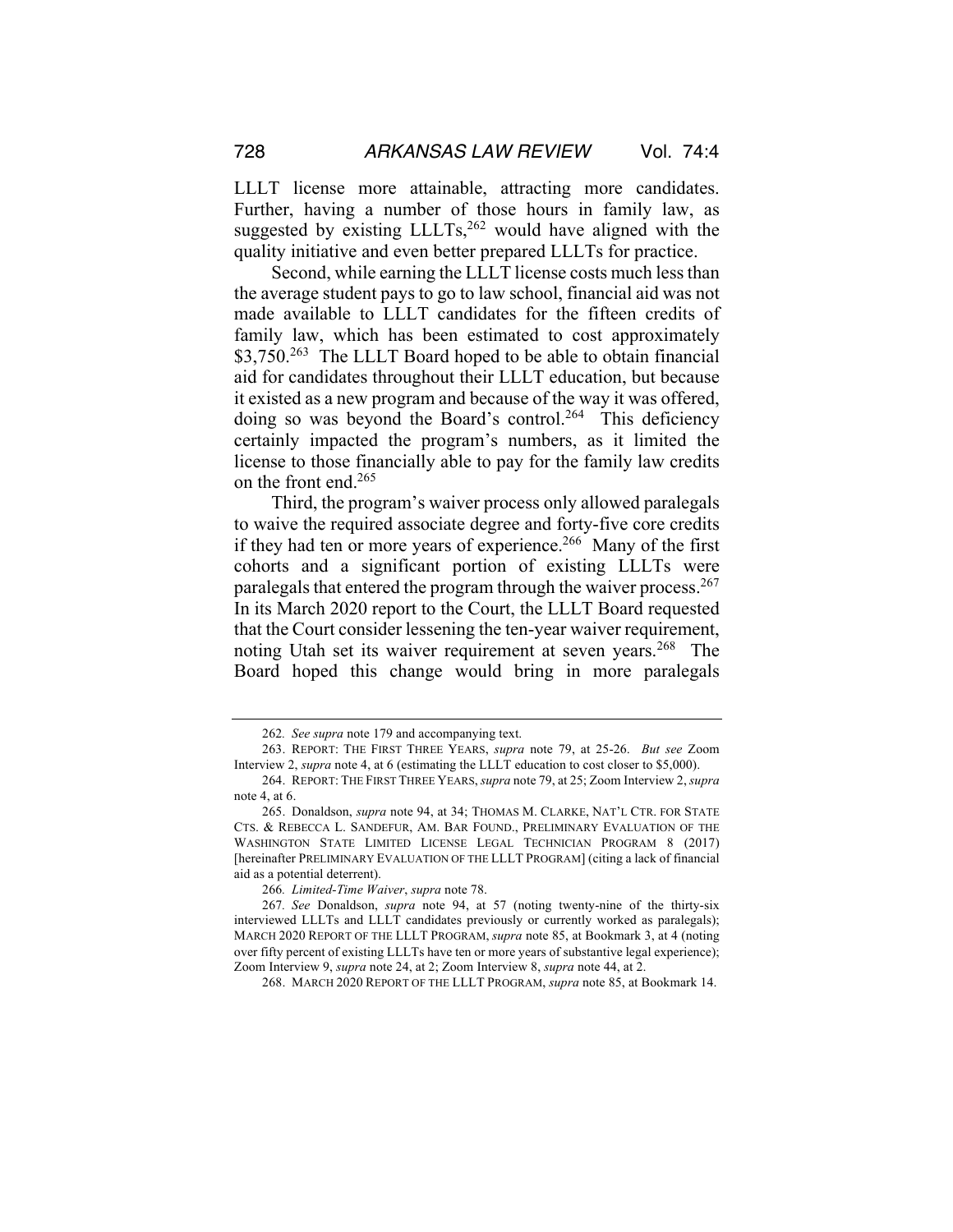interested in the program and aid in numbers.<sup>269</sup> Without the change, paralegals with less than ten years of experience would have to take on more of the required curriculum, a commitment that surely would not be as appealing to those with seven, eight, or nine years of experience.<sup>270</sup>

Fourth, it is important to consider that LLLT candidates must be willing to take a risk in pursuing a profession that is the first of its kind, as they lack guidance on whether it will be fruitful for them. The financial and time commitments only increase the risk candidates must be willing to take.271 One LLLT stated that some people did not become LLLTs because they were waiting for changes to be made to the program, for its tweaks to be worked out, and to see how LLLTs fared in the workforce<sup>272</sup> (i.e., for the risk to subside). This wait-and-see approach was surely another culprit leading to less LLLTs than intended in the five years in which the program was producing licenses before the sunsetting.

# *3. Limited to Only One Practice Area*

The LLLT Practice Rule, APR 28, never mentions family law.<sup>273</sup> It merely states what LLLTs are permitted to do in "approved practice areas." $274$  Listed as the first responsibility of the LLLT Board is "[r]ecommending practice areas of law for LLLTs, subject to approval by the  $\lceil \cdot \rceil$  Court $\lceil \cdot \rceil^{3275}$  From this language, there is no doubt that when the Court implemented the

<sup>269</sup>*. See id.* at Bookmark 5, at 6; Zoom Interview 14 with Wash. State Bar Ass'n Exec. Leadership Team Member 1-2 (Jan. 8, 2021).

<sup>270</sup>*. See* MARCH 2020 REPORT OF THE LLLT PROGRAM, *supra* note 85, at Bookmark 5, at 6 (describing the ten years as a barrier keeping experienced paralegals from entering through the waiver process).

<sup>271.</sup> Donaldson, *supra* note 94, at 33; Zoom Interview 4, *supra* note 23, at 3.

<sup>272.</sup> Zoom Interview 4, *supra* note 23, at 3; *see also* Zoom Interview 6, *supra* note 97, at 1 (stating that she became a LLLT after seeing the results of Washington's Civil Legal Needs Study but discussing how if she had read APR 28 more finely, she might have waited for them to make the program more robust before doing it).

<sup>273.</sup> Family law and "domestic relations" are mentioned in the Appendix of APR 28, which was adopted August 20, 2013, and amended several times. *See* WASH. ADMISSION TO PRAC. R. 28 app. at regul. 2(B). But family law is not mentioned in APR 28, as appended to the 2012 Court Order adopting it, nor is it in the current version of APR 28. *See generally*  2012 Order for APR 28, *supra* note 5, at app. 1-8; WASH. ADMISSION TO PRAC. R. 28.

<sup>274.</sup> WASH. ADMISSION TO PRAC. R. 28(A), (B)(4), (C)(2)(b)-(c).

<sup>275.</sup> WASH. ADMISSION TO PRAC. R. 28(C)(2)(a).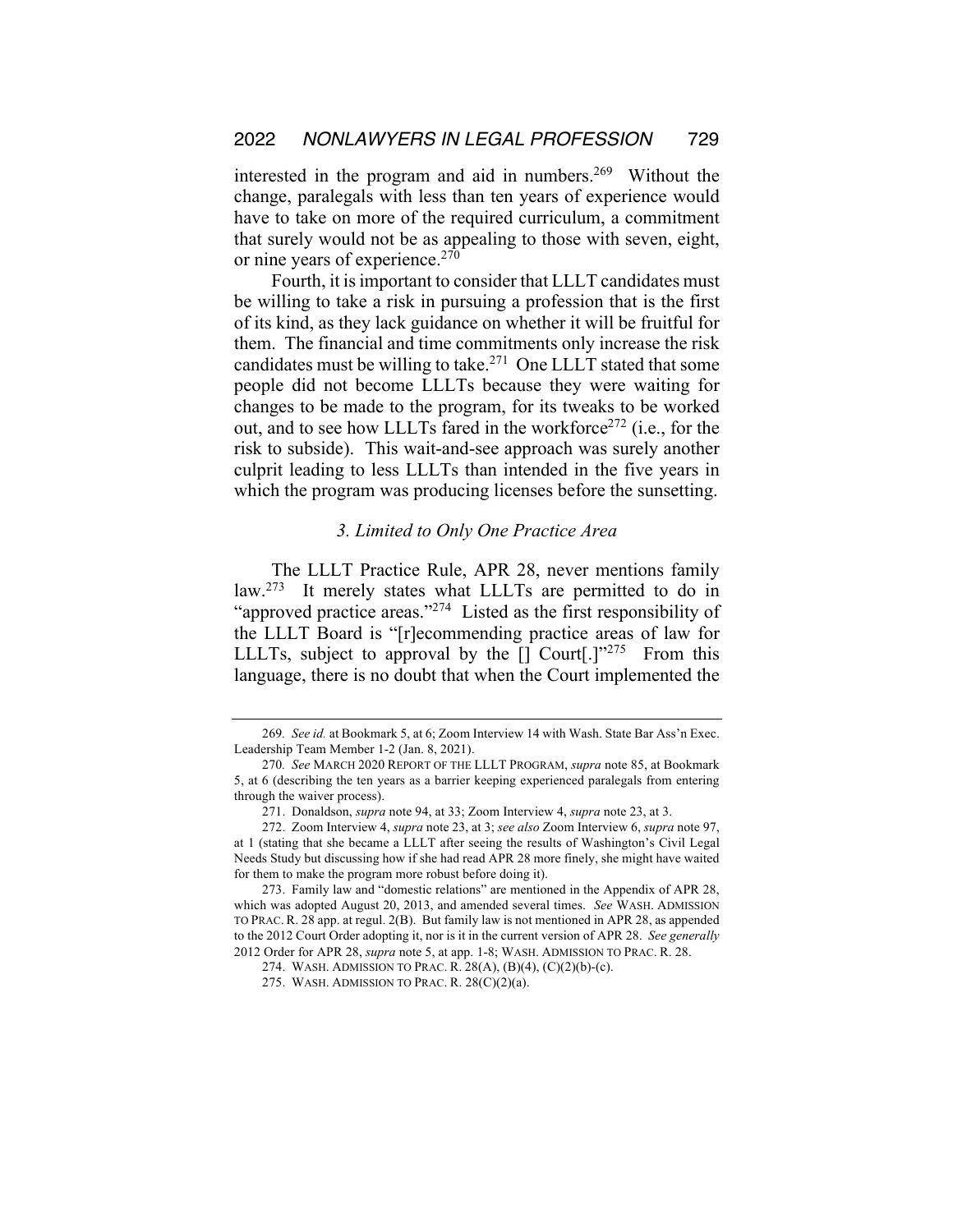program, it anticipated that LLLTs might serve in areas beyond family law. Proposers asserted it was always the mission of the LLLT program to expand into other practice areas, and for existing LLLTs to be able to return and complete a few courses to get certified in another area if they wished.276

Accordingly, pursuant to APR 28, the LLLT Board made proposals to the Court to expand into areas such as consumer, money, and debt, low-level estates (which they called "family documents"), elder, unemployment, residential tenant and debt assistance, administrative law, and eviction and debt assistance.277 The Board also discussed LLLTs helping with matters such as stepparent adoptions and adult guardianships for parents of adults with special needs.278 Immigration and bankruptcy were also discussed with the Court, though they were unfeasible due to issues with federal preemption.<sup>279</sup> When deciding which practice areas to propose the LLLT Board asked: (1) Is there a need? (2) Can we properly educate, prepare, and regulate LLLTs in this area? (3) Can LLLTs make a living with this practice area (i.e., is it a good adjunct to a LLLT practice).  $2^{280}$ 

In considering need, the LLLT Board looked to the results of Washington's 2003 Civil Legal Needs Study, and later, a 2015 study regarding specifically low-income individuals.<sup>281</sup> It worked closely with subject area experts, volunteer lawyer programs, legal clinics, and legal aid groups to see who was

<sup>276.</sup> Zoom Interview 1, *supra* note 22, at 4-5.

<sup>277</sup>*. See* MARCH 2020 REPORT OF THE LLLT PROGRAM, *supra* note 85, at Bookmarks 11, 12 (proposing administrative law, residential tenant and debt defense assistance, and eviction and debt assistance); Zoom Interview 1, *supra* note 22, at 4 (discussing "family documents" and administrative law); Zoom Interview 2, *supra* note 4, at 2 (discussing consumer, money, and debt and unemployment law); Zoom Interview 9, *supra* note 24, at 4 (discussing elder law).

<sup>278.</sup> E-mail from Nancy Ivarinen, Ltd. License Legal Technician Bd. Member, to Lacy Ashworth, Ark. L. Rev. (Apr. 18, 2021, 1:42 CT) (on file with the Author) (Ivarinen's specialty on the LLLT Board was proposing new practice areas).

<sup>279</sup>*. Id.*; *see also* Zoom Interview 9, *supra* note 24, at 4 (discussing the immense need in immigration law and the federal roadblock); Telephone Interview 11, *supra* note 102, at 2 (discussing immigration and bankruptcy law); Zoom Interview 12, *supra* note 24, at 7 (discussing bankruptcy law).

<sup>280.</sup> Zoom Interview 1, *supra* note 22, at 4-5.

<sup>281.</sup> Telephone Interview 5, *supra* note 4, at 5; Zoom Interview 1, *supra* note 22, at 4. *See generally* CIVIL LEGAL NEEDS STUDY UPDATE COMM., WASH. STATE SUP. CT., 2015 WASHINGTON STATE CIVIL LEGAL NEEDS STUDY UPDATE (2015).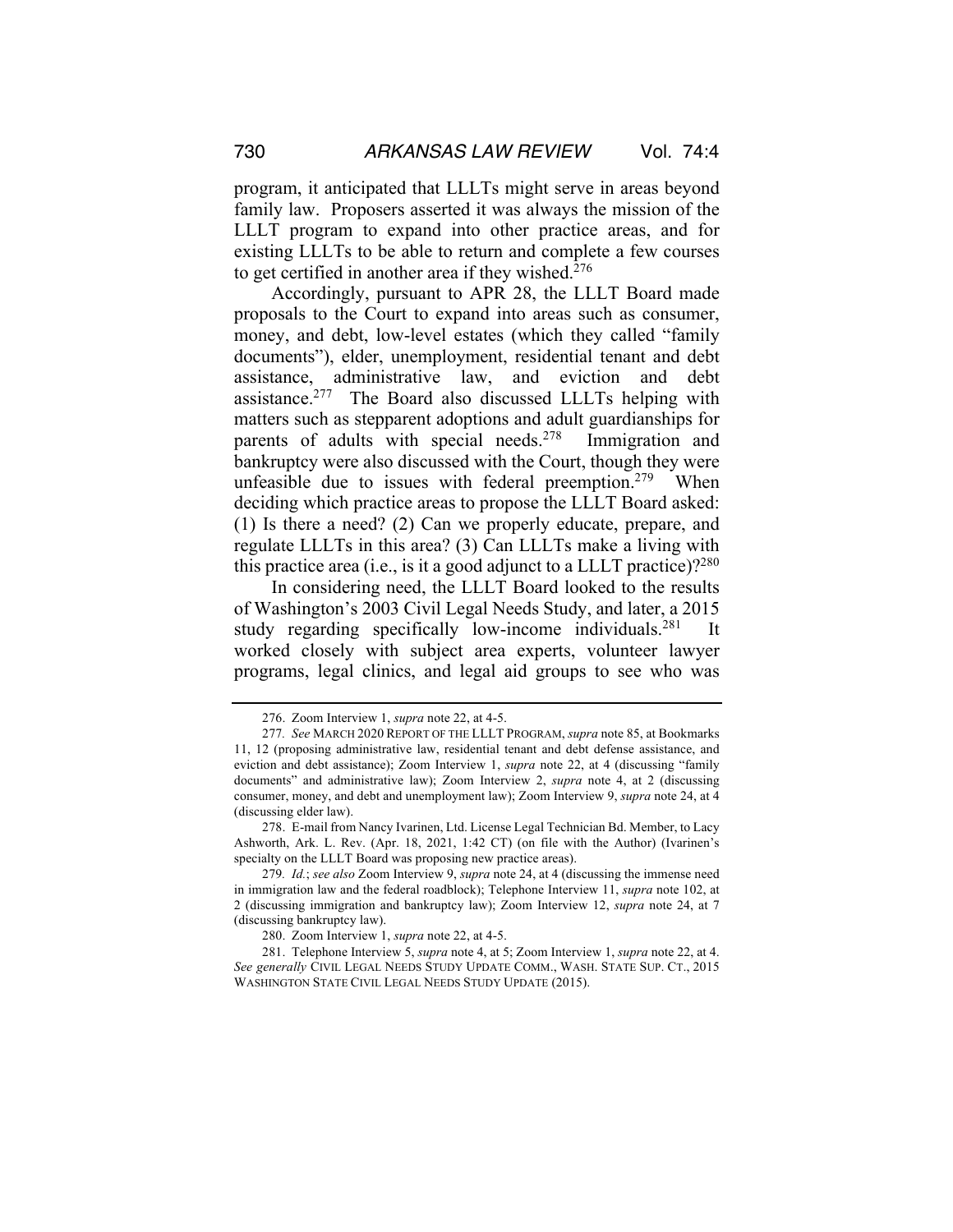coming through their doors.<sup>282</sup> For the most part, the Board had the support of these groups.283 The Board was also approached by legal professionals that felt LLLTs would be able to aid in their area.<sup>284</sup> For instance, the Chief Administrative Law Judge asked the Board for LLLTs to aid in administrative law.285 Despite proposals being made every year, the Court inevitably rejected expansion into new practice areas.<sup>286</sup>

Perhaps some of these practice areas were ill-conceived because they required the program to break the barrier of federal law.<sup>287</sup> Perhaps some were rejected because they involved nonforms-based practice areas, contrary to the structure of family law.288 While administrative law seemed like a good fit and they had the head judge's support to back it up, this area was not pitched very long before the sunsetting.289 Perhaps, in this instance, it was merely too late to sway the Court, considering it decided to sunset the program a few months later.<sup>290</sup>

Regardless of the reason for the rejected proposals, the program's existing only in family law surely impacted the number of licenses. Just as some would-be candidates were waiting for kinks to be worked out and to see whether LLLTs fared well in the legal profession, many were waiting to become LLLTs with the hope that the program would expand into other practice areas.291 First, not everyone is interested in family law, and moreover, it would be difficult for a LLLT to run a solo practice in a rural area providing services in family law alone.<sup>292</sup>

<sup>282.</sup> Zoom Interview 2, *supra* note 4, at 2; Telephone Interview 5, *supra* note 4, at 5. 283. Zoom Interview 2, *supra* note 4, at 2.

<sup>284.</sup> Zoom Interview 1, *supra* note 22, at 4; Telephone Interview 5, *supra* note 4, at 5. 285. Zoom Interview 1, *supra* note 22, at 4; Telephone Interview 5, *supra* note 4, at 5; MARCH 2020 REPORT OF THE LLLT PROGRAM, *supra* note 85, at Bookmark 5, at 5.

<sup>286</sup>*. See* Zoom Interview 1, *supra* note 22, at 3-4.

<sup>287</sup>*. See* Zoom Interview 12, *supra* note 24, at 7; Zoom Interview 9, *supra* note 24, at 4; Telephone Interview 11, *supra* note 102, at 2.

<sup>288</sup>*. See* Zoom Interview 9, *supra* note 24, at 4; Zoom Interview 12, *supra* note 24, at 2, 14; *see also* Zoom Interview 7, *supra* note 138, at 3 (believing the LLLT Board proposed practice areas too soon and too broadly).

<sup>289</sup>*. See* MARCH 2020 REPORT OF THE LLLT PROGRAM, *supra* note 85, at Bookmark 11; Zoom Interview 1, *supra* note 22, at 7; Telephone Interview 16, *supra* note 24, at 3-4.

<sup>290</sup>*. See* Telephone Interview 16, *supra* note 24, at 4-5.

<sup>291.</sup> Zoom Interview 4, *supra* note 23, at 3.

<sup>292.</sup> MARCH 2020 REPORT OF THE LLLT PROGRAM, *supra* note 85, at Bookmark 5, at 5; Zoom Interview 2, *supra* note 4, at 2; Zoom Interview 4, *supra* note 23, at 3.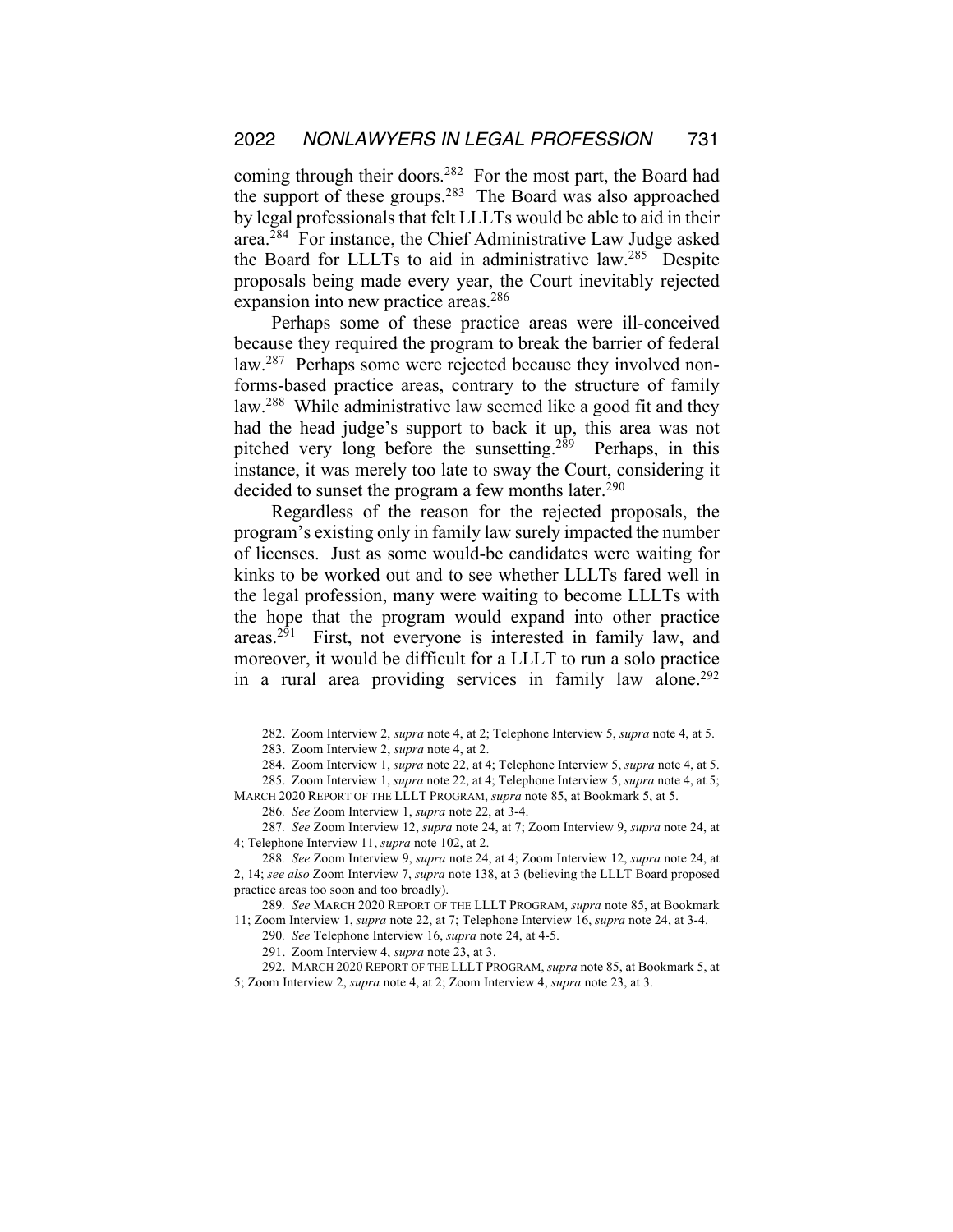Therefore, to carry out the hope expressed by LLLT proposers to have LLLTs provide services in rural areas, they would arguably need to be multi-certified.293 Consequently, limiting the program to family law had the ability to hinder the program not only in attaining licenses, but also in reaching its full intended potential in providing widespread access, including in rural communities.

For these reasons, some interviewees regretted that the program did not start with more than one practice area and commended Utah for starting its LPP program with three practice areas: family law, forcible entry and detainer, and debt collection.294 In effecting its program on January 1, 2021, Arizona went even further, allowing its LPs "to practice in administrative law, family law, debt collection and landlordtenant disputes, with limited jurisdiction in civil and criminal matters."<sup>295</sup> Oregon plans to start its Licensed Paraprofessional program with family and landlord-tenant law.296 Other states should consider the impact expansion into multiple practice areas may have on a limited license program by looking to these other states as more data becomes available.

#### *4. Low Exam Passage Rate*

A month before the June 2020 sunsetting, the passage rate for the LLLT bar exam was calculated at  $35.7\%$ <sup>297</sup> For context, Washington's J.D. bar exam passage rate was 57.3% in 2020 and 68.5% in July 2019.298 Of course, if approximately two-thirds of

296. MARCH 2020 REPORT OF THE LLLT PROGRAM, *supra* note 85, at Bookmark 13.

<sup>293.</sup> Telephone Interview 5, *supra* note 4, at 1; MARCH 2020 REPORT OF THE LLLT PROGRAM, *supra* note 85, at Bookmark 2, at 2-3, Bookmark 5, at 5.

<sup>294.</sup> Zoom Interview 2, *supra* note 4, at 5-6; Zoom Interview 9, *supra* note 24, at 4; *Licensed Paralegal Practitioner*, *supra* note 9.

<sup>295.</sup> Moran, *Article on Arizona Nonlawyer Licensees*, *supra* note 9.

<sup>297.</sup> Clark PowerPoint, *supra* note 13, at slide 7; *see also LLLT Exam Results*, WASH. STATE BAR ASS'N, [https://perma.cc/6CRM-K2RR] (Oct. 8, 2021) (providing the LLLT bar exam results for the last five exams).

<sup>298</sup>*. See Persons Taking and Passing the 2020 Bar Examination*, BAR EXAM'R, [https://perma.cc/44A2-ZJQQ**]** (last visited Oct. 14, 2021) (providing the February 2020 exam passage rate of 48%, the July 2020 exam passage rate of 86%, and the September 2020 exam passage rate of 38%—all percentages being inclusive of all test-takers, not just firsttimers); *July 2019 Washington Bar Exam Pass Rates*,JD ADVISING, [https://perma.cc/G3T9- 9DJF] (last visited Oct. 14, 2021).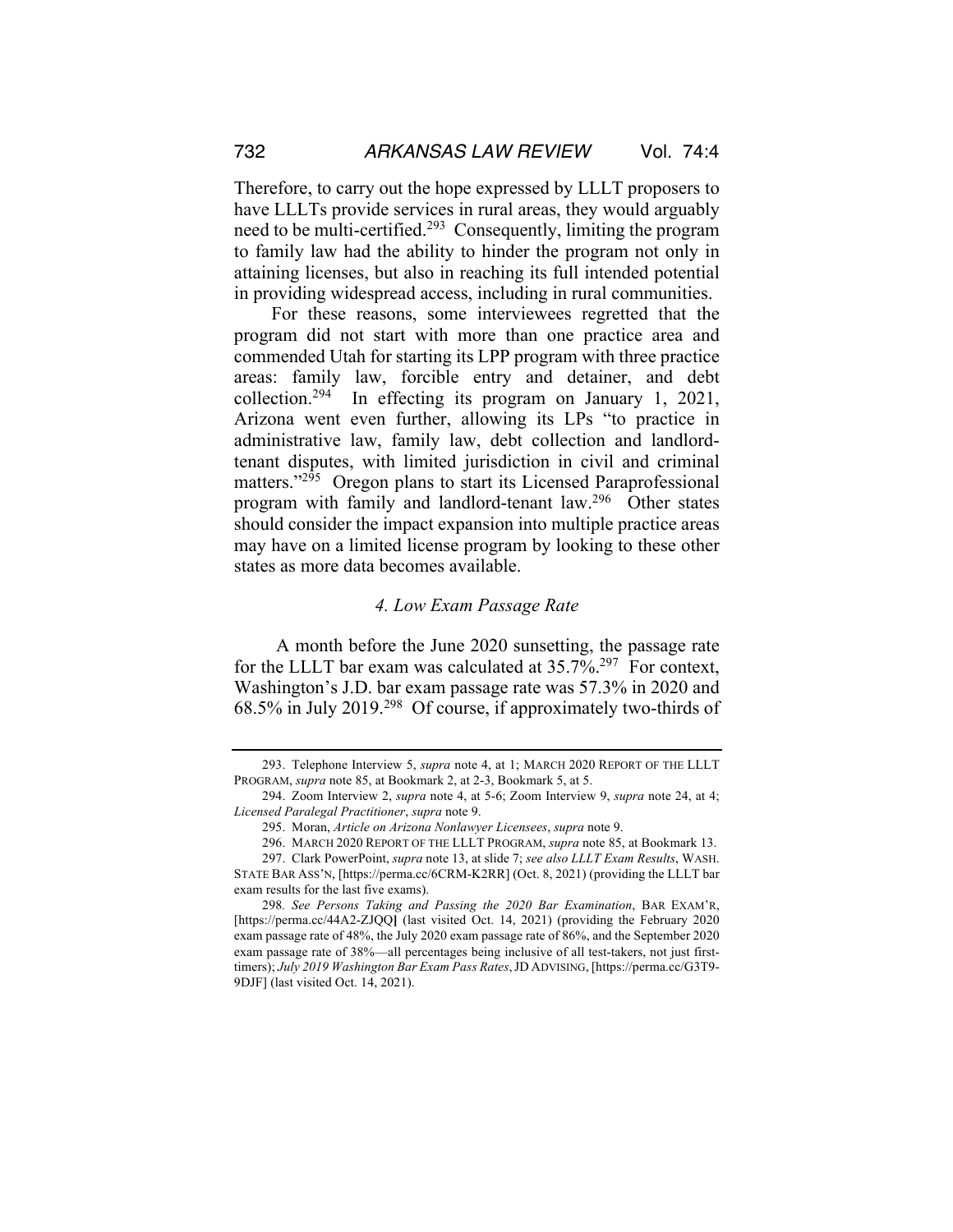LLLT candidates fail to pass the requisite examination, there are far less LLLTs then there would be if all those obtaining the educational requirements actually entered into the workforce. Therefore, the low exam passage rate certainly played a role in the limited number of licensed LLLTs.

The low exam passage rate raised questions for the LLLT Board and law professors teaching the curriculum. The LLLT Board wondered whether the exam was done appropriately, whether the curriculum was being presented well, and whether it should be prescreening candidates in some way to better assure their ultimate success. $299$  Professors and LLLT candidates were provided a study guide to aid in preparing for both the professional responsibility and LLLT bar exams.<sup>300</sup> One professor stated that she ensured students learned the contents of the study guide and beyond, so to her, that so many LLLTs were not passing raised questions as to whether the information on the study guide aligned with what was actually being tested on the exam.301 The professor did not know who was grading the bar exams, let alone whether they were being graded fairly.<sup>302</sup>

Initially, the LLLT Board received training on exam-writing to assist it in creating the LLLT bar exam.303 Later, it had assistance from an organization called Ergometrics that worked in conjunction with the LLLT Board's exam committees, which were made up of LLLT Board members and other volunteer legal professionals.304 The WSBA administers the exam and the grading is done by the exam committee. $305$  The LLLT bar exam is long and supposedly created to be just as difficult as the J.D. bar exam, though only in the area of family law.<sup>306</sup> The exam

<sup>299.</sup> Telephone Interview 5, *supra* note 4, at 6.

<sup>300.</sup> Zoom Interview 8, *supra* note 44, at 2-3; *LLLT Examination*, WASH. STATE BAR ASS'N, [https://perma.cc/EM4U-PQG7] (Oct. 8, 2021).

<sup>301.</sup> Zoom Interview 8, *supra* note 44, at 2-3

<sup>302</sup>*. Id.* at 3.

<sup>303.</sup> E-mail from Bobby Henry, Reg. Servs. Dep't, Washington State Bar Ass'n, to Lacy Ashworth, Ark. L. Rev. (Apr. 8, 2021, 12:33 CT) [hereinafter E-mail from Bobby Henry 2] (on file with the Author).

<sup>304</sup>*. Id.*; Zoom Interview 14, *supra* note 269, at 2.

<sup>305.</sup> E-mail from Bobby Henry 2, *supra* note 303; Zoom Interview 14, *supra* note 269, at 2.

<sup>306</sup>*. See* Zoom Interview 2, *supra* note 4, at 7; Telephone Interview 11, *supra* note 102, at 7; Zoom Interview 12, *supra* note 24, at 10.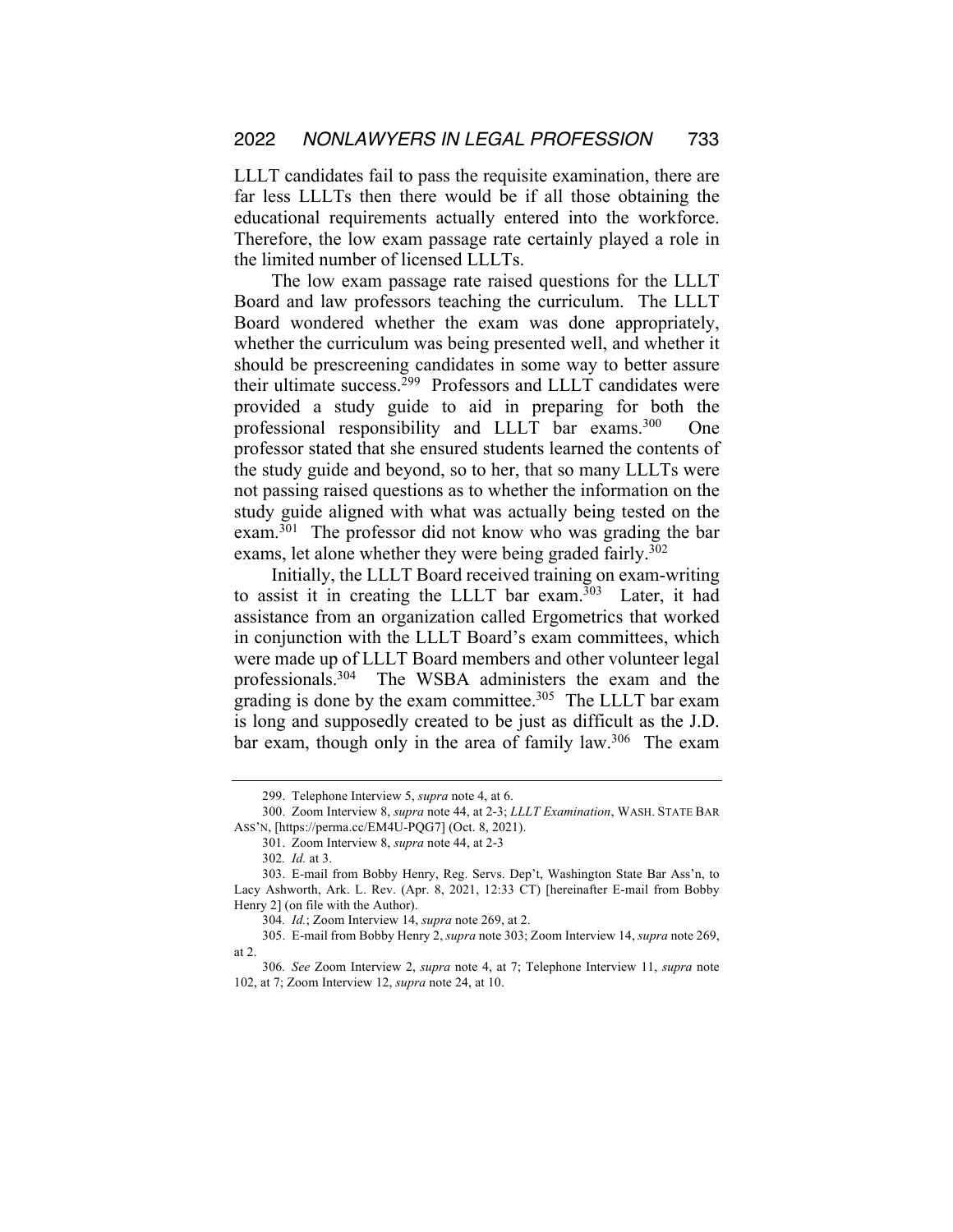consists of a 135-minute essay session, a 120-minute performance session, and a 90-minute multiple choice session.<sup>307</sup> One professor found it was more difficult for those with only an associate degree that lacked experience as a paralegal in family law to attain the license and pass the exams, as he believed their writing was not sufficient to do so. $308$  He felt this shortcoming knocked out "a good third" of the possible candidates.<sup>309</sup>

In contrast, as noted by members of the BOG, upon taking the bar exam, law students typically have seven years of schooling to develop writing and thinking skills.<sup>310</sup> One BOG member questioned that if these tests are meant to gauge competence and two-thirds of candidates cannot pass after fulfilling their LLLT education, what does that say about the program?311 While the low passage rate fairly breeds such skepticism, considering that LLLTs are taught more than the average law student in the field of family law,  $3^{12}$  it may be that a lack of competence is not the true culprit.

Unlike J.D. candidates who have their pick of numerous bar preparation materials and courses before taking the bar exam, LLLTs are afforded only a study guide listing general topics that are supposed to align with the contents of the exam.313 While not discussed among interviewees, it should be noted that law professors teaching law students have studied for, taken, and passed the J.D. bar exam.<sup>314</sup> They are able to speak to law students regarding the process and tailor their course exams and

<sup>307</sup>*. LLLT Examination*, *supra* note 300.

<sup>308.</sup> Zoom Interview 9, *supra* note 24, at 2, 5.

<sup>309</sup>*. Id.* at 5.

<sup>310.</sup> Telephone Interview 11, *supra* note 102, at 7; Zoom Interview 12, *supra* note 24, at 10.

<sup>311.</sup> Zoom Interview 12, *supra* note 24, at 10.

<sup>312</sup>*. See supra* text accompanying notes 179-81.

<sup>313.</sup> E-mail from Bobby Henry, Reg. Servs. Dep't, Washington State Bar Ass'n, to Lacy Ashworth, Ark. L. Rev. (Apr. 8, 2021, 10:52 CT) [hereinafter E-mail from Bobby Henry 1] (on file with the Author). One LLLT who passed the LLLT bar exam her first time stated she made her own bar preparatory materials, and she gave those materials to another LLLT. Zoom Interview 6, *supra* note 97, at 4. As she understands it, there are nine bootleg copies of her materials floating around, and she was happy to have been able to do that for others. *Id.*

<sup>314</sup>*. How Do I Become a Law School Professor?*, FINDLAW, [https://perma.cc/38UG-QZY6] (June 20, 2016).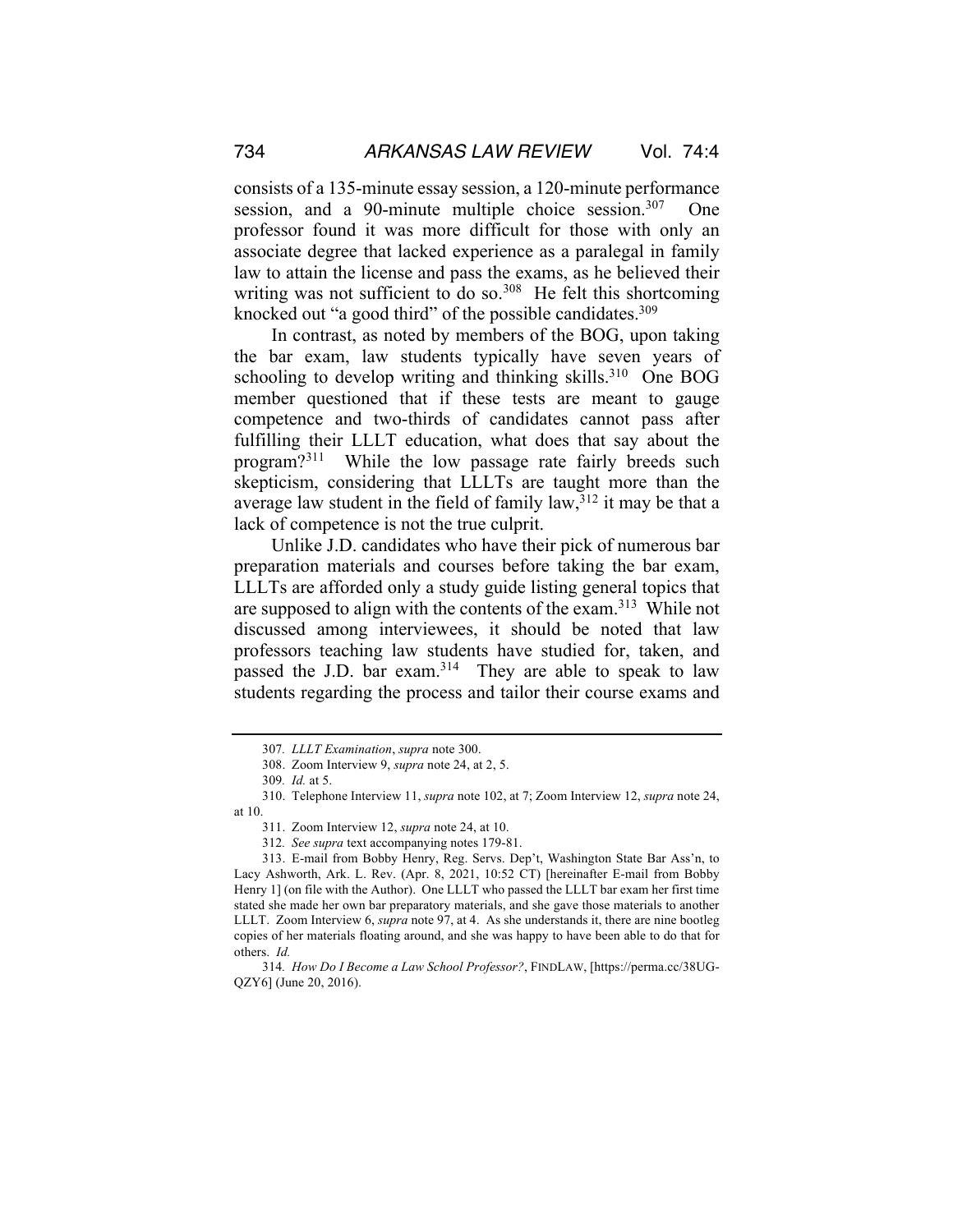teaching styles to better prepare students to take the bar.315 Meanwhile, law professor teaching LLLTs lack familiarity with the LLLT bar exam grading process. The only resource provided to professors to assist them in preparing LLLTs is the same study guide that is supposed to align with their exam which the professor has neither taken nor seen.<sup>317</sup> Consequently, to better enable professors to prepare LLLTs for their bar exam, they should be made privy to its contents.

Further, while it may be unfeasible for the entity writing and grading the bar exam to provide LLLTs with more substantive bar preparation materials,318 with so few candidates able to pass the exam, it is imperative to find an ethical way to do so.<sup>319</sup> And, as one professor felt subpar writing skills played a role in the low exam passage rate, $320$  perhaps the LLLT program could have better incorporated opportunities for writing development. For this reason, paraprofessional bar preparatory materials should also include practice essays.

Lastly, if the LLLT bar exam is really as substantively difficult as the J.D. bar exam in the area of family law, perhaps such difficulty should be reconsidered. While it is important, in the interest of client protection, that LLLTs be competent and that their competency be tested, LLLTs are neither law school graduates nor are they permitted to do that which an attorney can do in family law after passing the bar.<sup>321</sup> Regardless of difficulty and these other factors, it may be necessary to take a second look to assure the actual LLLT bar exam aligns with both the curriculum being taught and the duties of LLLTs upon passing. If these elements do not align, LLLTs are handicapped, and their

<sup>315</sup>*. See* Emmeline Paulette Reeves, *Teaching to the Test: The Incorporation of Elements of Bar Exam Preparation in Legal Education*, 64 J. LEGAL EDUC. 645, 646 (2015).

<sup>316.</sup> Zoom Interview 8, *supra* note 44, at 2-3.

<sup>317</sup>*. See id.*

<sup>318.</sup> E-mail from Bobby Henry 1, *supra* note 313 (noting "as the licensing agency and administrators and writers of the exam, it would not be appropriate for the LLLT Board or the WSBA to develop an exam prep program[]" and "bar exam prep is provided by the law schools or private companies for the same reason").

<sup>319.</sup> MARCH 2020 REPORT OF THE LLLT PROGRAM, *supra* note 85, at Bookmark 15, slide 9 (discussing the low exam passage rates and noting that a "licensing exam prep course[]" could increase exam passage rates).

<sup>320.</sup> Zoom Interview 9, *supra* note 24, at 5.

<sup>321</sup>*. See generally supra* Sections II.B., II.C.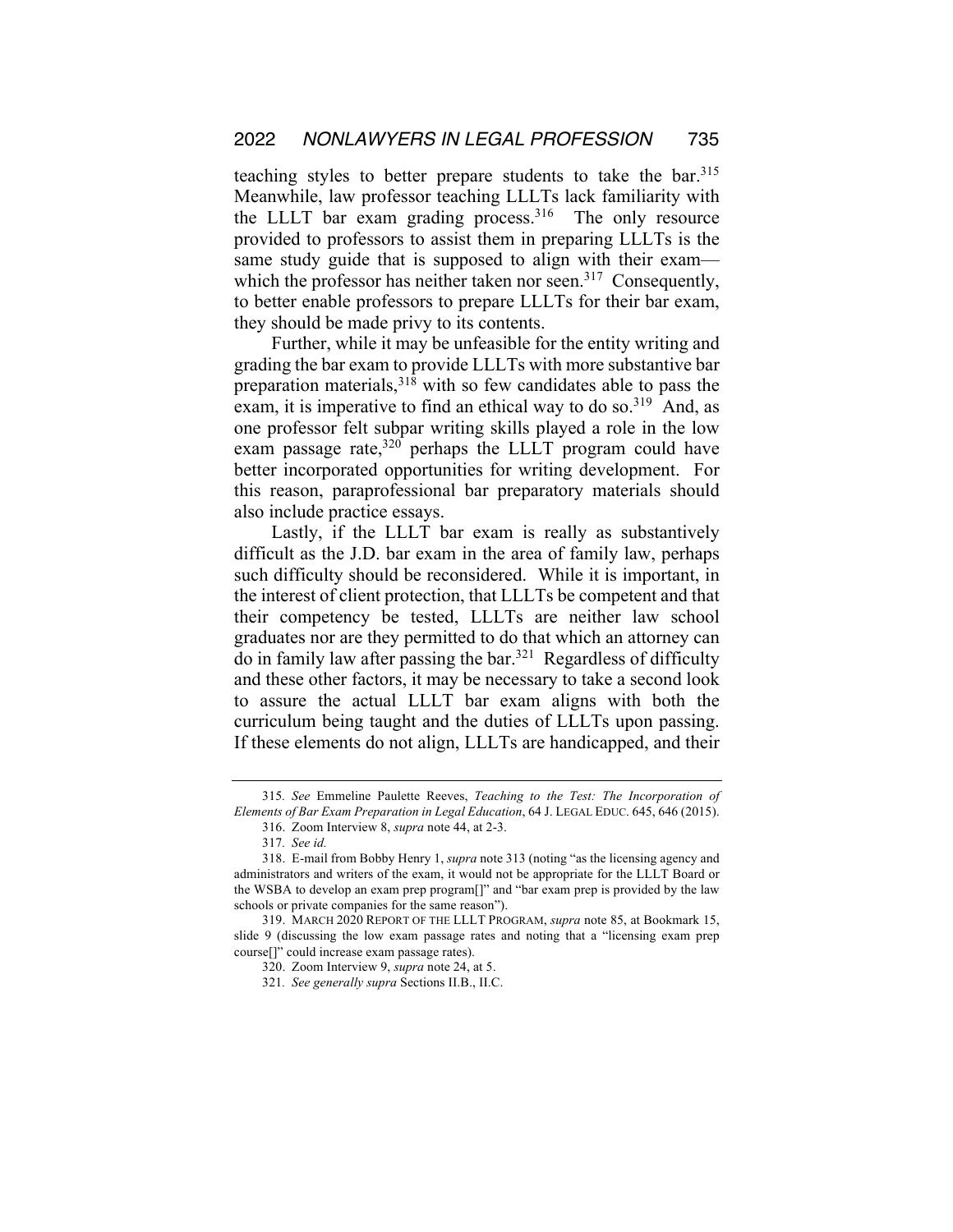bar exam passage rate is doomed from the start. If they do, considerations must be made for how to better assure LLLTs can prove competence in the examination room.

# *5. Lack of Support from the Legal Community*

Another reason that may have led to the program's inability to attract LLLT candidates is that it was not supported by the legal community.322 As previously discussed, from its inception, the LLLT program had its opponents.<sup>323</sup> At forums to educate the public on LLLTs, some lawyers would express their disapproval of the program, and some lawyers would not sign off on LLLT work and disrespected LLLTs once they entered the profession.<sup>324</sup> There was opposition to the program even before its implementation and expansion of scope.<sup>325</sup> Recall that after the WSBA voted to allow LLLTs to become members of the Family Law Section, some family law practitioners left to create their own group in which LLLTs were not allowed.<sup>326</sup> Exclusion and criticism further carried over onto forums such as listservs and Facebook.327

- 325*. See supra* note 124 and accompanying text. *See generally supra* Part III.
- 326*. See supra* note 126 and accompanying text.

<sup>322</sup>*. See* Zoom Interview 8, *supra* note 44, at 2 (in speculating why there were so few LLLTs, she discussed the tremendous push back from attorneys about the program, while noting that on the other end of the spectrum, some LLLTs were being hired by attorneys to work in their firms); Zoom Interview 9, *supra* note 24, at 3 (finding the constant resistance from the Family Law Section to be one of three political reasons leading to the program's downfall); Zoom Interview 6, *supra* note 97, at 3 (discussing how the adversarial dynamic with the WSBA was deeply threatening to people); Zoom Interview 7, *supra* note 138, at 2 (discussing how there were not enough people speaking positively about the program); Telephone Interview 5, *supra* note 4, at 5 (noting hostile audiences made up of lawyers against the program); *see also supra* Part III.

<sup>323</sup>*. See supra* note 25 and accompanying text. *See generally supra* Part III.

<sup>324</sup>*. See supra* notes 134-39 and accompanying text.

<sup>327.</sup> Zoom Interview 9, *supra* note 24, at 3; Zoom Interview 4, *supra* note 23, at 2 (listservs made LLLTs out to be secretaries dabbling); Alisa Bagirova, Comment to Washington State Bar Association, FACEBOOK (May 12, 2020), [https://perma.cc/6385- 49RH] (stating she is a family lawyer and her experience with LLLTs is that they charge as much as she does and "lots of times" they fill out forms incorrectly); *see also* White, *supra*  note 191 (responding that she apologizes and does not know a single LLLT charging attorney rates, and most she knows do flat fee, reduced rates, and pro bono work, and also noting "[w]e all want to do our best for our clients and learn from any mistakes we make.").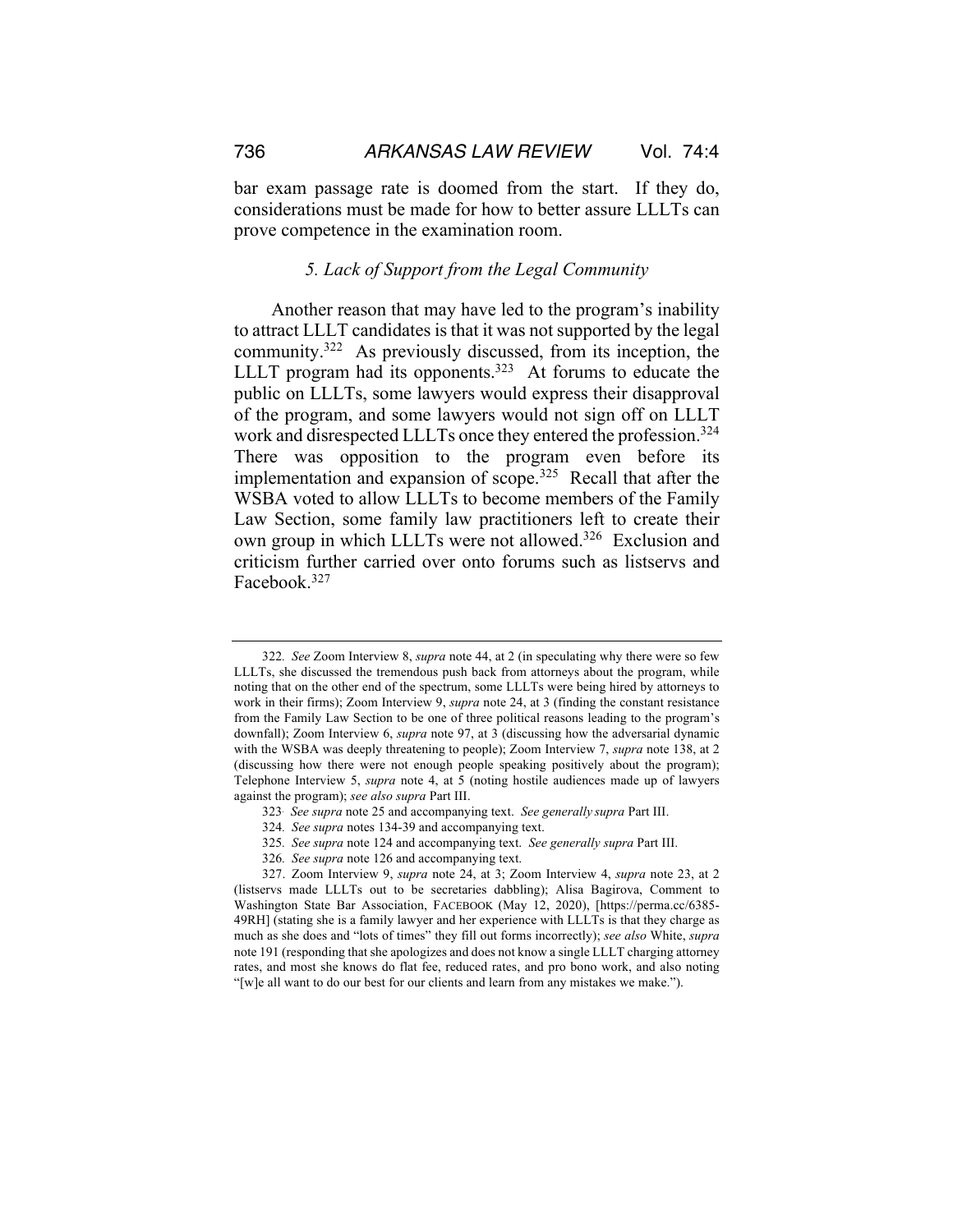When there are already so many inherent risks and reasons to be skeptical about investing time and money into a new profession, the fact that it was not well-received likely did not help attract candidates, especially those practicing the wait-andsee approach.<sup>328</sup> In the May 12, 2020 meeting between the LLLT Board and the Court, a member of the Board expressed her hope that "over time[,] once we have the support and once we have the vocal welcoming into the bar community . . . we're going to see more people wanting to take a chance and ... join us."<sup>329</sup> Of course, this did not happen, as the program was sunsetted less than a month later. $330$  Hopefully, other states can learn from the impact a lack of support from the legal community can have on the number of people willing to take on a new legal profession. Perhaps they will reap the benefits only hoped of in Washington.

# **VI. LESSONS LEARNED**

# *It is easier and faster to edit than to create*. 331

Aside from providing background information on the access to justice gap and on the LLLT program itself, up until this point, this Comment has discussed the shortcomings of the program and those tasked with supporting and administering it, it has presented the concerns of the BOG, other members of the legal community, the Washington State Supreme Court, the LLLT Board, and others involved, and it has analyzed the overarching reasons provided by the Court for sunsetting the LLLT program. This section works to summarize some of the lessons alluded to above, and to provide and expound on some of the other suggestions offered by interviewees when asked what would help the next

<sup>328</sup>*. See supra* text accompanying note 272.

<sup>329.</sup> May 12, 2020 Meeting, *supra* note 8, at 01:53:50-01:54:09.

<sup>330</sup>*. See* Letter Notification of Sunsetting, *supra* note 11, at 1.

<sup>331.</sup> I give credit specifically to interviewees 13 and 14, who similarly stated this concept, and to many other interviewees who alluded to the same, which gave me the idea to start this section in this way. *See* Zoom Interview 14, *supra* note 269, at 2 (noting it is faster to edit than to draft and now other states can look at Washington's rule and edit rather than draft it); Zoom Interview 13, *supra* note 19, at 2-3; *see also* Kirsten Jordan, *Bag of Tricks: It's Easier to Edit Than Create*, PEOPLERESULTS (Oct. 12, 2012), [https://perma.cc/6RRL-6PXC].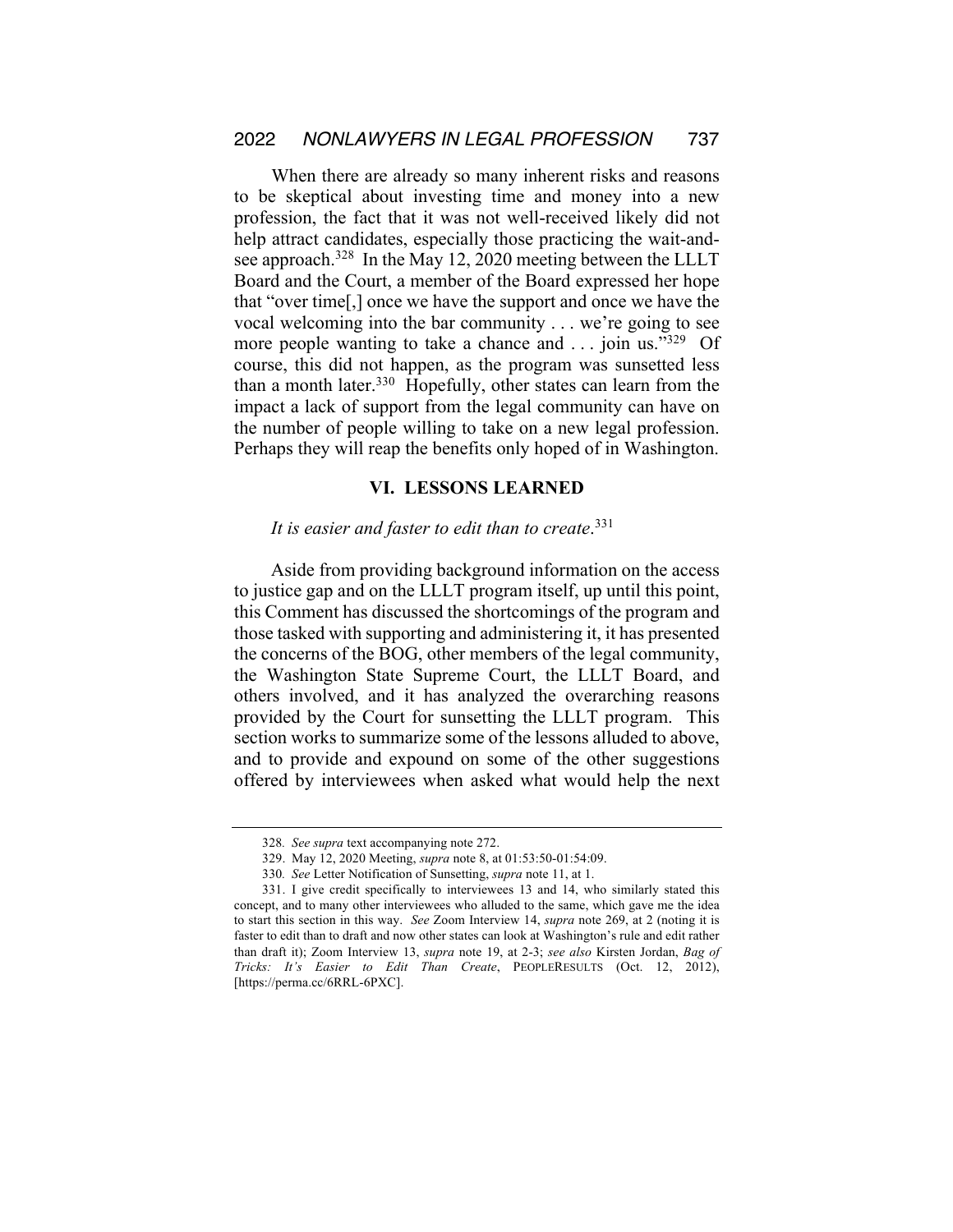state better succeed in developing a sustainable nonlawyer program.

# **A. Ensure Oversight and Objectivity**

As previously discussed, the LLLT program became a political and controversial issue in Washington, as most firsts do.332 Although the purpose of the LLLT was to take a "baby step" in the direction of providing better access to civil justice, 333 the program grew to mean more than that for Washington. Being in favor of the program seemed to translate into being in favor of other concepts, such as access to justice, or racial equality—an association that deterred some people from questioning the program.334 Still, there were questions about the objectivity of the LLLT Board and its need for oversight.

Regarding objectivity, there was the concern that because a few members of the LLLT Board were being paid to teach LLLT courses, they had a financial interest in the program that could impact their decisions in overseeing the program.<sup>335</sup> Also, because Washington was the first, and much thought, work, and advocacy went into the initial proposal and development of the program, there existed the belief that such passionate advocacy, without outside oversight, impacted the LLLT Board's ability to be the "objective shepherd the program need[ed]."<sup>336</sup>

Further, there was uncertainty about whether the LLLT program was meant to have oversight beyond that of the Court and the LLLT Board. In the Court's 2012 Order adopting APR 28, it stated the LLLT Board would have the authority "to oversee the activities of and discipline certified [LLLT]s in the same way the [WSBA] does with respect to attorneys."337 APR 28 stated the Bar was to "provide reasonably necessary administrative

<sup>332</sup>*. See supra* text accompanying note 24.

<sup>333</sup>*. See supra* text accompanying notes 166, 175.

<sup>334.</sup> Zoom Interview 12, *supra* note 24, at 12-13.

<sup>335</sup>*. Id.* at 12.

<sup>336.</sup> Letter from Dan Bridges, *supra* note 144, at 6.

<sup>337.</sup> 2012 Order for APR 28, *supra* note 5, at 3.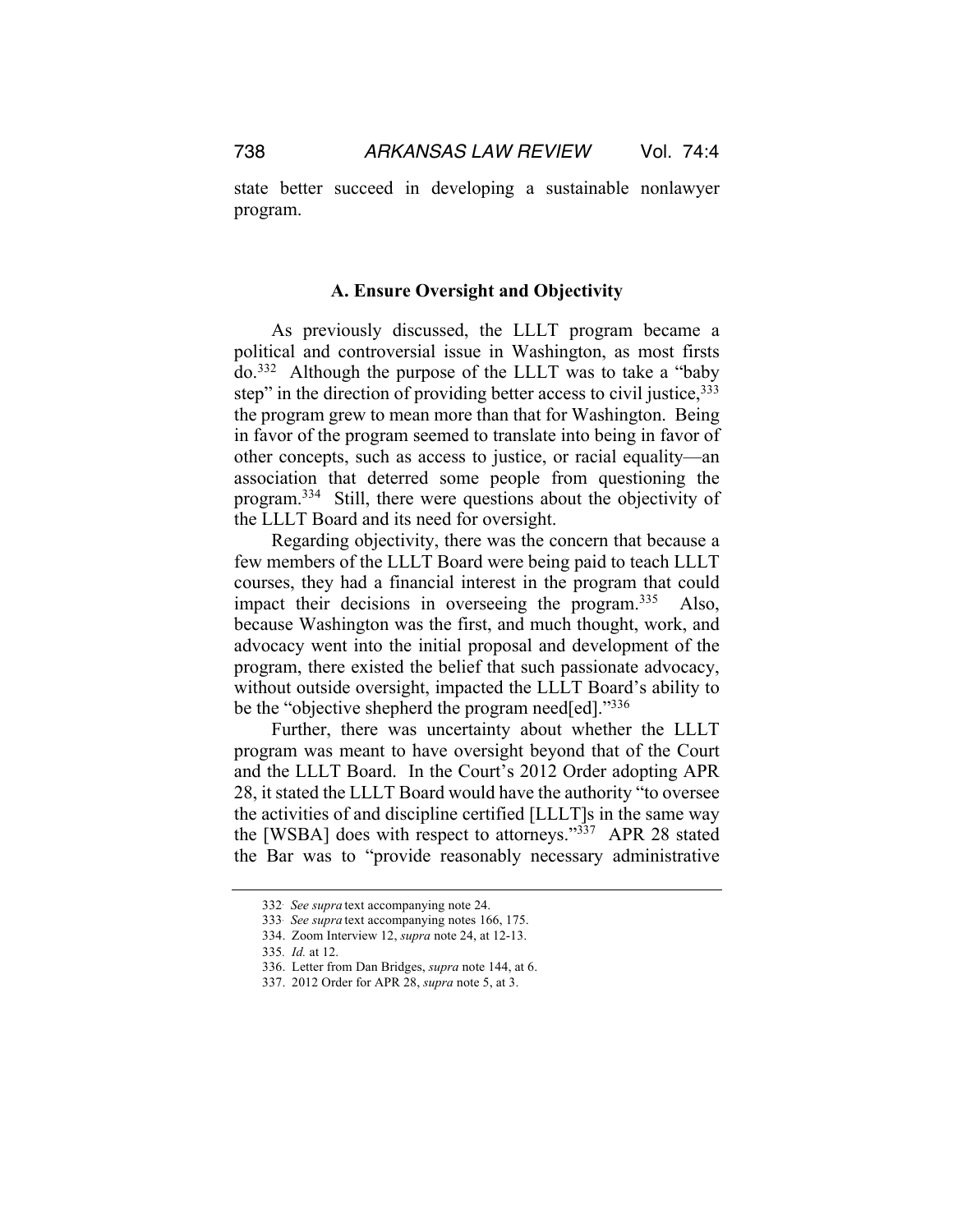support for the LLLT Board<sup>[]"338</sup> but what that support should entail beyond funding the program seemed unclear. Because the program was adopted by Court Order, it was considered the Court's program.339 While the Court did not mandate the WSBA not to question the program, the BOG was told by a ranking WSBA member that it was not to question it, and moreover, the BOG did not feel doing so would be fruitful.<sup>340</sup> It was not until several years into the program that the Court expressed to the BOG that it was not only allowed, but it was expected to conduct oversight of the LLLT program, because if the BOG was not overseeing the program, who was? $341$  It was following this stamp of approval that the BOG began looking into what the provided money was able to procure in terms of licenses.<sup>342</sup>

Consequently, when the WSBA brought financial concerns and questions to the doorstep of the LLLT Board in 2019, they were viewed as a symbol of lost support.<sup>343</sup> The LLLT Board began looking for funding elsewhere and crafting a more concrete business plan to show how and when the program could achieve self-sufficiency and what, theoretically, would need to occur to

341. Zoom Interview 12, *supra* note 24, at 5 (believing the conversation had taken place two or three years ago [from this December 2020 interview] at the BOG's annual meeting with the Court in April, but not knowing for sure).

343*. See* Zoom Interview 2, *supra* note 4, at 3 (discussing how budget concerns were not brought to the LLLT Board until October 2019); Zoom Interview 1, *supra* note 22, at 5- 6, 8 (also discussing how budget concerns were not brought to the LLLT Board until October, and noting that if the financial concerns were brought to the Board earlier, it would have looked for other funding earlier, and because it operates on a fiscal year, the Board believed it would have at least a year to address the budgetary concerns); *see also* Telephone Interview 16, *supra* note 24, at 2 (noting he encouraged the LLLT Board to create a plan for financial self-sufficiency because the WSBA had budgetary concerns and a group was against the program). *See generally* Letter from Daniel D. Clark, Treasurer, Washington State Bar Ass'n Bd. of Governors, to Steve Crossland, Chair, Ltd. License Legal Technician Bd. (Nov. 15, 2019) (on file with the Author) (discussing that the program was intended to be "cost revenue neutral to the WSBA budget[]" and that the program had not met this goal, and inviting Crossland to attend the BOG's Budget and Audit Committee meeting to discuss collaborative ways to solve the financial issue—noting the letter was "not meant to be considered an adversarial communication . . . .").

<sup>338.</sup> WASH. ADMISSION TO PRAC. R. 28(C)(4).

<sup>339.</sup> Telephone Interview 11, *supra* note 102, at 4; Zoom Interview 12, *supra* note 24, at 5.

<sup>340.</sup> Telephone Interview 11, *supra* note 102, at 4; Zoom Interview 12, *supra* note 24, at 5.

<sup>342</sup>*. Id.* at 6.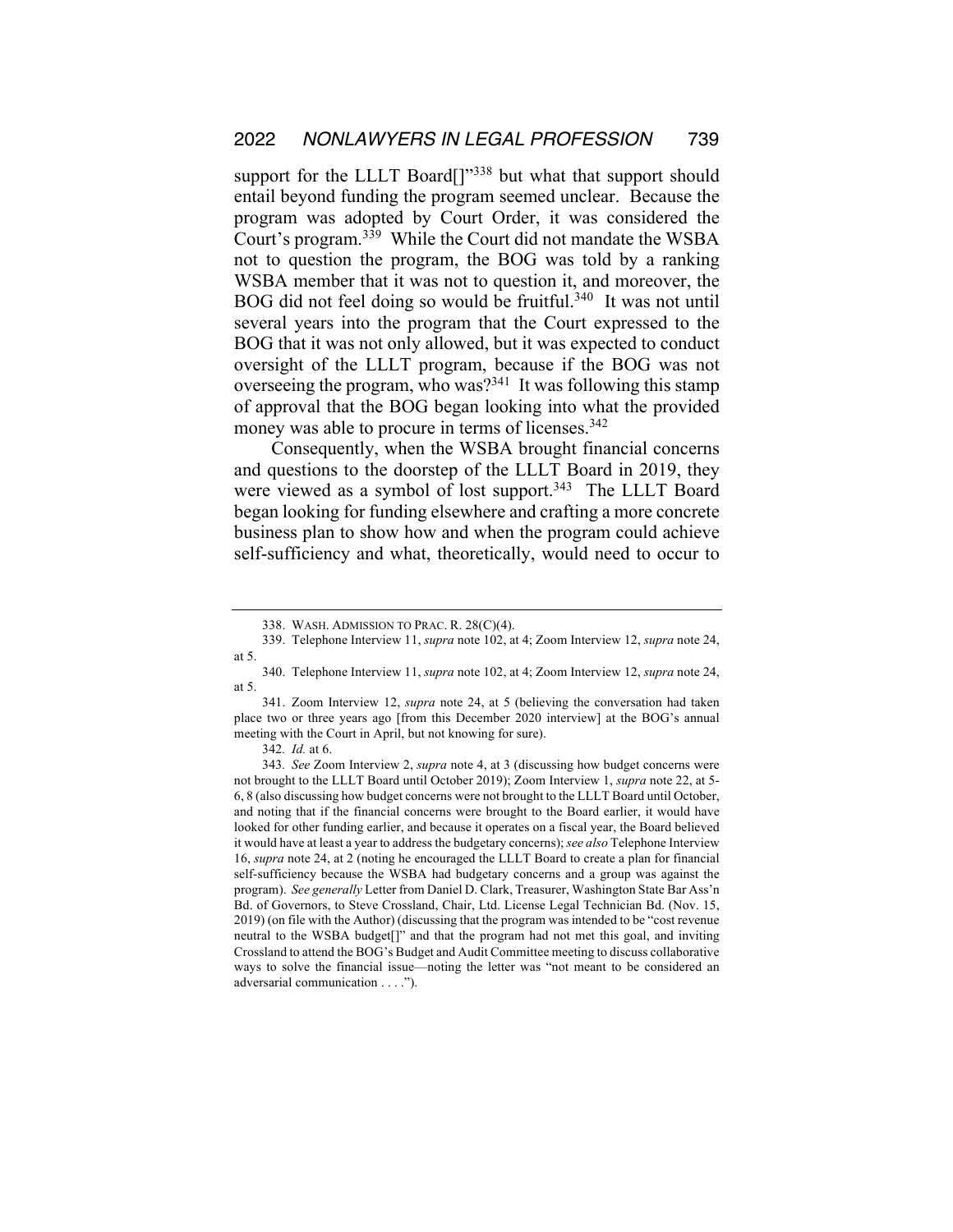do so more quickly.344 For instance, if the Court approved expansion into other practice areas, lessened the hours of experience from 3,000 to 1,500, and lessened the years required for paralegals to enter through the waiver process—all of which are changes to the program for which this Comment advocates.<sup>345</sup>

These proposals and the developing business plan were submitted to the Court in the LLLT Board's March 2020 report, in which it also noted how "[t]he recent difficulties in determining points of authority between the BOG and LLLT Board hinder our ability to work efficiently."346 While many of the changes proposed by the LLLT Board would have helped in increasing numbers, attaining self-sufficiency was still nine years and nearly one million dollars away, and even this 2029 projection was assuming the Court approved the Board's proposals and that the Board's assumptions were correct.<sup>347</sup> And, because the Board's plan to fundraise in order to attain more substantial outside funding was so new, the WSBA's obligation to subsidize the program appeared indefinite.<sup>348</sup> The proposal and plan, though thorough and outwardly promising, seemed to come too late for Washington, as the Court decided to sunset the program only months after being presented with the detailed plan.<sup>349</sup> Similarly,

<sup>344</sup>*. See* MARCH 2020 REPORT OF THE LLLT PROGRAM, *supra* note 85, at Bookmark 6, at 8 (stating "[t]he LLLT Board is exploring fundraising as a way to help offset WSBA's costs for administering the program . . . ."); Zoom Interview 14, *supra* note 269, at 1; *see also* Letter from Steve Crossland, Chair, Ltd. License Legal Technician Bd., to Washington State Bar Found. Bd. of Trs. 1 (Mar. 13, 2020) (on file with the Author) (requesting that the Foundation "create a LLLT fund to enable the LLLT Board to seek contributions from potential donors and grantors and securely manage funds obtained.").

<sup>345.</sup> MARCH 2020 REPORT OF THE LLLT PROGRAM, *supra* note 85, at Bookmark 6, at 8; Zoom Interview 14, *supra* note 269, at 1-2; *see also infra* notes 355-61 and accompanying text.

<sup>346.</sup> MARCH 2020 REPORT OF THE LLLT PROGRAM, *supra* note 85, at Bookmark 5, at 7.

<sup>347.</sup> Clark PowerPoint, *supra* note 13, at slide 8; *see also* May 12, 2020 Meeting, *supra* note 8, at 00:55:40-00:56:42 (noting that the LLLT Board provided data backing its assumptions to show their likelihood).

<sup>348</sup>*. See generally* Letter from Kristina Larry, President, Washington St. Bar Found., to Steve Crossland, Chair, Ltd. License Legal Technician Bd. (Apr. 10, 2020) (on file with the Author) (responding to and denying the LLLT Board's request to create a LLLT fund).

<sup>349</sup>*. See* Letter from Stephen R. Crossland, Chair, Ltd. License Legal Technician Bd., to JJ. of the Washington Sup. Ct. 2 (April 22, 2020) (on file with the Author); MARCH 2020 REPORT OF THE LLLT PROGRAM, *supra* note 85, at Bookmark 15; Letter Notification of Sunsetting, *supra* note 11, at 1.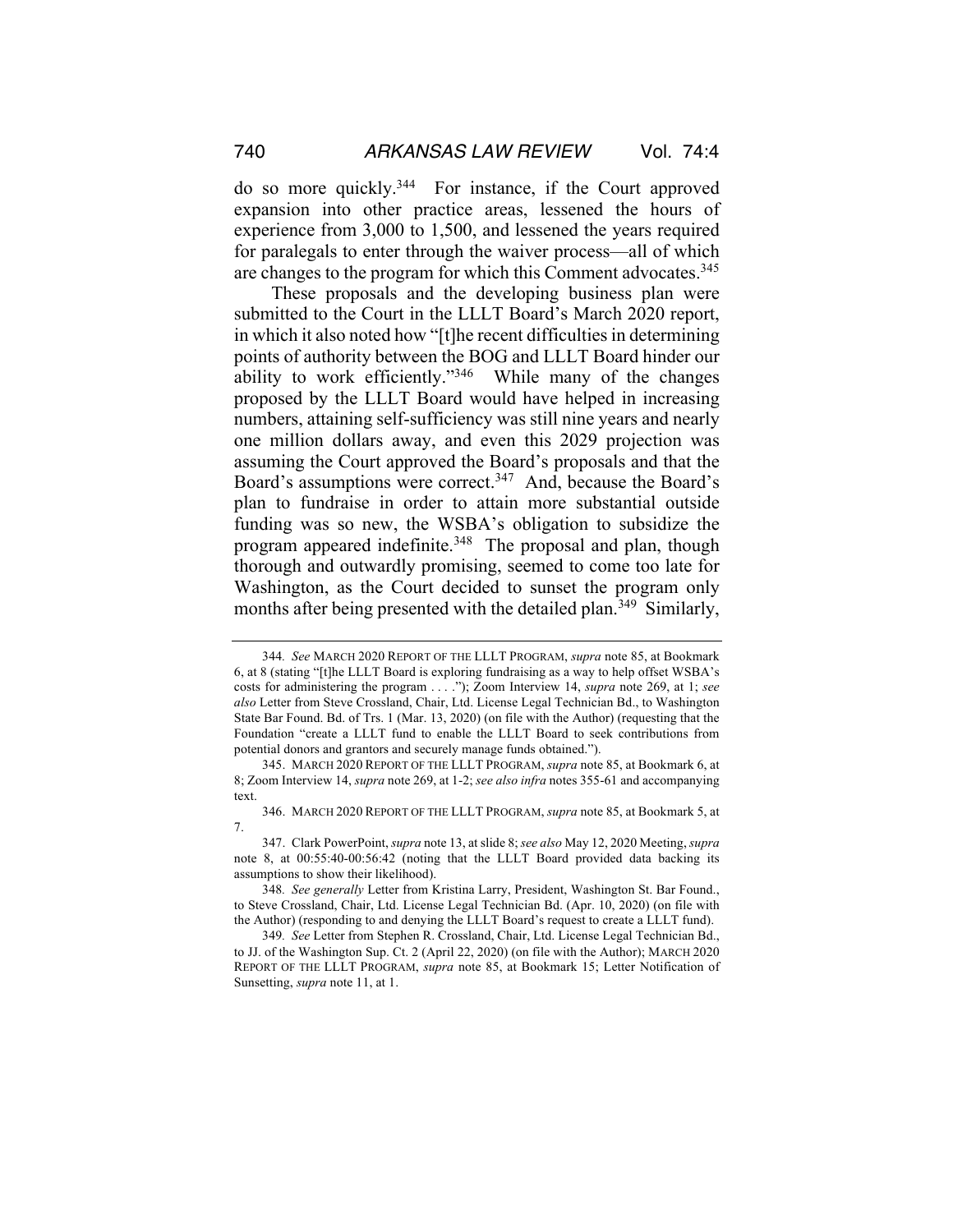while budget concerns and calls for collaboration were brought to the LLLT Board in late 2019,<sup>350</sup> they too seemed to come too late to be truly fruitful for the program, as there was uncertainty about oversight and an underlying opposition between the program's key entities that had been building up since it was initially proposed.351

When administering any new program, it is important to have passion, but equally important is the ability to have freeflowing questions and ideas, objectivity, and oversight. Such principles elicit trust in the decisions and decisionmakers and assure the program is reaching its full potential for the purpose for which it was designed. Plausibly, if the LLLT Board, the WSBA, and the BOG recognized or had been better appraised of the BOG's intended role in conducting oversight of the program from its initial implementation, the administrative minds of the BOG and the passionate minds of the LLLT Board could have collaborated sooner, more effectively, more objectively, and potentially with less hostility, to foster better reactions toward the program and potentially its financial sustainability, in order to carry out the intended purpose of providing more people with access to justice.

Perhaps then, the Court's confidence, as expressed in its 2012 Order, "that the WSBA and the Practice of Law Board, in consultation with this Court, w[ould] be able to develop a feebased system that ensure[d] that the licensing and ongoing regulation of [LLLT]s w[ould] be cost-neutral to the WSBA" would not have been so ill-founded.<sup>352</sup> Of course, for this collaboration to be fruitful, the BOG would have had to better support the program at its inception, because as previously mentioned, if the decision to approve the program was in the hands of the BOG in 2012, it would not have been implemented.353 Therefore, it remains paramount for the Court to have the power of final approval.

<sup>350</sup>*. See supra* note 343 and accompanying text; *see also* Letter from Daniel D. Clark, *supra* note 224, at 2 (discussing his "attempt[] to work in good faith collaboration with the LLLT Board.").

<sup>351</sup>*. See generally supra* notes 146-150 accompanying text.

<sup>352</sup>*. See* 2012 Order for APR 28, *supra* note 5, at 11.

<sup>353</sup>*. See supra* note 148 and accompanying text.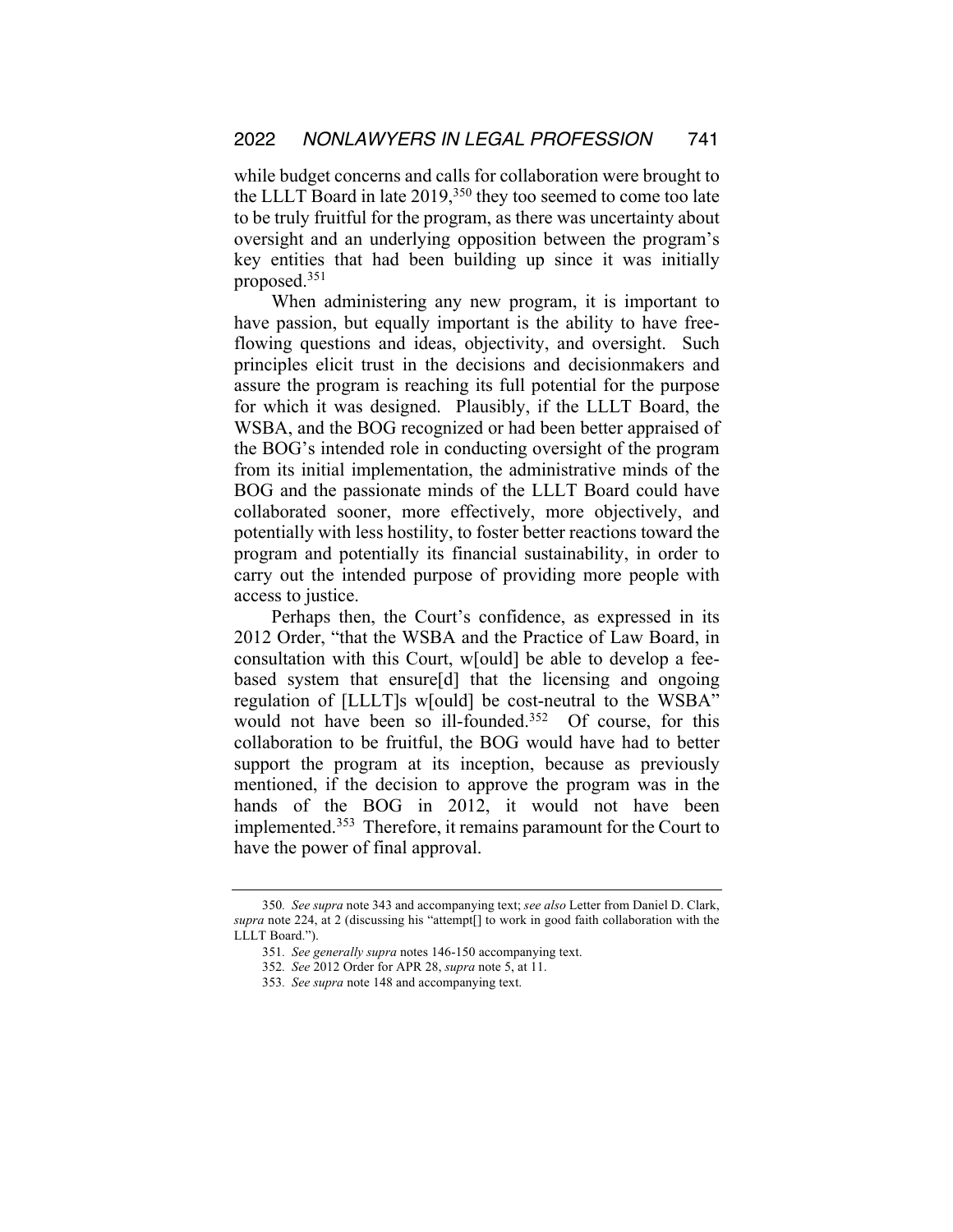#### **B. Change the Program**

There were many aspects of the program itself that hindered it from reaching its full potential in numbers. Having lesser numbers surely impacted the perception of the cost of the program, and in conjunction, the amount of support coming from the WSBA.354 To better assure a nonlawyer program achieves greater numbers, support, and sustainability—all of which are greatly intertwined—other states should consider the following program changes. Note first, while many of these changes were considered or proposed by the LLLT Board or other observers throughout the life of the program, in learning from Washington, these changes should be employed upon initial implementation:

(1) Promote the program vigorously and immediately—as a career and as a resource to potential clients;  $355$ 

(2) Set the experiential hours at a number that fosters sufficient training and competency, while still ensuring feasibility. To allow for this balance, take a page out of Utah and Arizona's prequel and require at least some of the hours to be in the area the nonlawyer will work upon entering the legal profession.356 As the nurse practitioner and doctor relationship has shown, quality concerns will always be a point of contention between professional and paraprofessional.<sup>357</sup> This change can be further used as a sword in fighting against quality concerns;

(3) Again, in learning from changes made by Washington's successors, start the program with multiple practice areas to attract candidates interested or experienced in different areas of law, and to better allow solo practitioners to stay financially afloat while charging reasonable prices, recognizing overhead may be similar to attorneys.<sup>358</sup> This is especially true in attempting to fulfill the goal of offering limited services in rural areas, where the ability to provide legal services in multiple areas may be the only way for a rural nonlawyer to maintain a solo practice;<sup>359</sup>

<sup>354</sup>*. See generally supra* Section V.A.

<sup>355</sup>*. See supra* Section V.B.1.

<sup>356</sup>*. See supra* note 260 and accompanying text.

<sup>357</sup>*. See supra* notes 107-08 and accompanying text.

<sup>358</sup>*. See supra* notes 292-96 and accompanying text.

<sup>359</sup>*. See supra* notes 392-93 and accompanying text.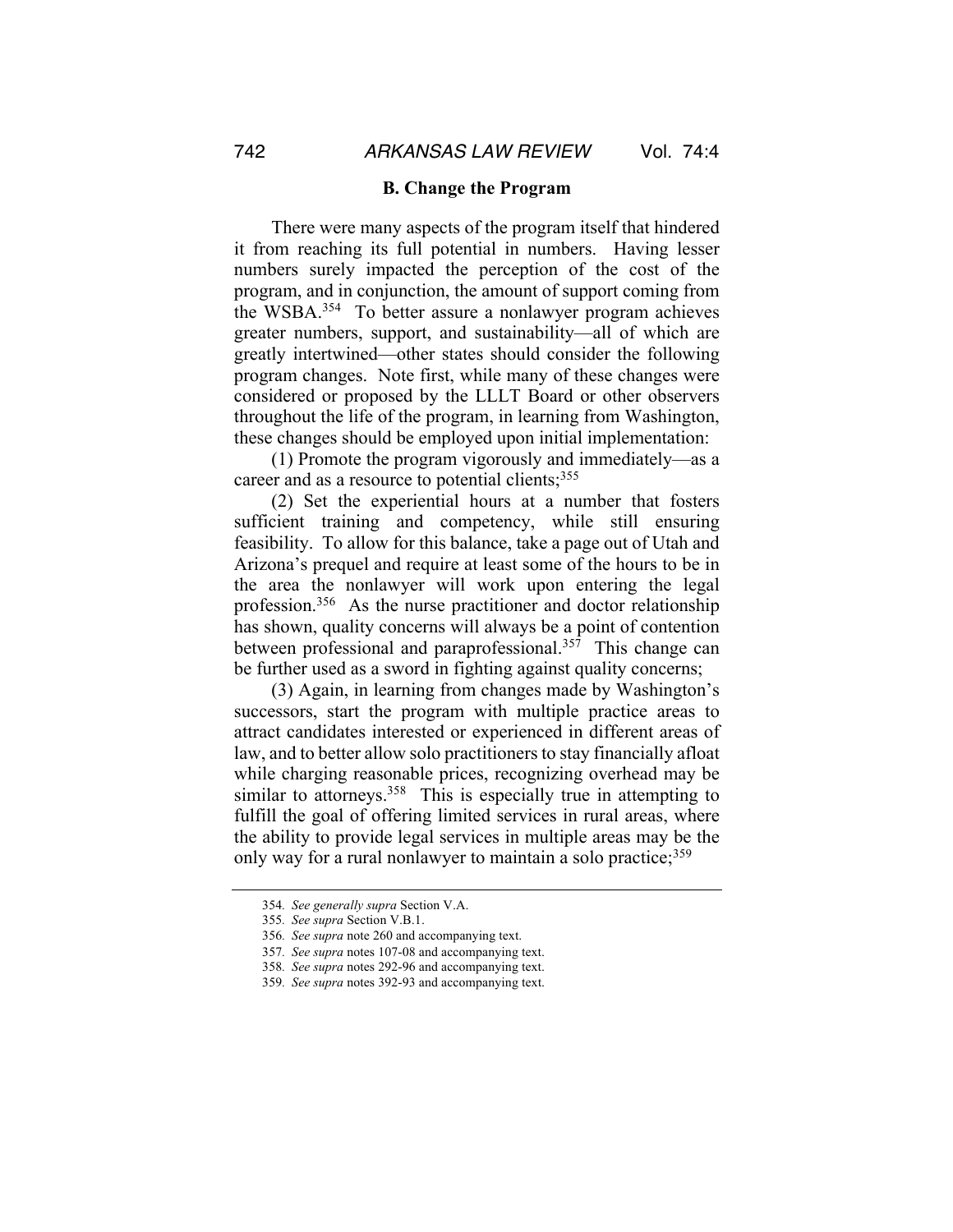(4) Find a way to provide candidates with resources to assist them in passing their competency exams, including essay-writing resources (as are provided to law students).<sup>360</sup> Also, assure the classroom curriculum aligns both with the exam and the actual duties of the nonlawyer upon entering the legal profession.

(5) Get rid of as much risk as possible. Recognizing starting a new profession is risky in and of itself, find a way to ensure financial aid is available through the curriculum provider. $361$ 

The LLLT Board cannot be considered negligent for not incorporating these addendums when crafting the rule in 2005, or when the Court adopted it in 2012, just as it could not have foreseen that such alterations would be helpful when creating the program from scratch. Importantly, upon realizing that the program could be aided by certain changes, the LLLT Board made various proposals, many of which were rejected.<sup>362</sup> This reality brings me to the next point.

#### **C. Work to Stick to the Original Idea, but Forewarn Change**

The legal community either turned against or became even less in favor of the LLLT program when the LLLT Board, through proposals for expansion of scope and expansion into other practice areas, worked to develop the program into something it initially was not—succeeding in the former expansion only by a five-four majority vote.<sup>363</sup> Note this shift in support. The BOG swallowed the idea of the program upon its implementation only after being promised that LLLTs would not enter the courtroom. $364$  It retracted such support once the LLLT became something more.<sup>365</sup> Seven of nine members of the Court approved the program when the scope of the LLLT was more limited, but when the Court was voting to allow LLLTs to provide aid to clients during negotiations, depositions, and in the

<sup>360</sup>*. See supra* notes 313-20 and accompanying text.

<sup>361</sup>*. See* Donaldson, *supra* note 94, at 67 (similarly discussing how developing more scholarship opportunities could attract more candidates, especially those from "lower income backgrounds").

<sup>362</sup>*. See generally supra* Section V.B.3.

<sup>363</sup>*. See supra* notes 99, 102-06, 156 and accompanying text.

<sup>364</sup>*. See supra* notes 156-57 and accompanying text.

<sup>365</sup>*. See supra* notes 100-06 and accompanying text.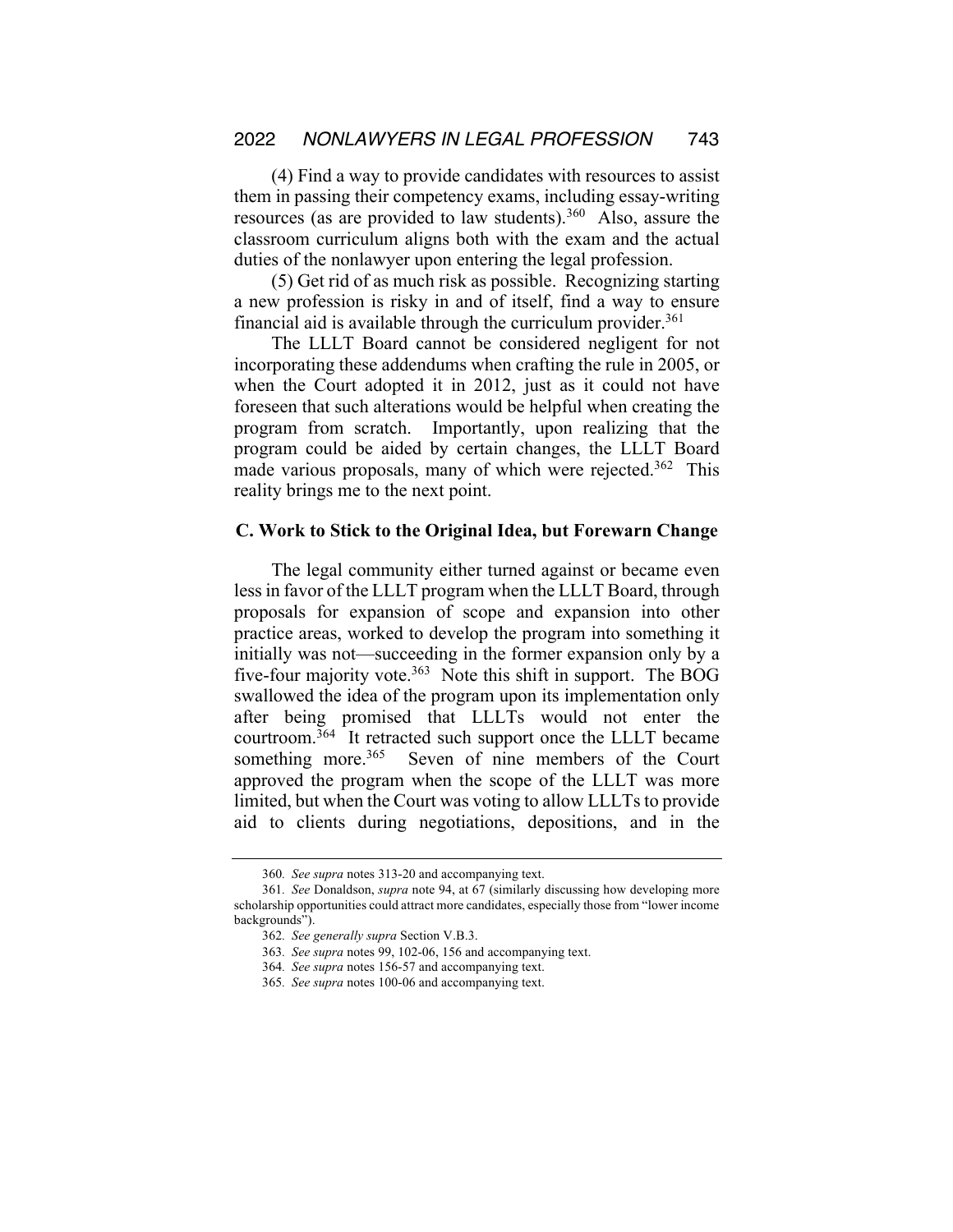courtroom, that vote changed, only earning the support of five members.<sup>366</sup>

While radical change is certainly the only way to fully close the access to justice gap, states must consider what is feasible, because as many interviewees noted, the legal profession is resistant to change.<sup>367</sup> Changing the program from its original form surely played a role in its lack of support, and its lack of support surely played a role in its inevitable sunsetting.<sup>368</sup> While Washington is unique because it was the first to permit nonlawyers to practice law, other states have the benefit of already having the concept of nontraditional programs lingering in the legal profession, as other states have adopted or considered similar programs and the ABA has publicly called for innovation.369 Still, as the legal profession remains selfregulating,370 other states must consider the potential impact that the lack of support from attorneys, who are tasked with approving, implementing, administering, and funding these programs, can have. On the other hand, states must balance the need to be able to change an implemented program when it is not working or producing the intended results, as the LLLT Board and the majority of the Court did, at least in finding LLLTs could be more useful to clients with an expansion in scope.<sup>371</sup>

Therefore, while Washington understandably could not and arguably should not have had to stick to its program's original idea, or guarantee that it would remain static when creating it from scratch, other states can learn from the shift in support that

<sup>366</sup>*. See supra* notes 99-102 and accompanying text.

<sup>367.</sup> Zoom Interview 8, *supra* note 44, at 3-4 (noting that due to the nature of the job, attorneys are always looking for something to oppose); Zoom Interview 9, *supra* note 24, at 6 (stating it all comes down to the facts that courts develop slowly, the law develops slowly, and lawyers do not like large-scale change, they like incremental change, so future states considering similar programs have to look at it as "incremental change"); Zoom Interview 4, *supra* note 23, at 2-3 (believing the Court's sunsetting the program sent the message that it will "do anything to maintain the status quo"); Zoom Interview 3, *supra* note 23, at 3 (stating that for a program like this to succeed, the legal profession would need to adapt as the medical profession has and to look at issues in a new way).

<sup>368</sup>*. See generally supra* Sections II.C., III.C., V.B.5.

<sup>369</sup>*. See supra* notes 5, 16 and accompanying text.

<sup>370.</sup> Jonathan Macey, *Occupation Code 541110: Lawyers, Self-Regulation, and the Idea of a Profession*, 74 FORDHAM L. REV. 1079, 1081 (2005).

<sup>371</sup>*. See supra* notes 96-101 and accompanying text.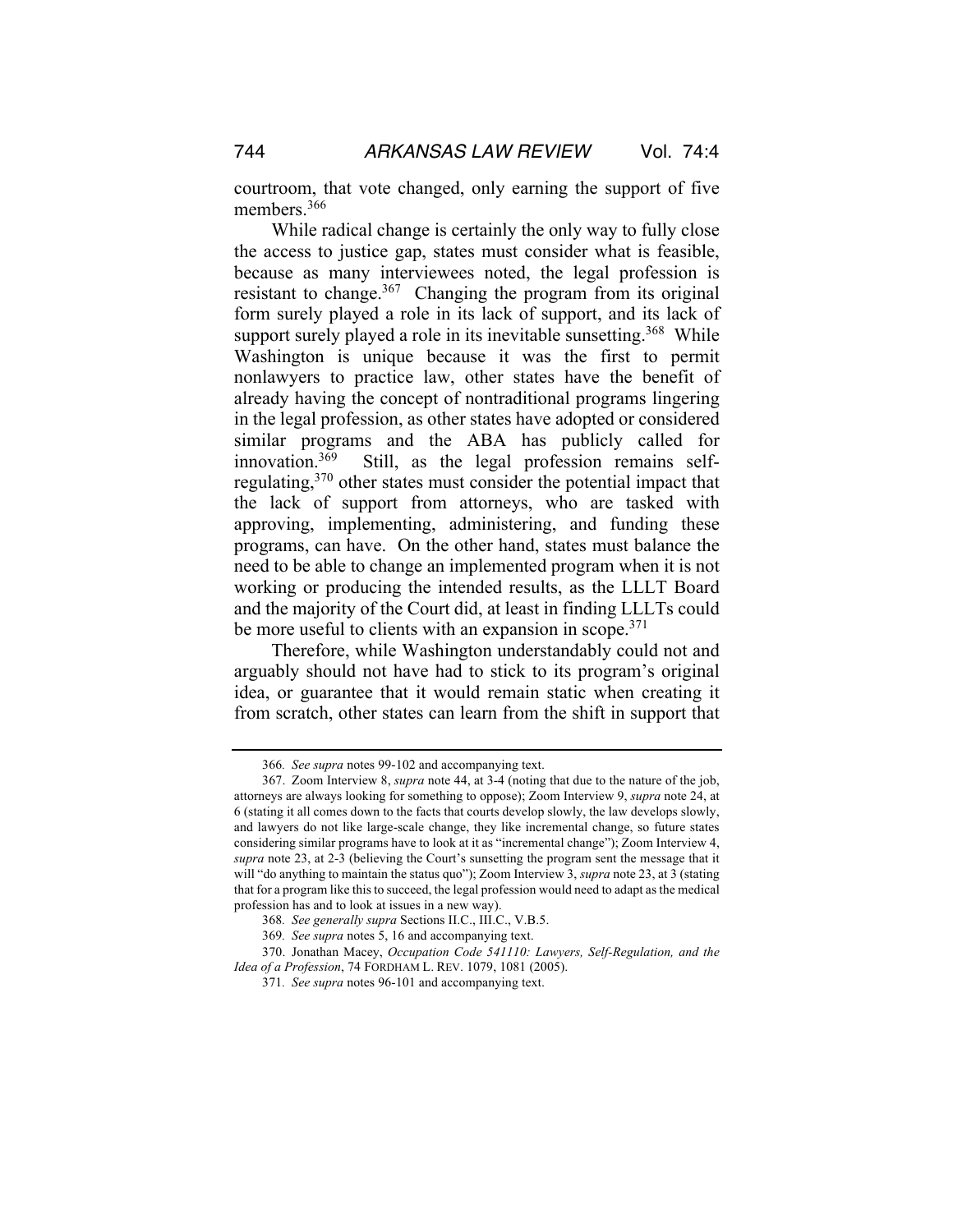occurred in Washington upon changes to the program and try to better determine from the outset what their nonlawyer paraprofessional will do. Then, they can promote the program in a uniform way and in a way that assures everyone knows what the program is and that it *is* subject to change for the purpose of meeting the overarching goal of providing more people with access to legal services.<sup>372</sup> The legal profession must also take responsibility in understanding that programs need to be changed to better achieve their intended purpose. However, this transparency and forewarning may at least allow the legal profession to prepare for such changes, whether or not they agree with them.

# **D. Monitor Through Data Collection**

Another apparent point of disconnect between the LLLT Board and the BOG was whether and how LLLTs could collect data about their services. As discussed in Part IV, the BOG did not believe LLLT and client testimonials alone sufficed to show that LLLTs were actually increasing access to justice.<sup>373</sup> While LLLTs and LLLT Board members expressed confidentiality concerns,374 a member of the BOG believed there to be several non-privileged statistics that could have been provided to justify the program: number of divorces, success rates, case counts, outcomes, prices, and other information if LLLTs asked their clients to waive confidentiality.375 A member of the LLLT Board stated there were antitrust problems with its asking LLLTs for certain information, including how much they make.376 The only information that it has is the limited information some LLLTs have voluntarily provided.<sup>377</sup> An interviewee felt that because there was information that LLLTs could have provided without

<sup>372.</sup> Doing this would hopefully dispel the "bait and switch" and "smoke and mirrors" concerns. *See supra* note 105 and accompanying text.

<sup>373</sup>*. See supra* notes 195-97 and accompanying text.

<sup>374</sup>*. See supra* note 196 and accompanying text.

<sup>375.</sup> Zoom Interview 12, *supra* note 24, at 8-9.

<sup>376.</sup> Zoom Interview 1, *supra* note 22, at 8-9.

<sup>377</sup>*. Id.* at 9.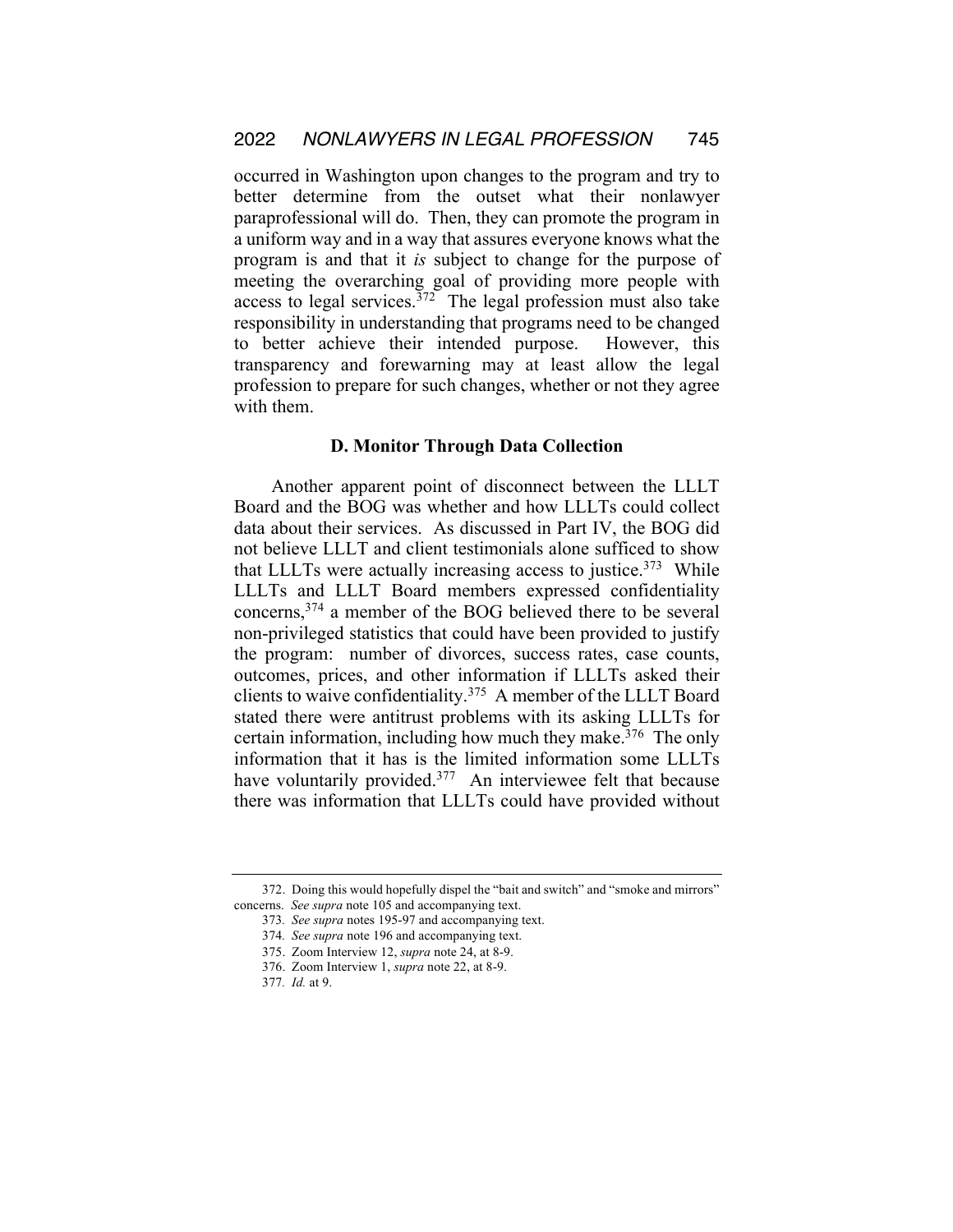issues of confidentiality, that LLLTs were not providing such data leads one to consider why.378

Relevantly, in the 2020 ABA resolution encouraging innovative thinking to aid in the access to justice crisis, the ABA called for "the collection and assessment of data regarding regulatory innovations, both before and after the[ir] adoption . . . to ensure that changes are data driven and in the interests of clients and the public."379 The ABA resolution further stated:

The collection of such data is critical if the legal profession is going to make reasoned and informed judgments about how to regulate the delivery of legal services in the future and how to address the public's growing unmet legal needs. We need to experiment with different approaches, analyze which methods are most effective, and determine which kinds of regulatory innovations best provide the widest access to legal services, best provide continuing and necessary protections for those in need of legal services, and best serve the interest of clients and the public.<sup>380</sup>

As expressed by the ABA, the ability to use data to measure the success of a program in providing access in a way that protects the public is imperative.<sup>381</sup> Of course, it cannot go understated that Washington was the first, and that it created its program long before the ABA encouraged innovation and data collection.<sup>382</sup> Still, while BOG and LLLT Board members disagree about what information is feasible to attain when neither the 2012 Court Order nor APR 28 require LLLTs to report such data, they both seem to agree that future states should come up with some kind of system at the outset of the program that outlines how administrators plan to gauge their program's success.383 To better appease both sides of the equation, this should be done in a way

<sup>378.</sup> Zoom Interview 12, *supra* note 24, at 8.

<sup>379.</sup> RESOLUTION 115, *supra* note 16, at 3.

<sup>380</sup>*. Id.*

<sup>381</sup>*. Id.*

<sup>382</sup>*. See* 2012 Order for APR 28, *supra* note 5, at 12 (drafted in 2012); RESOLUTION 115, *supra* note 16, at 4 (drafted in 2020).

<sup>383</sup>*. See* Zoom Interview 4, *supra* note 23, at 4; Telephone Interview 11, *supra* note 102, at 6; Zoom Interview 12, *supra* note 24, at 8-9.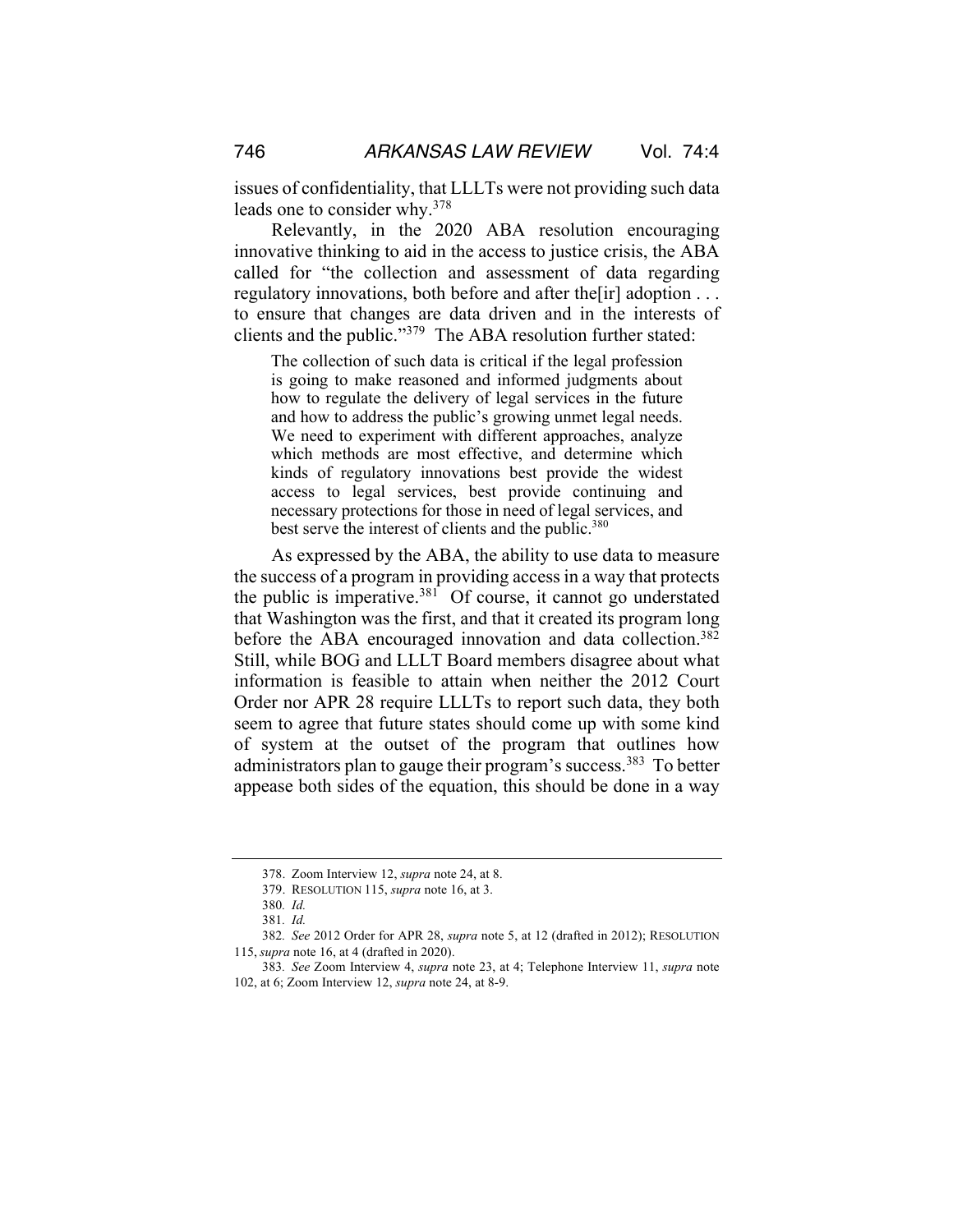that avoids confidentiality and antitrust concerns, but results in more than voluntary information from willing LLLTs.<sup>384</sup>

Notably, while the LLLT program lacked a specific system for measuring success, there have been some studies of the LLLT program by outside entities and within the program itself.385 In fact, the National Center for State Courts ("NCSC") is currently conducting a study of the LLLT program.386 While the study was planned prior to the program's sunsetting, the NCSC still plans to follow through with it, and LLLT Board members hope the results, coming from an outside entity with the goal of improving the court system, will help establish the program as viable, though they wish the Court would have waited for such impartial results prior to sunsetting.387 While there are limitations to the information the NCSC may obtain due to the state system and the need to obtain the consent of LLLTs and their clients, the NCSC is getting input from judges, lawyers, LLLTs, and clients to determine the impact and viability of the program.<sup>388</sup> Other states should consider the results upon completion.

# **E. Develop Clear and Mutual Expectations**

<sup>384.</sup> The ABA resolution cited Utah's Unlocking Legal Regulation project as one example of an effort to collect and analyze data: "Among other initiatives, the project will '[a]ssess and support pilot projects for risk-based regulation in Utah and other states, including identifying metrics and conducting empirical research to evaluate outcomes.'" RESOLUTION 115, *supra* note 16, at 3 (citing *Unlocking Legal Regulation*, UNIV. DENVER INST. FOR ADVANCEMENT AM. LEGAL SYS., [https://perma.cc/YMM5-7U59] (last visited Oct. 14, 2021)). While providing data may seem intrusive and yet another burden that the paraprofessional must take on in addition to all those that come with being a part of a new profession, at least until the program proves itself, such data collection is essential to assure the program is working as intended. If the data results are positive, then this requirement would help prove the program as viable sooner and may increase support from those tasked with funding the program, even if the program is not self-sustaining as quickly as anticipated.

<sup>385</sup>*. See generally* PRELIMINARY EVALUATION OF THE LLLT PROGRAM, *supra* note 265; REPORT: THE FIRST THREE YEARS,*supra* note 79; MARCH 2020 REPORT OF THE LLLT PROGRAM, *supra* note 85; Donaldson, *supra* note 94.

<sup>386.</sup> Telephone Interview 5, *supra* note 4, at 8; Zoom Interview 1, *supra* note 22, at 8; Zoom Interview 2, *supra* note 4, at 7.

<sup>387</sup>*. See* Letter in Response to LLLT Sunsetting, *supra* note 10, at 1; Telephone Interview 5, *supra* note 4, at 8; Zoom Interview 1, *supra* note 22, at 8; Zoom Interview 2, *supra* note 4, at 7.

<sup>388.</sup> Zoom Interview 1, *supra* note 22, at 8-9; Telephone Interview 5, *supra* note 4, at 8.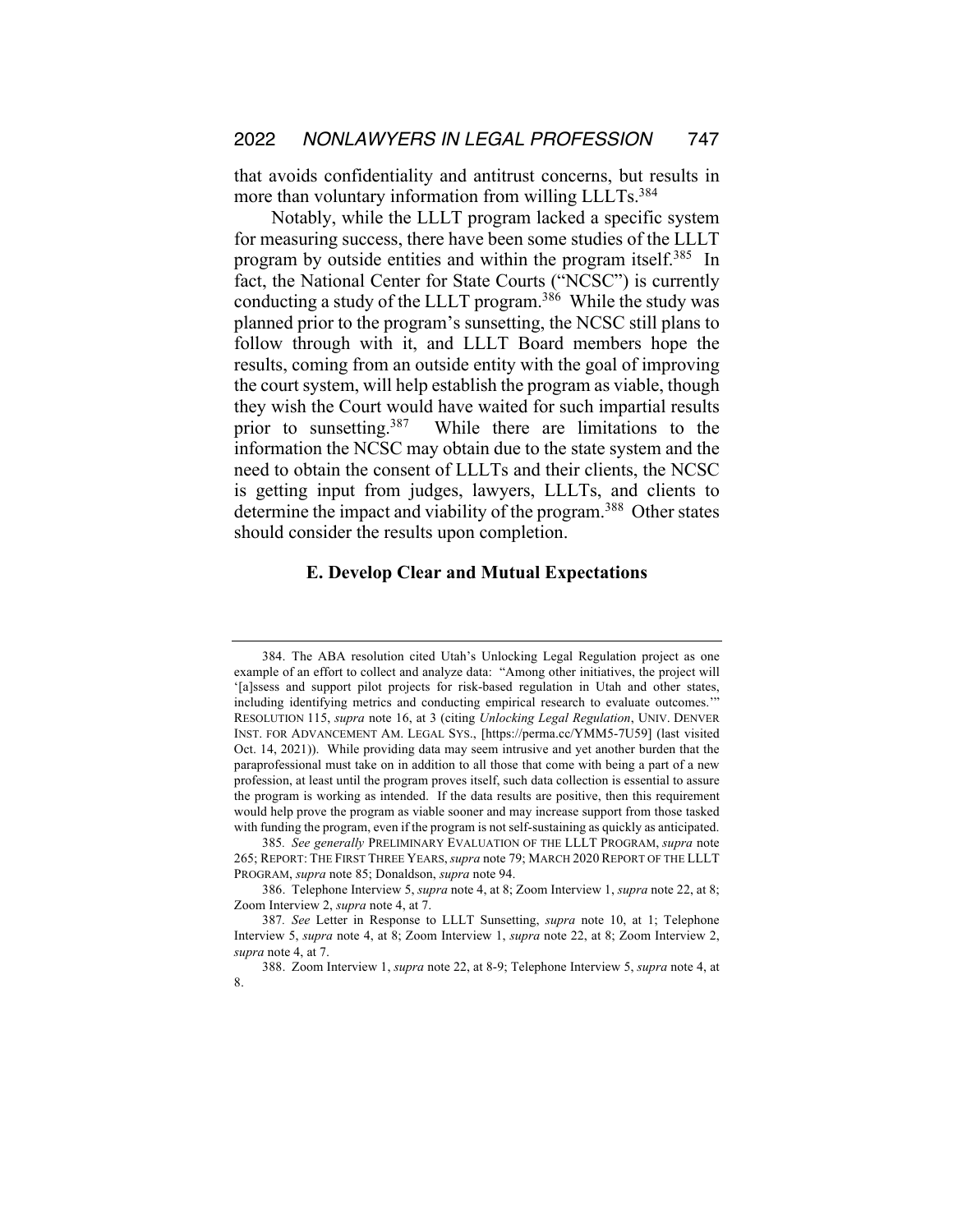Though it comes last, this section presents, in my opinion, the true crux of the problem with Washington's LLLT program. Perhaps the program's greatest issue was that no one seemed to be on the same page—about who, where, how, in what practice area, for what purpose, and under what oversight the LLLT would serve. The program was required to be self-supporting in a reasonable period of time, but proponents, opponents, and even members of the Court seemed to be on different pages as to what constituted reasonable.389 Until attaining such status, the program was to be subsidized by the WSBA, but there was disconnect as to how much money the program should be expending in the meantime.<sup>390</sup> A member of the LLLT Board believed that if people could grasp just how much it would cost to implement this type of program, that would be one less criticism, because finances would not come as a shock.<sup>391</sup> Now, administrators can look at Washington and see that it cost them \$1.4 million to develop and administer the program from scratch in an eight-year period and they can use these figures in determining projected funds and time allocations for future programs *from their beginning*. 392

There were also different notions about how long the program was actually producing licenses and able to generate funds. The BOG pointed to the fact that there were only thirtyeight active LLLTs produced in an eight-year period,<sup>393</sup> while the LLLT Board and proponents stressed the considerable amount of preparation that went into the first three years of the program and

<sup>389</sup>*. See supra* Section V.A.I.; *see also supra* notes 47-48, 158 and accompanying text; May 12, 2020 Meeting, *supra* note 8, at 01:56:03-01:56:23 (discussing why the LLLT Board believed their time estimations for achieving cost neutrality to be reasonable).

<sup>390</sup>*. See* discussion *supra* Section V.A.

<sup>391.</sup> Telephone Interview 5, *supra* note 4, at 9.

<sup>392</sup>*. Id.*; *see also* Zoom Interview 13, *supra* note 19, at 3 (noting that different states spend differently, so other states should look at the details of the costs within Washington, rather than just the number, but finding that the money and time spent in Washington can give other states a sense of the scope).

<sup>393</sup>*. See* Clark PowerPoint, *supra* note 13, at slides 7, 9, 13; *see also* Letter from Dan Bridges, *supra* note 144, at 1 (this letter was written almost a year earlier, so the numbers are different, but it illustrates the same point, mentioning "[f]or \$2 million dollars [sic] spent over 7 years, there are only 35 actively licensed LLLTs . . . .").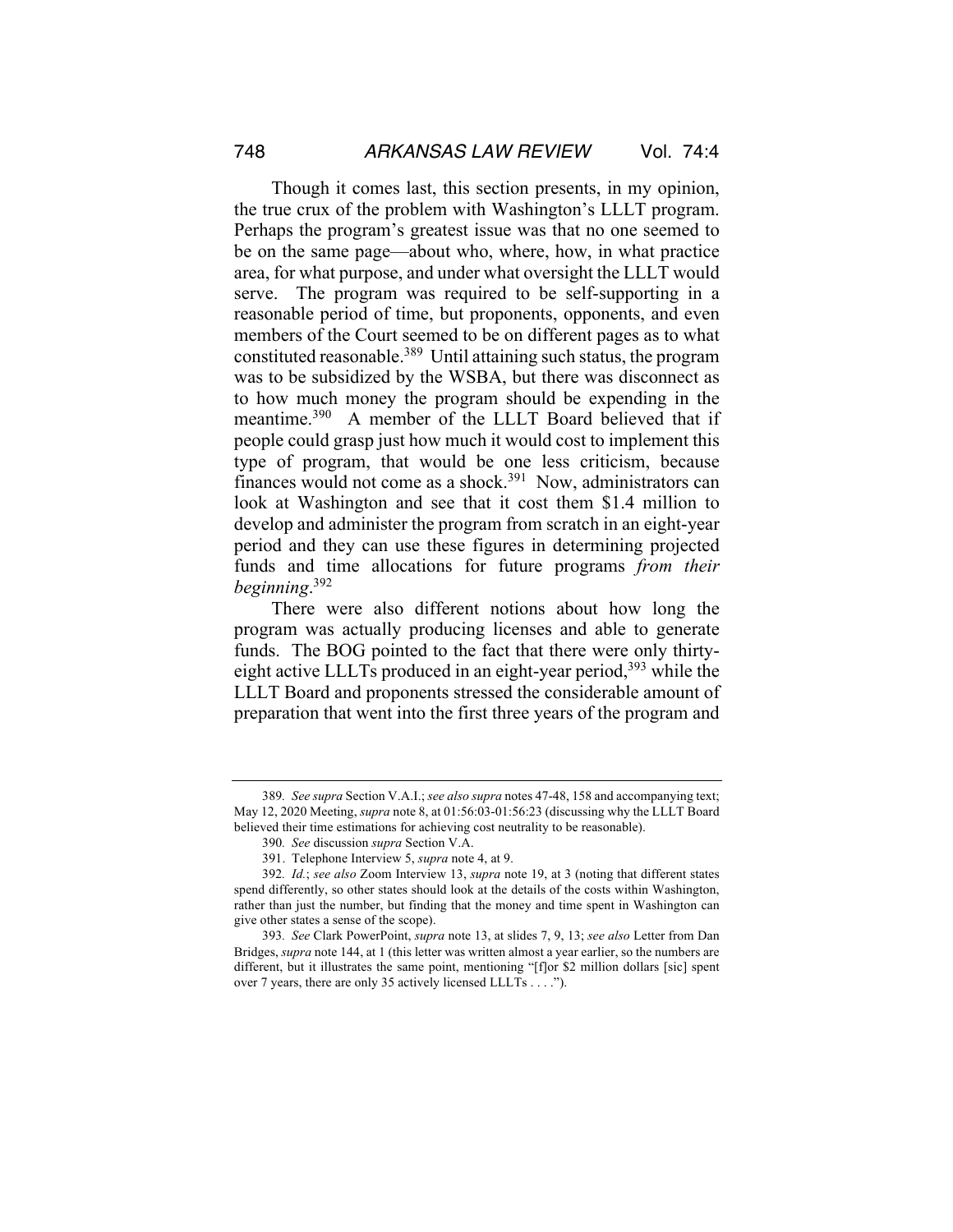that the first LLLT did not enter the profession until mid-2015.394 Further, recall that the first cohort and many of the first LLLTs were long-time paralegals that entered the program through the waiver process, rather than by undergoing the usual, longer course of completion.<sup>395</sup> As the program continued, more and more candidates were non-paralegals who had to complete the entirety of the program's requirements, which is estimated to take a minimum of three and half years, but can take much longer for a candidate unable to attend full-time.<sup>396</sup> Members of the LLLT Board believed the Court and opponents misunderstood the program's timeline for moving candidates through the pipeline.<sup>397</sup> Significantly, saying thirty-eight active LLLTs in eight years<sup>398</sup> versus thirty-eight active LLLTs and 275 people in the pipeline in five years  $399$  surely has a different ring to it.

Importantly, for any future nonlawyer program to survive, all key entities must support the program. One of the reasons support was lacking in Washington was because there were so many differing views on what the program would and should be. In summary, as one insightful interviewee stated, we all believe in access to justice, we just have different ideas about how to get there, so if people can go into this type of program with shared and realistic expectations, they are more likely to be successful.<sup>400</sup>

#### **CONCLUSION**

<sup>394.</sup> May 12, 2020 Meeting, *supra* note 8, at 01:52:54-01:53:17; Zoom Interview 2, *supra* note 4, at 3-4; Telephone Interview 5, *supra* note 4, at 6; Zoom Interview 13, *supra* note 19, at 2.

<sup>395</sup>*. See supra* notes 266-67 and accompanying text; May 12, 2020 Meeting, *supra* note 8, at 01:52:24.

<sup>396.</sup> Letter in Response to LLLT Sunsetting, *supra* note 10, at 2 (noting that it can take much longer for a candidate with family or financial demands, or if he or she struggles in finding work experience); *see also* Zoom Interview 4, *supra* note 23, at 2-3 (noting it takes many candidates a while to become a LLLT because they are older, on their second profession, and with kids and other responsibilities).

<sup>397</sup>*. See* Letter in Response to LLLT Sunsetting, *supra* note 10, at 3, 5; May 12, 2020 Meeting, *supra* note 8, at 01:52:24; Zoom Interview 4, *supra* note 23, at 2; Zoom Interview 1, *supra* note 22, at 6; Zoom Interview 2, *supra* note 4, at 3-4.

<sup>398</sup>*. See* Clark PowerPoint, *supra* note 13, at slides 5-7.

<sup>399</sup>*. See* Letter in Response to LLLT Sunsetting, *supra* note 10 at 4, 5; *see also supra* notes 92, 251 and accompanying text.

<sup>400.</sup> Zoom Interview 13, *supra* note 19, at 3-4.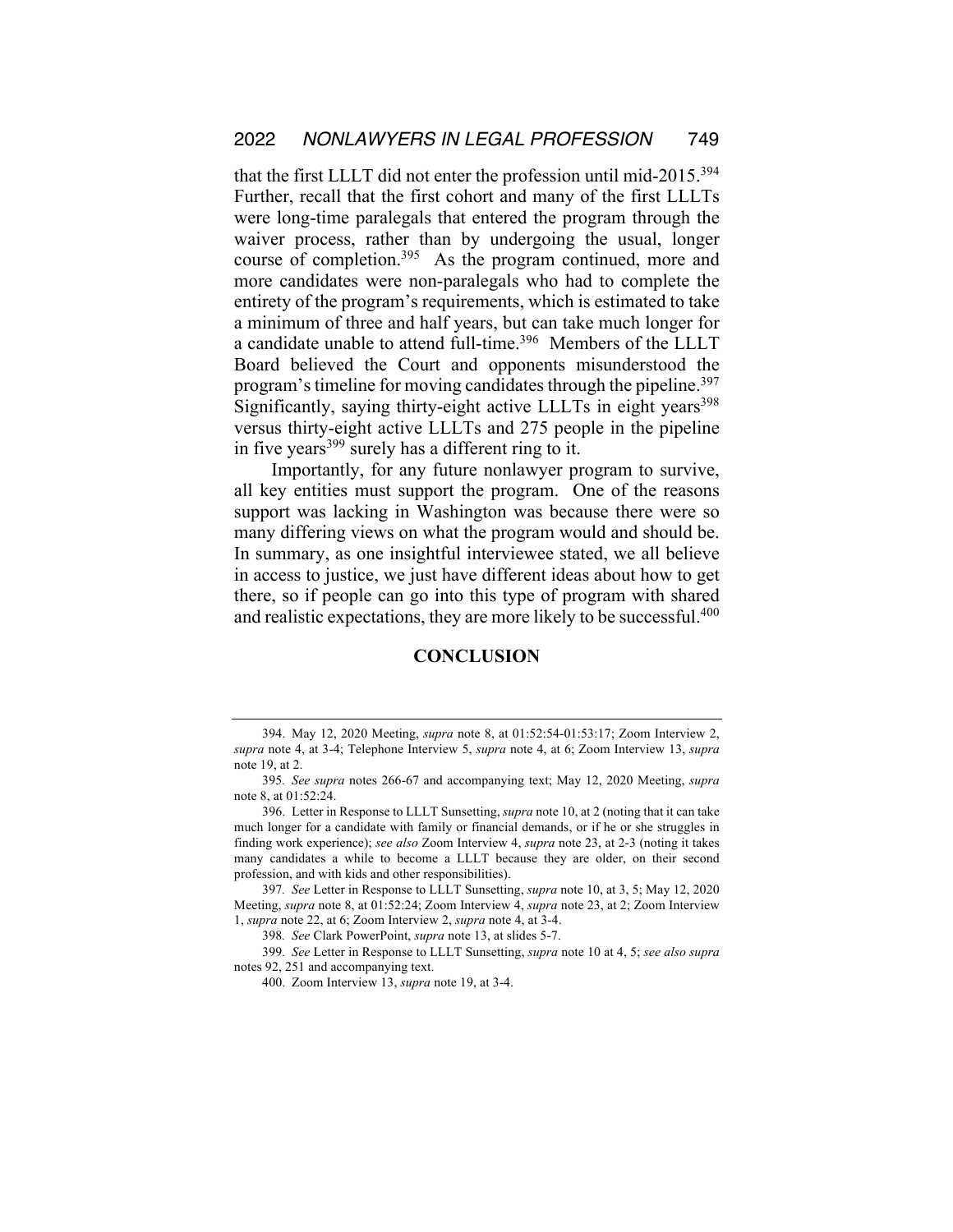Contrary to society's goal, the access to justice gap is widening. Low-income individuals face a vast majority of their civil legal needs alone, and the number of unmet civil legal needs for moderate-income individuals continues to grow.<sup>401</sup> As voiced by Justice Sonia Sotomayor, "[w]e educated, privileged lawyers have a professional and moral duty to represent the underrepresented in our society, to ensure that justice exists for all, both legal and economic justice."402 Yet, despite its best intentions, the legal profession, in its traditional sense, is failing to fulfil this important duty. $403$  When the alternative to being unable to afford an attorney is no representation at all, we must consider ways to meet those in need in the middle.<sup>404</sup> It is time for the legal profession to focus on the bigger picture; to open our minds to change; to continue to consider innovative solutions; to give proposed solutions the patience, time, and support they deserve; and to take whatever lessons we can from those inevitably deemed to come up short.

With the help of individuals uniquely involved, this Comment analyzed the successes and shortcomings of Washington's innovative LLLT program from its conception to its ultimate sunsetting.405 In doing so, it further emphasized some key lessons other states should consider moving forward in establishing and developing similar nonlawyer paraprofessional programs.406 Many interviewees hope, in one way or another, other states will take whatever lessons and work product they can from Washington and continue to innovate. $407$  Perhaps then, the program can return to Washington improved by its successors—

- 405*. See supra* Parts IV, V.
- 406*. See supra* Part VI.

<sup>401</sup>*. See supra* notes 32-34 and accompanying text.

<sup>402.</sup> Randy James, *Sonia Sotomayor: Obama's Supreme Court Nominee*, TIME (May 27, 2009), [https://perma.cc/VHL7-F9KU] (quote stated in 2002).

<sup>403</sup>*. See supra* notes 1-4 and accompanying text. *See generally supra* Part I.

<sup>404</sup>*. See supra* Part I.

<sup>407</sup>*. See* Zoom Interview 3, *supra* note 23, at 3; Zoom Interview 4, *supra* note 23, at 4; Telephone Interview 5, *supra* note 4, at 10; Zoom Interview 13, *supra* note 19, at 2-3; Zoom Interview 14, *supra* note 269, at 2; Zoom Interview 15 with Wash. State Bar Ass'n Bd. of Governors Member 1 (Jan. 8, 2021) (stating he is sure a program like this can work, believing fresh perspectives and new outlooks will help and noting that Utah seems to be doing well).